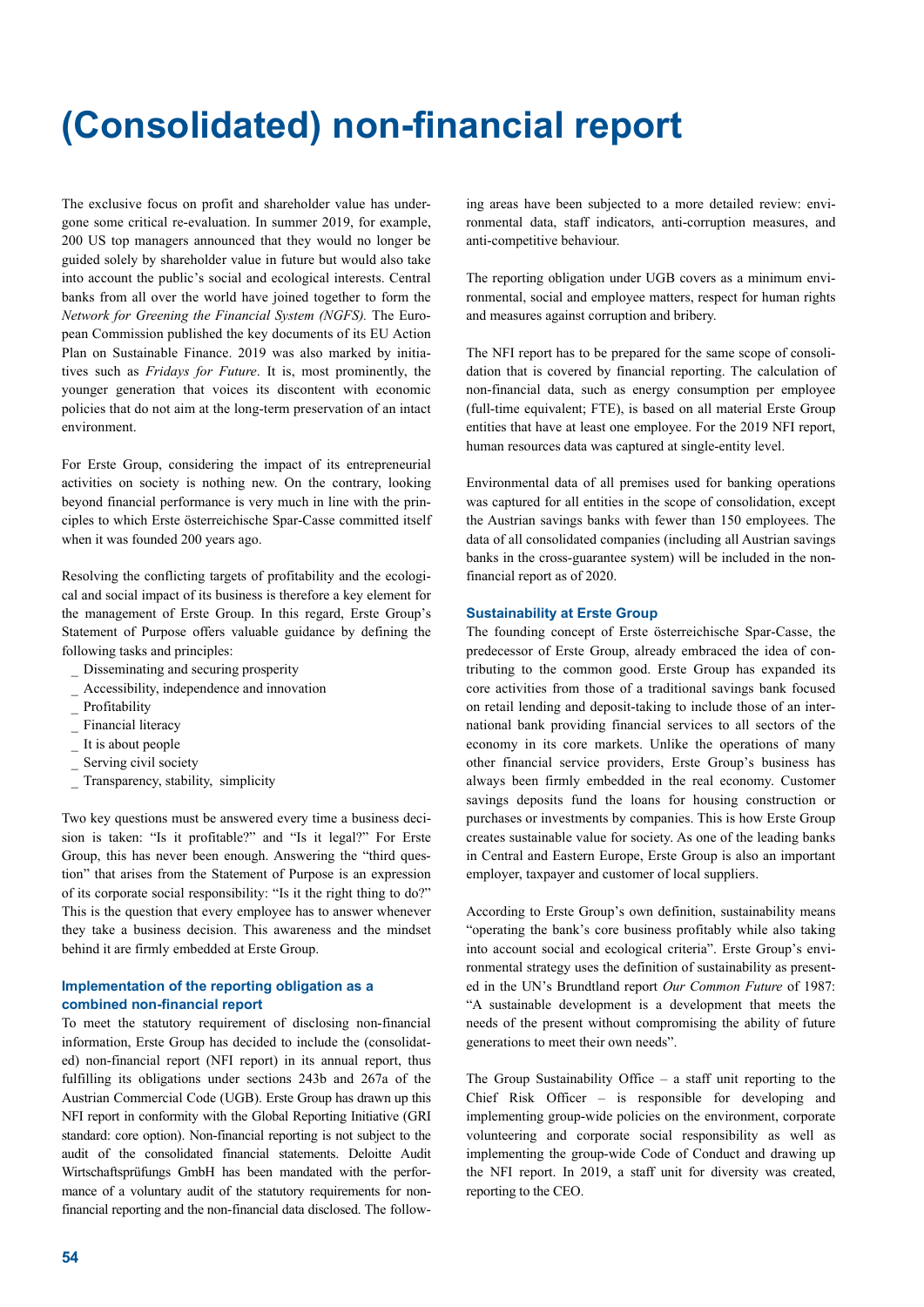The Sustainability Board is responsible for the group-wide ongoing development and monitoring of sustainability matters. Created in 2017, it is composed of one board member from each of the local banking subsidiaries and the head of the Group Sustainability Office.

Erste Group supports the 17 *Sustainable Development Goals (SDGs)* that were adopted by the UN General Assembly and have meanwhile been ratified by almost all member nations. The materiality analysis highlights those SDGs that are particulary supported by Erste Group based on its strategy and business operations. Given its regional footprint and business model, Erste Group is in fact able to make notable contributions to the achievement of the following SDGs:

- $\_$  SDG 1 No poverty
- $SDG$  3 Good health and well-being
- \_ SDG 4 Quality education
- $SDG$  5 Gender equality
- \_ SDG 8 Decent work and economic growth
- $SDG$  10 Reduced inequalities
- \_ SDG 11 Sustainable cities and communities
- \_ SDG 13 Climate action
- $SDG 16$  Peace, justice and strong institutions
- \_ SDG 17 Partnerships for the goals

# **Materiality Analysis**

The starting point of non-financial reporting is a materiality analysis to identify those non-financial material topics that have social and ecological impacts of relevance to both Erste Group and its stakeholder groups.

These matters were identified specifically on the basis of the following principles:

- \_ Materiality for the bank's business operations
- \_ Involvement/inclusion of stakeholder groups
- \_ Inclusion of sustainability in the business strategy

In 2017, the validity of material topics was evaluated in a groupwide survey. In the reporting year 2019, another group-wide survey was conducted, in which a total of 1,173 employees and members of the management and supervisory boards and 1,676 customers from Erste Group's seven core countries took part. The aim of the survey was to identify activities that are of particular relevance for Erste Group's long-term economic performance and for society at large.

Both target groups confirmed the validity of the material aspects proposed. Therefore, these aspects represent the material topics of the non-financial report, no additional material topics were included. The following table presents the result of the survey (ranked by relevance):

| For employees  | <b>For customers</b> |
|----------------|----------------------|
| 1              | 3                    |
| $\overline{2}$ |                      |
| 3              | 2                    |
|                |                      |
| 4              | 4                    |
| 5              | 5                    |
| 6              | 6                    |
|                |                      |
| 8              | 8                    |
| 9              | 9                    |
| 10             | 10                   |
| 11             | 11                   |
| 12             | 12                   |
|                |                      |

To make the context of the material topics visible, they have been categorised by higher-level topic areas. Further information on how Erste Group reflects these topics in its strategy and business activities is provided in the chapters commitment to society, our customers, suppliers and supply chain, employees and environment of the NFI report. Anti-corruption measures may affect all stakeholders, but usually address interaction with customers or suppliers. For further information on this topic, please refer to the additional corporate governance principles presented after the corporate governance report.

## **Material topics for Erste Group**

#### Social responsibility

**Ethically correct conduct of business of employees in their daily work (relates to all SDGs to which Erste Group makes notable contributions).** The values and attitudes demonstrated by employees in their work determine how Erste Group is perceived in public. This way, respect and reputation may be earned but, in the case of misconduct, also lost again. Erste Group encourages a culture of fair and mutually respectful interaction. Respecting human rights and zero tolerance for child labour and discrimination are fundamental principles of Erste Group.

**Financial literacy (SDG 1/4/8).** For Erste Group, financial literacy is a key factor in creating equal opportunities, economic prosperity and social inclusion. In most cases, a lack of financial literacy means fewer opportunities in many spheres of life.

**Social commitment (SDG 4/5/10).** Erste Group aims to be not only commercially successful but also to act in a socially responsible manner. It pursues a multitude of activities that contribute to the cultural and social development of society and also encourages its employees' individual social involvement.

#### **Employees**

**Diversity and equal opportunity (SDG 5/10).** For Erste Group, diversity and equal opportunity are key elements of its human resources strategy. It therefore seeks to offer a work environment that is free of discrimination and that values the work of each and every person regardless of gender, age, disability, marital status, sexual orientation, skin colour, religious or political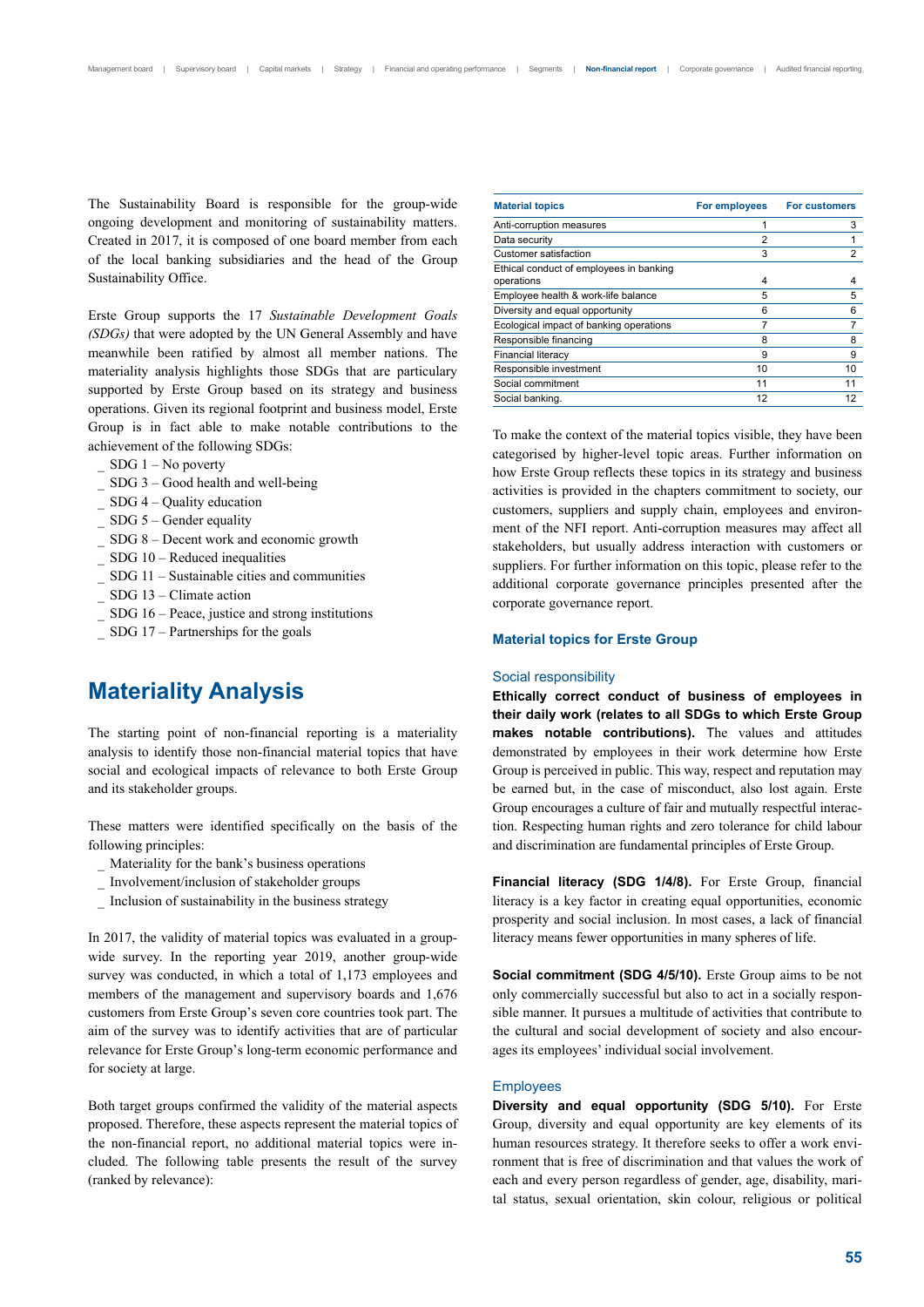affiliation, ethnic background, nationality or any other aspect unrelated to their employment.

**Employee health and work-life balance (SDG 3/5).** Erste Group is convinced that employees perform better and are more motivated when their work and private lives are well balanced and the company contributes to their good health. The focus of Erste Group is on fostering an awareness of the importance of a healthy lifestyle and promoting preventive health care as a complementary service to the public healthcare system.

#### Our customers

**Customer satisfaction (SDG 8).** High levels of customer satisfaction and the resulting customer loyalty safeguard the bank's long-term success. It is therefore vital to continually adapt products and services to customers' expectations and needs and to ensure high service quality.

**Anti-corruption measures (SDG 16).** Corruption and bribery may be a problem in many parts of the economy. Erste Group employees are required to attend a customised training programme enabling them to recognise and prevent fraud and corruption. Conflicts of interest between customers, Erste Group and employees are governed by clear rules such as provisions on employee transactions, the gift policy and research disclaimers.

**Responsible investment and financing (SDG 8/11/13).** Public interest in the indirect impacts of bank products on the environment and society is growing significantly. When taking business decisions, social and/or ecological criteria are increasingly taken into account in addition to the traditional financial risk aspects. Erste Group is steadily expanding its range of responsible investment and finance products.

**Social banking (SDG 1/8).** For a variety of reasons, even today many people do not have access to financial services of commercial banks. In accordance with its founding principles, Erste Group's social banking programmes help people to help themselves and contribute to a positive economic development of the excluded parts of society.

**Data security (not assigned to a specific SDG).** The security of customer data is a key prerequisite for long-term success in the banking industry and of fundamental importance to Erste Group. Erste Group therefore applies the highest standards in its IT infrastructure and provides ongoing training to its employees to offer maximum protection against the misuse or loss of customer data. The danger of cyber-attacks requires ongoing investment to maintain and improve data security.

#### Environment

**Ecological impact of banking operations (SDG 13).** Protecting the environment and the climate are currently among the most significant global challenges. Erste Group aims to minimise its ecological footprint, specifically its consumption of energy and paper, and to use natural resources responsibly.

## Suppliers and supply chain

**Responsible criteria in the supply chain (SDG 10/13).** In the light of interrelated economic activities, companies must consider not only the ecological and social impacts of their own operations, but also those of their entire supply chain. Through its supply-chain management, Erste Group is making every effort to avoid an undesirable indirect impact on the environment and human rights.

## Erste Group's view of climate risk

Recent studies predict that an increase in average global temperatures by more than 2°C is likely to lead to uncontrollable climate change. For Austria, the loss and damage caused by climate change is estimated by the Environment Agency Austria (Umweltbundesamt) to amount to at least EUR 1 billion per annum. It is expected that in the years ahead the banks' supervisory authorities will increase their focus on this issue.

The European Union plans to decide on a classification for capital markets products in 2020. It aims at supporting the financial industry in identifying those business activities that can make a substantial contribution to the achievement of the goals of the Paris Agreement. The aim is to draw up a catalogue of sustainable financial products (e.g. green bonds), which may be used as a basis for further regulatory action.

Even though banks are not yet required to extend this classification system for capital markets products to their loan portfolios, Erste Group has performed a baseline analysis of its loan portfolio. At present, about one-third of corporate financing would be subject to such a sustainability categorisation. Financing relating to the trade in, transfer, refining or sale of or energy generation from fossil fuels accounts for only between two and three percent of Erste Group's total assets.

#### Opportunities and risks arising from material topics

Consideration of the identified material topics opens up opportunities for improving customer relationships, attracting new customers, improving the ecological footprint as well as maintaining and increasing the attractiveness as an employer. Ignoring nonfinancial matters may adversely affect Erste Group's stakeholders. In addition, Erste Group may become exposed to a variety of risks, some of which are interconnected.

Reputation risk exists in all of these matters. In addition, further specific risks may arise. Commitment to society encompasses a broad range of activities, from financial inclusion of low-income or disadvantaged persons to supporting social initiatives, financial literacy as well as art and culture. Reducing the level of involvement in these areas may, for instance, result in financial gaps at co-operation partners and, consequently, the suspension of initiatives or activities. This may harm reputation and, as a conse-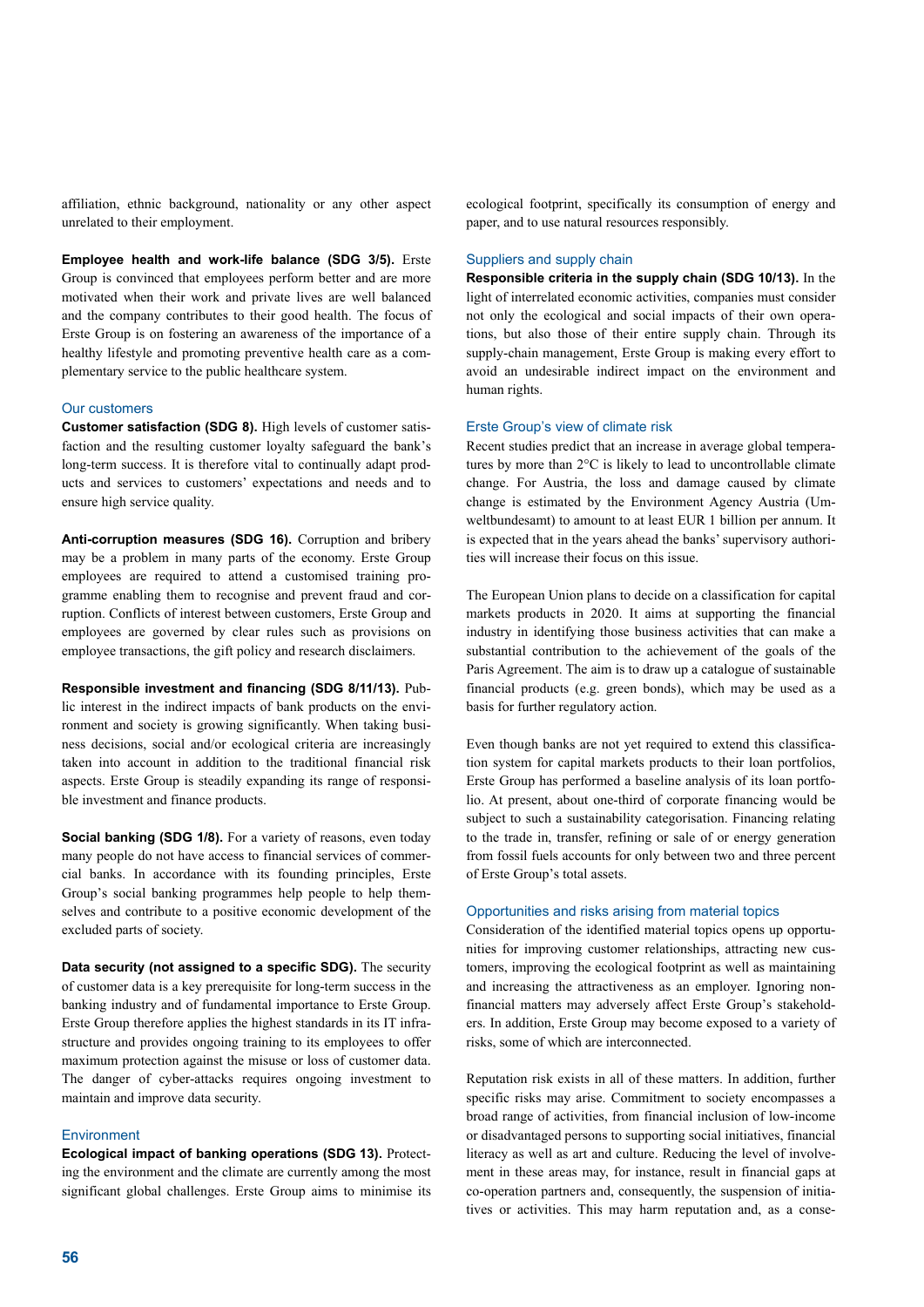quence, may have a negative impact on customer retention, lead to a loss of customers and make it more difficult to attract new customers. In this context, consumer protection activities have to be mentioned as well. Offering adequately designed products and services may reduce the adverse impact of such initiatives. Among employees and the public, a loss of reputation as well as inadequate attention to social matters (such as diversity and equal opportunity) may result in a company being less attractive as a preferred employer. This may lead to a decline in employee motivation, extended sick leave and increased employee turnover, and make it harder to recruit suitable staff in the labour market. In addition, a lack of diversity in management bodies or teams may lead to groupthink or critical blind spots in decision-making processes. Ignoring the risk of corruption may lead not only to a loss of reputation, but may also cause financial harm. Failure to

# **Materiality table**

deal with environmental matters may result in a deterioration of the ecological footprint, a loss of reputation and higher costs due to lower resource efficiency. In the lending business, the value of collateral may decline. Failure to respect human rights may adversely affect the working or living conditions of people in a producer's or supplier's country of origin, just as neglecting environmental matters may adversely affect the ecological footprint. In this context, Erste Group is faced with supply risk, reputation risk and the risk of losing customers.

The following materiality table provides an overview of the stakeholder groups, the material topics of the materiality analysis assigned to them, references to GRI standards and references to the chapters of the non-financial report in which these topics are explained.

| <b>Stakeholders</b><br><b>Topics of the materiality analysis</b><br>pursuant to GRI Standard | non-financial report                              |
|----------------------------------------------------------------------------------------------|---------------------------------------------------|
| <b>Customers</b><br>Customer satisfaction<br>Customer privacy (GRI 418-1)                    | Our customers                                     |
| Anti-corruption measures<br>Anti-corruption (GRI 205-3)                                      | (outside the non-financial report: Corporate gov- |
| Responsible investment and<br>Anti-competitive behaviour                                     | ernance)                                          |
| finance<br>(GRI 206-1)                                                                       |                                                   |
| Social banking<br>Indirect economic impact                                                   |                                                   |
| Data security<br>(GRI 203-2)                                                                 |                                                   |
| <b>Employees</b><br>Diversity and equal opportunity<br>Employment                            | Employees                                         |
| (GRI 401-1, 401-3)<br>Employee health &                                                      | (outside the non-financial report: Corporate gov- |
| work-life balance<br>Training and education                                                  | ernance)                                          |
| (GRI 404-1)<br>Respect for human rights                                                      |                                                   |
| Diversity and equal opportunity (GRI 401-3, 405-                                             |                                                   |
| 1)                                                                                           |                                                   |
| Non-discrimination (GRI 406-1)                                                               |                                                   |
| <b>Governance bodies</b><br>Diversity and equal opportunity<br>Employment<br>(members of the | Employees                                         |
| (GRI 401-1, 401-3)<br>management board                                                       | (outside the non-financial report: Corporate gov- |
| and supervisory<br>Diversity and equal opportunity (GRI 401-3, 405-<br>board)                | ernance)                                          |
| 1)                                                                                           |                                                   |
| Non-discrimination (GRI 406-1)                                                               |                                                   |
| <b>Investors</b><br>Economic performance                                                     | (outside the non-financial report: Consolidated   |
| (GRI 201-1)                                                                                  | financial statements)                             |
| <b>Society</b><br><b>Financial literacy</b><br>Indirect economic impact                      | Commitment to society                             |
| Social commitment<br>(FS14 of GRI G4)                                                        | Customers                                         |
| Social banking<br>Anti-corruption (GRI 205-3)                                                | (outside the non-financial report: Consolidated   |
| Socioeconomic compliance                                                                     | financial statements)                             |
| (GRI 419-1)                                                                                  |                                                   |
| Economic performance                                                                         |                                                   |
| (GRI 201-1)                                                                                  |                                                   |
| <b>Environment</b><br>Materials (GRI 301-1, 301-2)<br>Sustainability criteria                | Environment                                       |
| in the supply chain & ecological impacts of bank-<br>Energy (GRI 302-1, 302-4)               | Suppliers and supply chain                        |
| ing operations<br>Emissions (GRI 305-1, 305-2)                                               |                                                   |
| <b>Suppliers</b><br>Supplier environmental<br>Sustainability criteria                        | _ Suppliers and supply chain                      |
| in the supply chain & ecological impacts of bank-<br>assessment (GRI 308-1)                  |                                                   |
| ing operations<br>Supplier social assessment                                                 |                                                   |
| (GRI 414-1)<br>Respect for human rights                                                      |                                                   |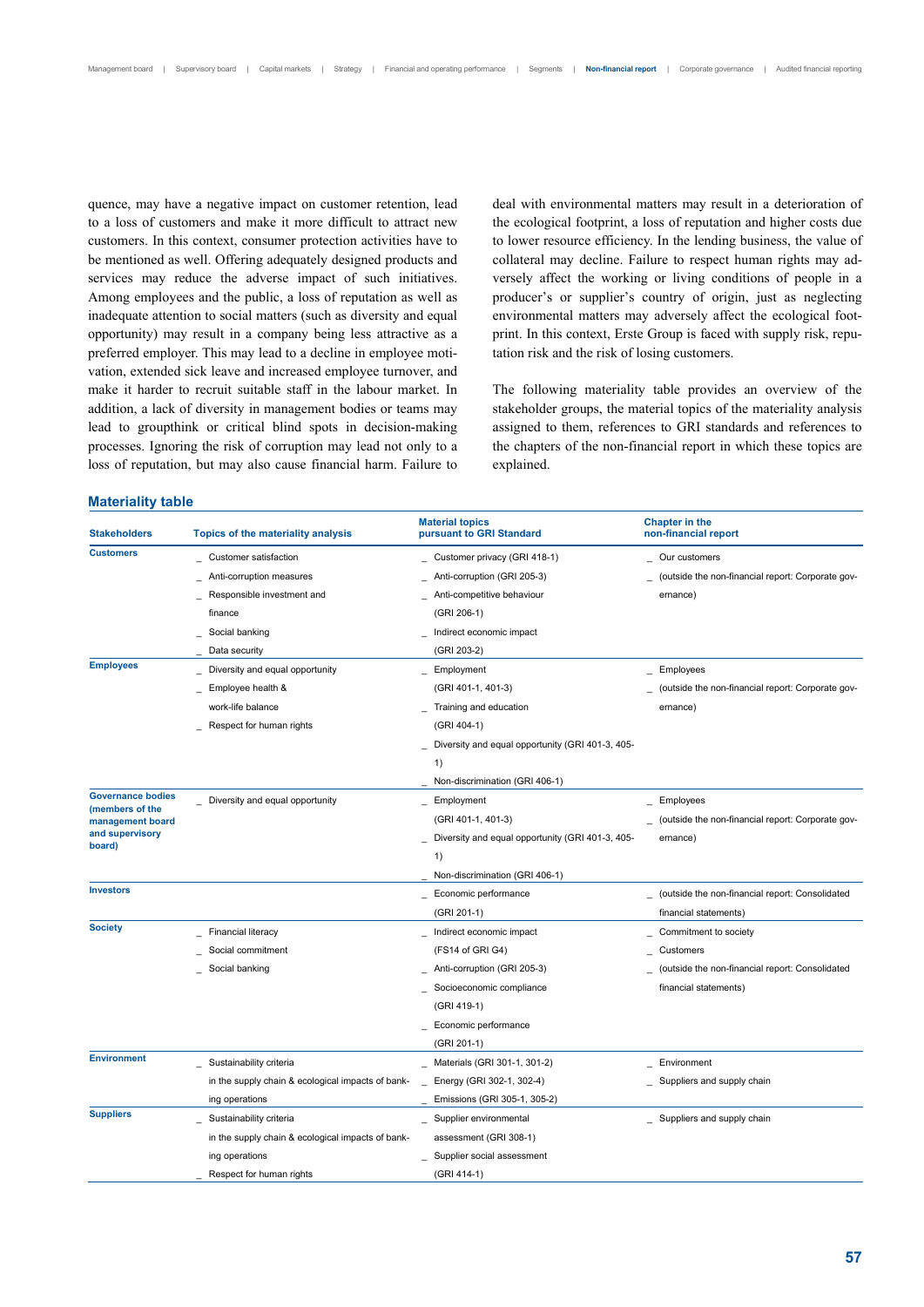# **Commitment to society**

Since the foundation of Erste Group 200 years ago, commitment to society has been an important part of its business activities. It encompasses a variety of activities ranging from financial inclusion of low-income or disadvantaged persons, e.g. through financial education, to supporting social initiatives as well as art and culture.

The *Extra*VALUE programme of Erste Group is based on the bank's commitment to social responsibility and intangible values – human, social, cultural – that go beyond the bank's core business activities. This extra value is created by supporting and promoting institutions, initiatives and projects.

Social and sponsoring activities are combined group-wide under the umbrella of the *Extra*VALUE programme. Regional focus, cross-thematic initiatives and cooperation within related fields characterise the programme. Erste Group's *Extra*VALUE programme is a visible sign of the bank's commitment to its responsibility towards society and the individual. Ultimately, it supports personal development and helps people to meet their social and cultural needs.

Because of the multitude of social and educational initiatives, sponsoring of art and culture, and corporate volunteering, only a few selected projects can be highlighted here. More detailed information on various Erste Group initiatives is available at https://www.erstegroup.com/en/about-us/responsibility and on the websites of Erste Group's banking subsidiaries in the respective local language and in some cases English.

## **SOCIAL AND EDUCATIONAL ACTIVITIES**

Erste Group's long tradition of cooperating with established local and international organisations reflects its commitment to the promotion of social welfare and education. The focus of social activities is on providing practical and swift assistance to people in difficult life situations and on support for initiatives creating new opportunities for disadvantaged people. In all core markets, Erste Group also supports various educational initiatives.

Erste Bank Oesterreich has supported annual domestic aid campaigns, the *youngCaritas* initiative for children and *Kulturbuddy* (a platform coordinating volunteers) for many years as a partner of Caritas. Erste Bank Oesterreich has also been sponsoring *Hilfswerk* Österreich, one of the largest non-profit providers of healthcare, social and family services in Austria, for many years. Additionally, the bank supports a variety of smaller NGOs, such as *lobby.16*, which offers unaccompanied young refugees access to education and employment and helps them participate in social life.

Banca Comercială Română operates *Bursa Binelui*, a crowd funding platform for NGOs. The bank is also a founding member of *Youth Capital* in Romania. The aim of this initiative is to im-

plement community youth projects and work with local authorities to solve youth problems. *Brutaria de Fapte Bune* encourages employees to propose social projects that are eligible for support. Of these, projects are selected to receive financial support from Banca Comercială Română. *Salvati Copiii* supports children from disadvantaged regions.

*Superste.net* is a Serbian online hub where people aged 16 to 35 can access funds, mentors, NGO contacts and leaders for their social responsibility projects in the arts, culture and education.

Erste Bank Croatia supports projects that aim at strengthening and developing society, such as *SOS Children's Villages*. This organisation offers children without or with inadequate parental care a permanent home and education, regardless of their ethnic, religious or national background.

Erste Bank Hungary regularly supports several social organisations such as *NIOK*, an umbrella organisation that offers programmes designed to promote private charities in Hungary. By supporting the *NIOK* programmes, Erste Bank Hungary enabled several social institutions to conduct crowdfunding campaigns. *Cseperedő*, a charity organisation providing services for children with autism, was supported by a fund-raising campaign.

## **FINANCIAL LITERACY**

Financial literacy is important for creating equal opportunities, economic well-being and social inclusion. In almost all spheres of life, financial illiteracy limits what people can achieve.

In line with its mission to foster prosperity, Erste Group is involved in a wide variety of financial education activities, helping people of all ages to acquire the skills and abilities they need to make informed and appropriate financial decisions.

In accordance with a recommendation of the Organisation for Economic Cooperation and Development (OECD) that financial education should start as early as possible, Erste Group places particular emphasis on financial education projects for children and young people. Erste Group empowers young people to participate in economic life actively and with self-confidence and to understand how the financial system works.

The *Erste Financial Life Park (FLiP)* at the Erste Campus is one of the largest financial education facilities in Europe. Since it opened in October 2016, some 47,000 visitors have taken part in more than 2,500 tours conducted at FLiP.

## Several successful financial education formats were continued:

*FLiP Geld im Griff (Money under Control)*: working with the association *The Connection,* FLiP develops teaching resources for German language courses specifically for young migrants with the aim of building the financial, consumer and language skills they need for coping with the daily challenges at the workplace,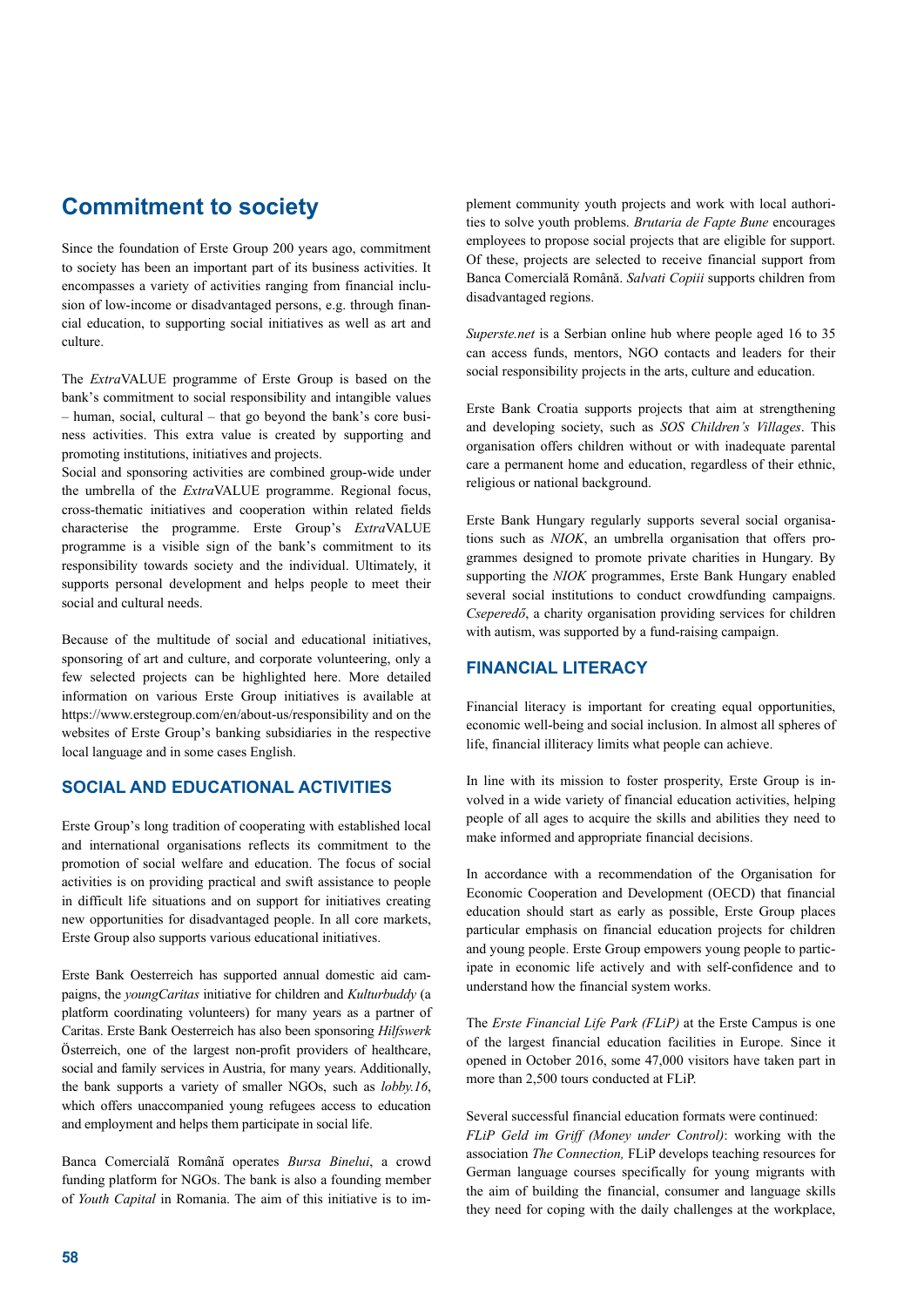in their private lives and in dealing with authorities. The books are designed for all organisations, and in particular NGOs, that offer German language courses for migrants. In December 2019, the second part of a five-volume series was released as a teaching/learning resource with a print run of 3,000 copies and also made available for downloading (in German only): https://www.financiallifepark.at/de/fuerlehrer/unterrichtsmateriale n/geld-im-griff

*FLiP Challenge*: since the start of the 2018/19 school year, *FLiP* content can also be viewed online from a smartphone, tablet or computer, at school or at home. With *FLiP Challenge*, teachers can assess the financial literacy of their pupils and obtain an automated evaluation of class performance. In November 2019, *Investment Challenge* was added to the programme with the aim of educating about the capital markets and facilitating access to it. Users learn that investing in the capital markets is a sensible alternative in the current interest rate and inflation environment. (www.flipchallenge.at).

Since 2019, the year in which the Savings Banks Group marked its 200-year anniversary, a mobile *FLiP* version – *FLiP2Go* – has been on tour across all federal states of Austria with support from Erste Bank Oesterreich and regional savings banks, contributing to financial literacy. Educational content is provided at seven interactive stations and designed for two target groups: an easyto-understand format for 10-to-14-year old children and a more complex one for those aged 15 or older. Like *FLiP* at Erste Campus, *FLiP2Go* is free of charge. Bookings are co-ordinated by the local savings banks' relationship managers. In its first year, *FLiP2Go* already attracted some 10,000 visitors.

In all of our core markets, the subsidiary banks are committed to promoting financial literacy and pursue this mission by means of a wide variety of initiatives and projects.

Already in 2018, the Slovenská sporiteľňa a foundation launched a three-year programme called *Financial literacy for schools up to 2020* in cooperation with the Slovak Ministry of Education. Its aim is to bring financial education to primary and secondary schools to strengthen the financial literacy of Slovak children and young people by investing in teacher training and in teaching resources and methods.

The offer made to Slovak school classes to book FLiP for three days per month remained popular. Overall, more than 3,000 Slovak pupils have already visited *FLiP*, guided by employees of Slovenská sporiteľňa. Erste Bank Serbia continued its workshops in kindergartens and schools. The children taking part learn what banks do and how banks, the economy and businesses work together. In April 2019, the Internet platform #*Erste-Znali* was launched, which offers a wide range of financial literacy resources – from text to videos and a quiz.

Banca Comercială Română is now regarded as the most important provider of financial education in Romania. More than 1,500 employees have been trained as financial literacy coaches under the *Scoala de Bani* (School of Money) programme started in 2016. Workshops specially tailored to each age group are held in branches, kindergartens, schools but also at various business locations across Romania. This initiative has already reached as many as 370,000 people. Great popularity is also enjoyed by the *FLiP Truck*, which tours across Romania teaching children aged 6 to 14 how to use money responsibly.

## **ART AND CULTURE**

Another important activity is sponsorship of art and culture. As part of its *Extra*VALUE sponsoring programme, Erste Bank Oesterreich is the principal sponsor of *Jeunesse*, whose focus is on the promotion of young artists by giving them opportunities to perform professionally on stage as well as on the development of new concepts for teaching music appreciation. Erste Group also supports the Gustav Mahler Youth Orchestra, Jazz at the Konzerthaus, Secession, Tanzquartier Wien, the *ZOOM* Children's Museum, Wiener Festwochen, the International Children's Film Festival and the *Hunger auf Kunst und Kultur* (Hunger for Art and Culture) campaign.

Erste Bank Oesterreich also has a long-standing partnership with *Viennale*, Austria's largest international film festival. Every year, the bank awards the *Extra*VALUE Film Prize and the *Extra*VALUE Design Prize for social design as part of the Vienna Design Week as well as the Erste Bank *Extra*VALUE Art Prize in collaboration with the art association *das weisse haus*. Working with Klangforum Wien and the *Wien Modern* festival, Erste Bank has also been sponsoring the Erste Composition Prize for many years.

Erste Bank Hungary supports *Snétberger Music Talent Center* with the aim of offering disadvantaged Roma youths a musical education in jazz, classical or contemporary styles.

Slovenská sporiteľňa is most notably associated with the *Bratislava Jazz Days* and the *Viva Musica! m*usic festival, but also supports the international *One World* documentary film festival with a focus on diversity, politics and ecology. Česká spořitelna is the exclusive partner of *Colours of Ostrava* and supports Ceská filharmonie as well as the *Smetanova Litomyšl* music festival. In addition to a wide range of arts-related activities, co-operation was continued with *Designblok*, the largest design show in Central Europe.

For 15 years, Erste Bank Croatia has been organising a competition for emerging Croatian artists and art students, called *Erste Fragmenti*. The bank buys works of art, organises an exhibition and awards an art scholarship.

Erste Bank Serbia's cultural sponsorship focused on the *Guitar Art Festival* and the *Beogradskje jazz festival.* Together with ERSTE Foundation the bank supported the *Marina Abramovic* exhibition *The Cleaner* in 2019.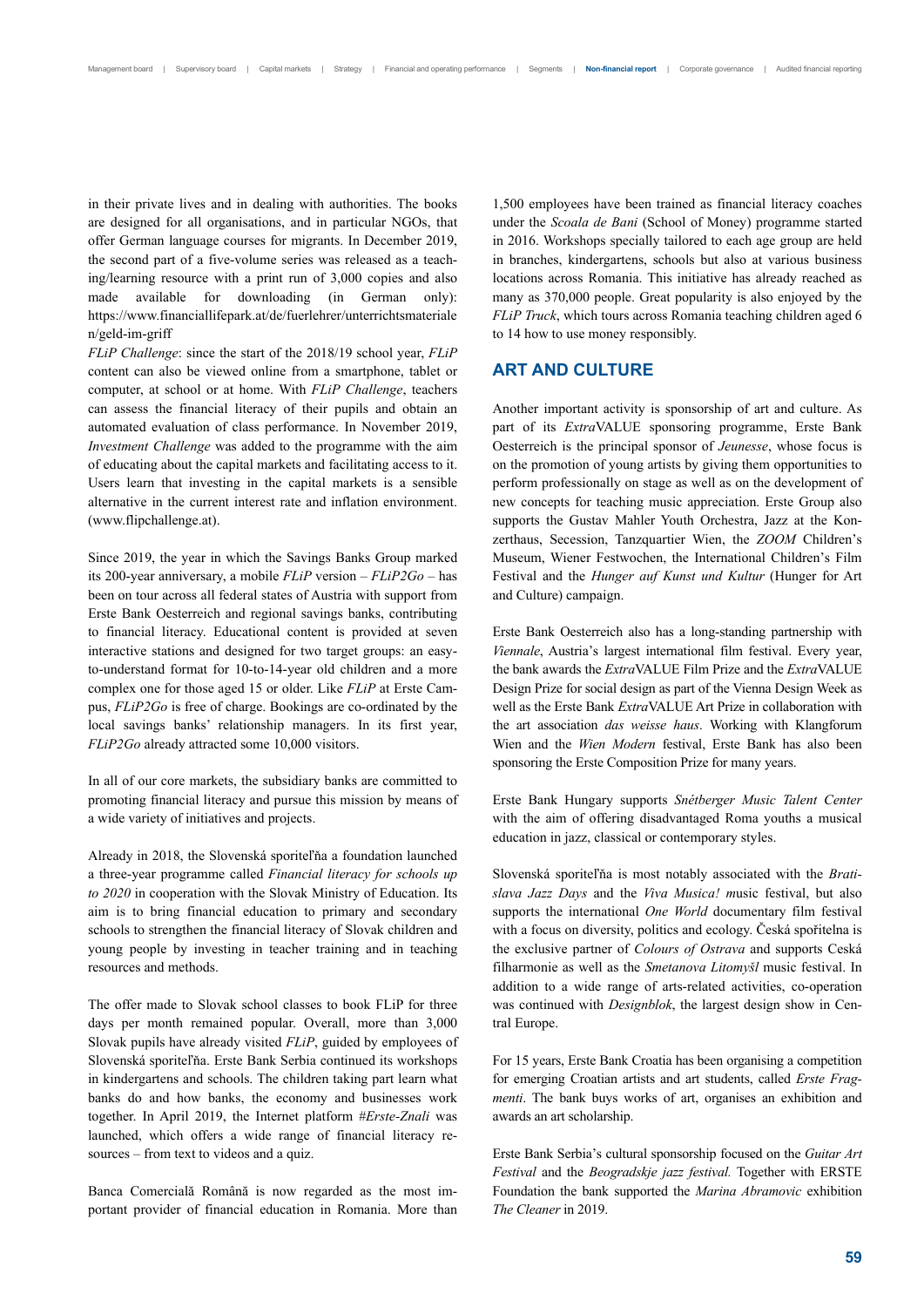Banca Comercială Română supports the *Romanian Design Week*, a multidisciplinary event dedicated to local creative industries. The festival was staged in a building in the historical city centre, presenting more than 200 design and architectural projects. Banca Comercială Română sponsors the *Jazz in the Park Festival* in Cluj-Napoca.

## **CORPORATE VOLUNTEERING**

Donating money is not the only way of supporting people, communities or non-profit organisations. Erste Group funds, supports and encourages employees to actively contribute and volunteer. Employees and managers of Erste Group prove their commitment by donating their time and expertise to NGOs.

In Austria, the *Time Bank* (the electronic volunteering platform of Erste Bank and the Savings Banks) matches employees who want to donate their free time and skills with more than 60 partner organisations. Overall, more than 1,200 employees in Austria are registered on this platform and prove their commitment by donating time, goods or skills.

In addition to volunteering, donations in kind remain important. Despite wide-spread prosperity, people on the fringes of society lack items we take for granted such as toys, clothes and sports equipment for children. The *Time Bank* therefore provides longterm support to its partner organisations by organising regular collection activities.

2019 saw keen interest and participation in social mentoring programmes. A number of partner organisations have been offering a combination of volunteering and mentoring training since 2012. Youth and school mentoring and buddy programmes assist in particular educationally disadvantaged children and young people in and out of school. Mentoring programmes build social and leadership skills that are also useful on the job.

Another activity of *Time Bank* is fostering social awareness as a contribution to civil society. As part of the global campaign *16 Days of Activism Against Gender-based Violence*, *Time Bank*  organised an informational event jointly with its partner organisation *Verein Autonome Österreichische Frauenhäuser* (Austrian Women's Shelter Network).

Most of Erste Group's local banks successfully support volunteering as a team-building activity. Almost all of Erste Group's local banks (except in Austria) give their employees an extra one or two days off each year for volunteering at social welfare institutions. Erste Group thus makes an important contribution to the development of a non-profit sector in CEE. Erste Bank Croatia, for example, signed the *Charter on recognition of competencies acquired through volunteering*, which means that as a bank it recognises the importance of such skills and considers these skills in the recruiting process and in career progression.

## **SPONSORING SPORTS**

In addition to numerous activities oriented to amateur and professional sport, Erste Group supports professional athletes, teams or events focusing on ice hockey, running, tennis, soccer and water polo.

Erste Bank Oesterreich's sport sponsoring activities comprise the *Erste Bank Open* in Vienna, the most important tennis event in Austria, an ATP World Tour 500 tournament. With more than 220 running events each year, *Erste Bank Sparkasse Running* forms Austria's biggest running initiative. The events it covers ivary from small running events in the countryside up to the Vienna City Marathon – Austria's biggest sports event with more than 40,000 participants.

Since 2013 (until the 2019/20 season), Erste Bank Oesterreich has been the name-giving main sponsor of the national ice hockey league and sponsor of the Austrian national ice hockey team and the local Vienna Capitals team. The *Erste Bank Ice Hockey League* grew beyond borders and includes teams from Austria, the Czech Republic, Hungary and Italy. Young Austrian ice hockey players are supported through two youth series, *Erste Bank Young Stars League* and *Erste Bank Juniors League*.

Erste Bank Hungary started its involvement in ice hockey sponsorship by sponsoring the *Erste Hungarian League* with teams from Hungary, Austria and Romania for the first time in the 2017/18 season. Erste Bank Hungary signed a sponsorship agreement with the Hungarian water polo association as the main sponsor of the Hungarian women's water polo national team.

Erste Bank Croatia promotes sports activities for children such as the *Erste handball league* for children between the age of 7 and 12 years, and the *Erste Blue league* – an athletic competition for school children in eight Croatian cities. Traditionally, Erste Bank Croatia also supports the water polo club of Rijeka, *Club Primorje Erste Bank Rijeka,* and the basketball club *Cibona Zagreb.* 

Slovenská sporiteľňa was once again the official partner of Slovakia's national soccer team. In November 2017, Banca Comercială Română and the Romanian Olympic Committee (COSR) signed a three-year partnership to support sport and the development of education through sport in Romania. This sponsorship represents a strategic initiative that stands as a benchmark for sport involvement in Romania, anchoring Banca Comercială Română in national aspirations and creating extraordinary content to support the bank's claim #believeinyourself.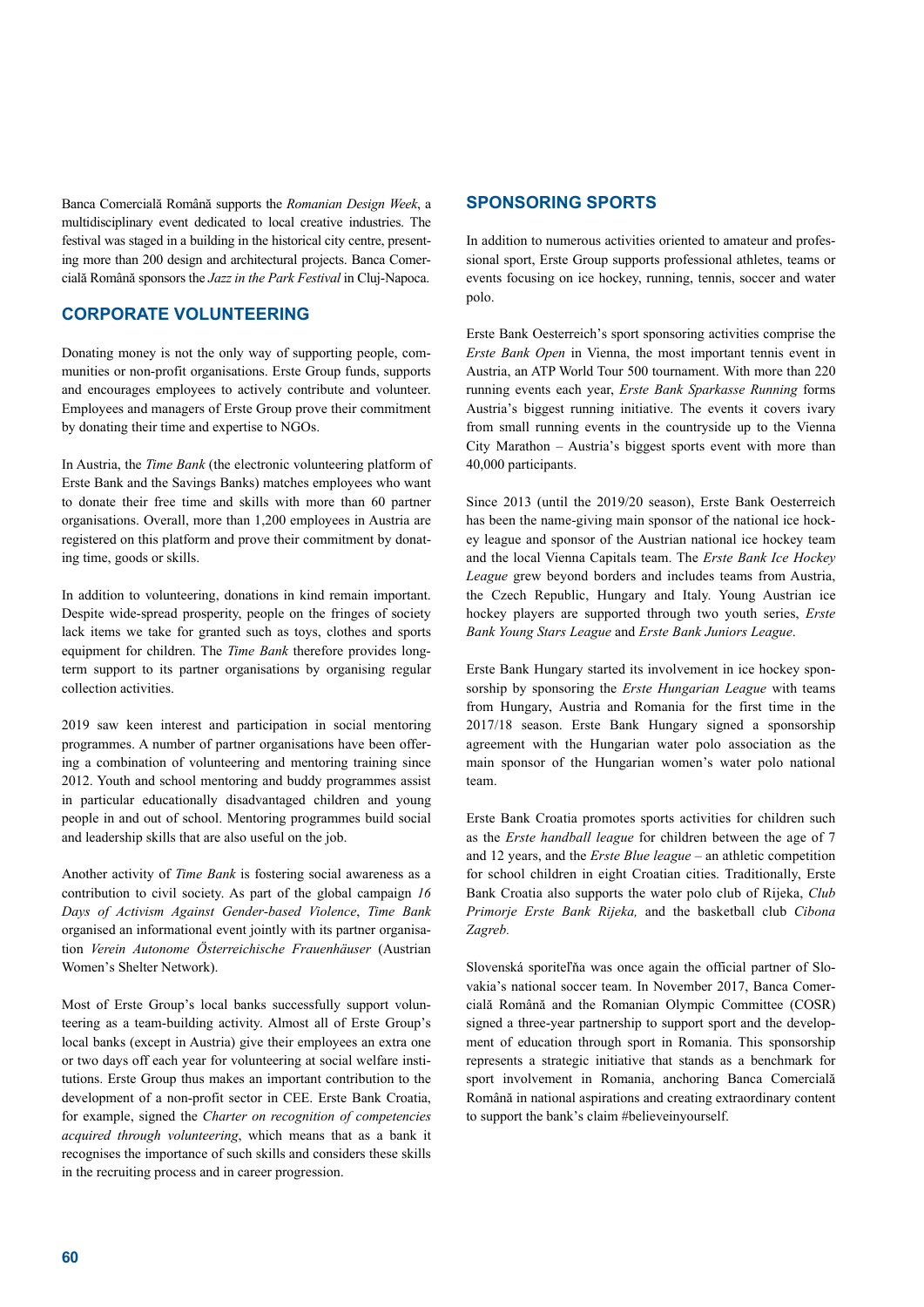## **Our customers**

## **FOCUS ON CUSTOMER RELATIONS**

Erste Group puts customers and their needs at the centre of its business activities. Only a bank that understands the motives of its customers' financial needs can offer the right solutions at the right time. Special attention is devoted to approaching customers proactively, handling customers' requests quickly and with professional care and providing exactly those solutions that meet customers' needs at an adequate level of risk. This is a key factor in building and maintaining long-term customer relations.

Erste Group ensures high-quality advisory services by continuously training its employees, focusing on the relationship with the customer.

## **Advisory concept**

Erste Group's retail business reflects its approach of taking the customers' perspective into account. Only a bank that understands its customers' needs and motives is able to develop appropriate solutions for them. Customer behaviour is changing, with online and mobile channels increasing in importance. Erste Group is therefore working to adapt the accessibility of its services by offering advice not only face-to-face but also via chat, audio and video communication.

The advisory concept is supported by a sales incentive scheme that emphasises quality criteria such as the quality of customer relationships and the active use of digital channels rather than product-driven targets.

## **Products and processes**

Product development is likewise driven by customers' needs and the ways customers carry out their banking activities. Products and services are designed for flexibility, life-cycle changes, simplicity, security, transparency and ease of use. Erste Group focuses on simplifying its current product portfolios and develops new products and services to meet customers' needs in the best possible manner.

## **OMNI-CHANNEL APPROACH**

Erste Group allows its customers to choose between new and traditional sales and communication channels.

It is especially basic financial needs, such as money transfers, that customers increasingly wish to handle through digital channels. Erste Group therefore invests in building sales and servicing capabilities to be able to offer end-to-end digital banking. At the same time, for more complex needs, most customers prefer a seamless switch between different channels, with personal contact and advisory services in branches remaining essential touch-points.

#### **Branches**

Direct contact with customers through branches remains a substantial asset, especially for more complex customer needs. Confidence and trust in highly-qualified advisors form the basis of successful business relations. Branch interiors and infrastructure have to meet the changed expectations of customers and must enable them to handle their banking business in the branches quickly and easily.

The roll-out of this new branch concept was continued. In total, Erste Group has refurbished or newly opened more than 160 branches in Austria, the Czech Republic, Croatia, Romania, Serbia and Hungary.

#### **Digital banking**

Not only Internet-savvy but also traditional customers expect an ever-widening range of digital banking services. Digital banking is more than being able to transfer cash by computer or a mobile device. It also includes competent advice and simpler handling of all banking transactions as well as tools providing a quick overview of all transactions done.

Under the George digital banking brand, Erste Group offers a unique digital experience spanning multiple markets and comprising a wide range of services. George enables customers to access products and services of the bank and third parties in a secure IT environment and use the platform for managing their finances. Following the successful roll-out in Austria, Slovakia, the Czech Republic and Romania, George already serves more than five million users. George will shortly also be available to Erste Group customers in Croatia and Hungary. The implementation in Serbia will follow after that.

#### **Contact Center**

Customers expect easy service interactions when they need assistance with digital banking. Their first point of contact is Erste Group's contact center, which is available around the clock. Qualified employees not only answer questions regarding products and services and assist users of self-service terminals, but also help customers navigate the digital sales process. In addition, they handle customer complaints and respond to emergencies such as requests to block credit cards and debit cards.

The contact center has become an integral touch-point facilitating a seamless omni-channel journey. It not only takes an increasingly active part in advisory and sales processes, but, where regulations permit, also supports end-to-end digital banking services such as unsecured loans, insurance, credit cards and online banking.

Customers may also contact Erste Group's contact center by email or via chats, with voice recognition systems and chat-bots complementing the services on offer.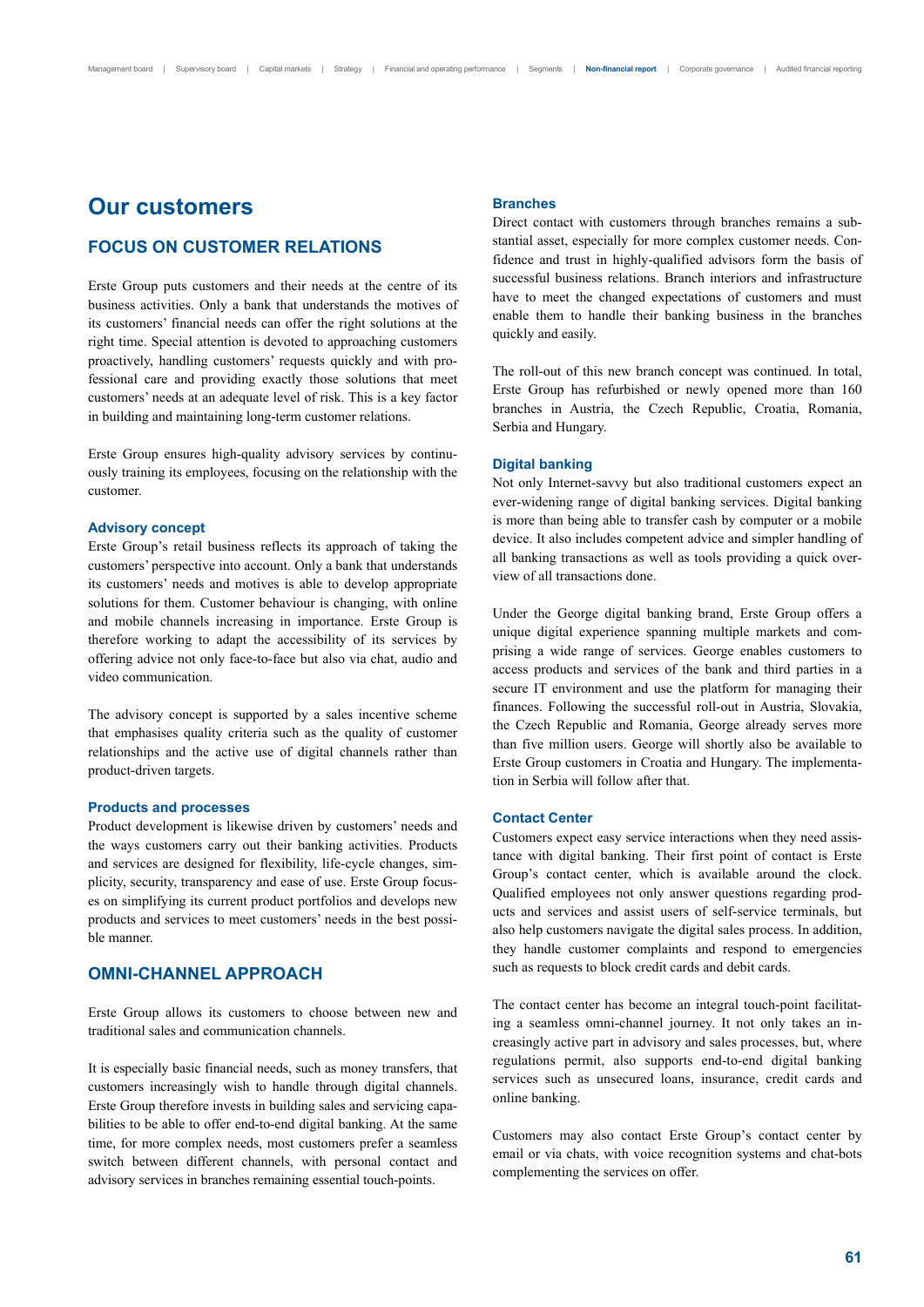## **ACCESSIBILITY**

Erste Group defines accessibility as designing the real-world and digital environments as well as information and product offerings in such a way that they can also be used by people with disabilities without any additional support. Programmes to this effect are being implemented in all countries.

In addition to barrier-free access for the blind and visually impaired (e.g. cash dispensers equipped to provide audio instructions), Erste Group also offers a variety of functions on its digital platform, the George Go app: zoom, contrast adjustment, very large fonts and speech output. The barrier-free functions were developed in cooperation with blind persons and persons with a variety of visual impairments.

## **DATA SECURITY**

Securing customers' trust also includes providing adequate protection for their personal data. Maintaining and improving data security is therefore of vital importance to Erste Group. Erste Group applies the highest standards in its IT infrastructure and provides ongoing training to its employees to offer maximum protection against the misuse of personal data.

Keeping customer data safe means protecting them from loss, manipulation and unauthorised disclosure or access. If a breach of data security places the rights and freedoms of the natural persons affected at risk, a notification must be submitted to the competent data protection authority. In 2019, 48 such notifications were sent to the authorities (thereof no such notification for the Holding). If a breach involves a high risk, the persons affected have to be notified as well. In 2019, five such notifications were sent (thereof no such notification for the Holding).

## **CUSTOMER SATISFACTION**

The quality of customer relations depends ultimately on the customers' experiences in their day-to-day dealings with the bank. To maintain its market-leading position, Erste Group is committed to fully aligning employees, partners, processes, policies and technologies around customers. The bank approaches this challenge in a holistic way and uses a system of interdependent, selfreinforcing elements defined in the Group's Customer Experience "CX" Framework, ranging from customer experience strategies to process design and governance.

Against the backdrop of their local environments and as in the past, Erste Group's banking subsidiaries have launched various initiatives to provide the best customer experiences possible in a consistent manner. The impact of these activities is measured by the Net Promoter Score (NPS). This indicator evaluates the customers' willingness to recommend the bank. Measuring and consistently monitoring NPS performance enables the bank to invest more efficiently in customer experience projects.

In 2019, Erste Group's local banking subsidiaries recorded stable performance of customer satisfaction at a high level, as the focus on excellence in advisory services and personalised services to retail and corporate customers was duly rewarded. NPS levels were outstanding in several markets: In the private individuals segment, all banks improved or maintained their position well ahead of the competitors in the countries. The improvements in the SME segments were substantial: Erste Bank Oesterreich, Česká spořitelna and Erste Bank Hungary increased their scores significantly and reduced the gap to the top three ranked banks. Erste Bank Croatia again improved its scores and is clearly positioned ahead of the other local banks.

## **RESPONSIBLE INVESTING**

All entities of Erste Asset Management (Erste AM) are *PRI Signatories* and have thus committed themselves to complying with the *Principles of Responsible Investmen*t (PRI). Erste AM has been offering investors a large range of sustainable funds for many years to enable them to take investment decisions with due regard to ecological, social and ethical considerations. Actively managed mutual funds and asset management portfolios are not allowed to invest in companies involved in banned weapons (such as land mines, nuclear weapons or cluster bombs) and are likewise banned from investing in companies earning more than 30% of their total revenues from coal mining, coal trading or the production of coalbased fuels. Furthermore, mutual funds are not allowed to engage in food speculation. The respective guidelines are available on the website of Erste AM (http://www.erste-am.com).

Erste AM is a leading provider of sustainable investment funds in Austria and in the CEE region. At year-end 2019, Erste AM managed assets worth approximately EUR 64.2 billion. These assets of sustainably managed investment funds, including sustainable real estate assets, amounted to EUR 6.4 billion at yearend 2019, held in a total of 33 investment funds in the public funds and special funds/externally mandated portfolio categories.

Managed sustainable public funds comprised eight bond funds, including a global sustainable emerging markets corporate bond fund, four regional stock funds, a global stock fund focused on a dividend-based strategy, a real estate fund, a micro-finance fund of funds, a theme fund investing in the environment and climate protection (jointly managed with WWF Austria) as well as an asset allocation fund of funds. In 2019, 11 sustainable funds were awarded the FNG label: seven funds were awarded three stars and four funds received two stars. The FNG label is the quality standard for sustainable financial investment in German-speaking countries and was first awarded by Forum Nachhaltige Geldanlagen (FNG) in 2015. Moreover, ten of the sustainable funds have been awarded the Austrian environmental certificate for sustainable financial products, some of them for many years.

Cooperation with other international asset managers (organised by PRI and Sustainalytics) continued in 2019. Since November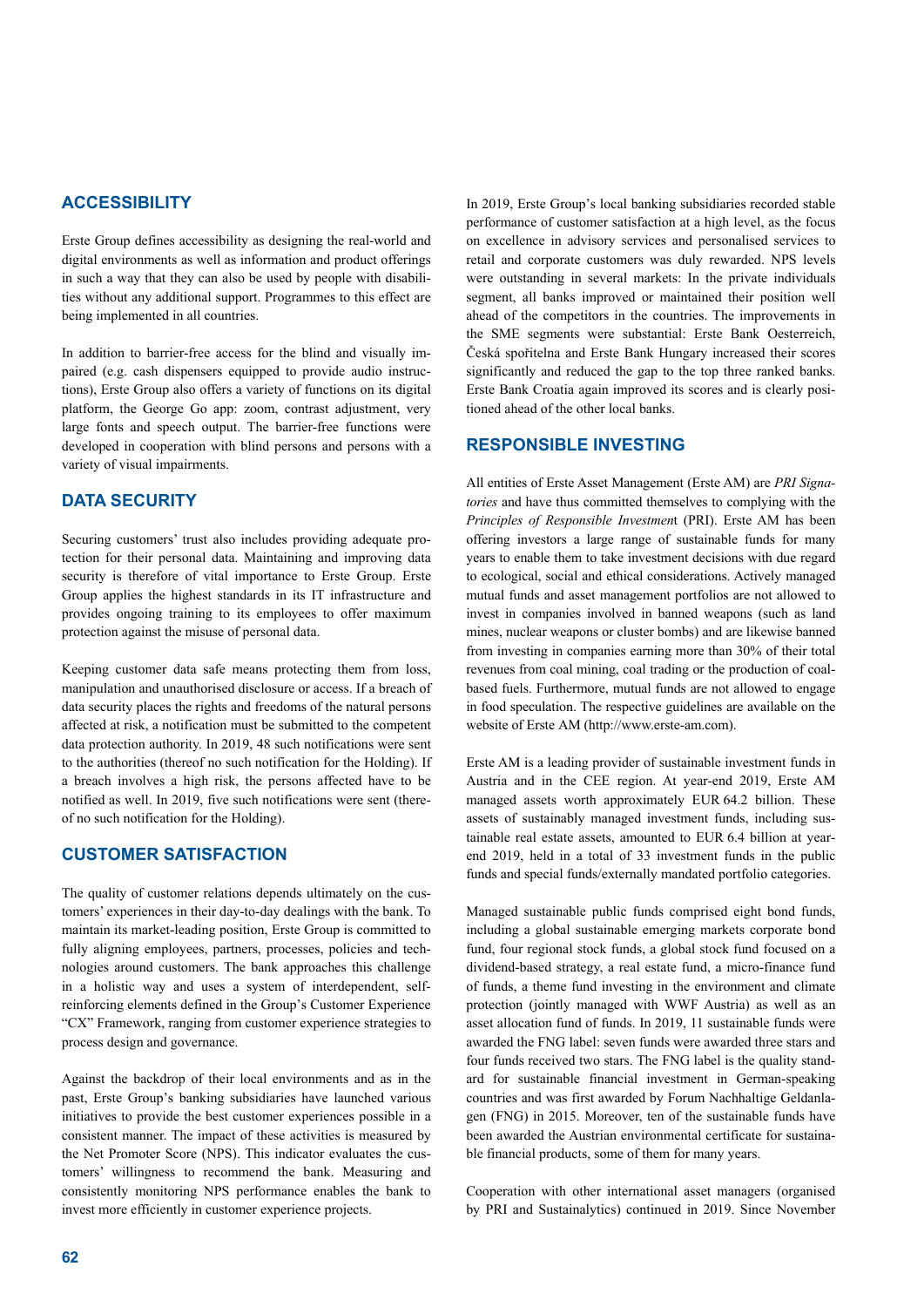2017, Erste AM has been supporting the Climate Action 100+ involvement process as a founding member. This is a five-year initiative led by investors to engage with the world's top 100 corporate greenhouse gas emitters in the oil & gas, electricity, transport and chemicals industries to curb emissions, strengthen climate-related financial disclosures and promote measures to combat climate change. In addition to engaging in dialogue with companies on controversial issues in the areas of sustainability and environmental protection, Erste AM also represented the interests of its customers and fund share holders by voting at a large number of annual general meetings in 2019.

The quarterly online blog published by Erste AM's Responsible Investment Team (https://blog.de.erste-am.com/dossieroverview/) again met with great interest. Apart from this main publication, specific fact sheets are published regularly on the investment universe and the sustainability funds to inform customers of the selection criteria and their influence on sustainability indicators (such as the  $CO<sub>2</sub>$  footprint of the funds).

In 2015, Erste AM was the first Austrian asset management company to sign the *Montréal Carbon Pledge*. Erste AM agreed to have the CO<sub>2</sub> emissions of its assets measured and to disclose its CO2 footprint every year. In addition, a water footprint was again disclosed for the ERSTE RESPONSIBLE equity fund in 2019.

In December 2019, an ethics advisory board was newly created, composed of five external experts, to complement the expertise of Erste AM in the field of ethical investment.

Erste AM is an active member of the following organisations: Eurosif, FNG – Forum Nachhaltige Geldanlagen (Forum for Sustainable Financial Investments), and Verein zur Förderung von Ethik und Nachhaltigkeit bei der Geldanlage (Corporate Responsibility Interface Center, CRIC).

## **RESPONSIBLE FINANCING**

In line with its Statement of Purpose, Erste Group's finance policies also define exclusion criteria to ensure the ecologically and socially responsible conduct of the business. These exclusion criteria are set out in a separate policy disclosed on Erste Group's website, the Responsible Finance Policy. Rules and exclusion criteria relate in particular to the energy and weapons sectors, excluding, for instance, the financing of nuclear and coal-fired power plants, coal mining and fracking. Subject to certain conditions, finance may be provided to projects aimed at improving the safety of existing plants or significantly reducing CO<sub>2</sub> emissions. Examples of financing projects providing ecological benefits are mentioned in the chapter on the environment, in the priorities section.

## **SOCIAL BANKING**

Offering basic banking services to the unbanked part of the population was one of the main reasons for the foundation of Erste österreichische Spar-Casse in 1819. Since then, the founding principle – to make financial products and services accessible for everyone and to disseminate prosperity – has not changed.

For a variety of reasons more than 14 million people in Erste Group's core markets of Austria, the Czech Republic, Slovakia, Romania, Hungary, Croatia and Serbia are still at risk of poverty or social exclusion and even today, some segments of the population do not have access to basic financial services. Erste Group believes that economic growth should be inclusive and that basic financial products and financial advice must be available to everyone. Erste Group's social banking initiative *Step-by-Step*, launched in 2016, aims at financial inclusion of low-income individuals, starting entrepreneurs and social organisations by offering fair access to financial products, sound financial advice and business training and mentoring. Social banking was rolled out across Erste Group's local banks and implemented in partnership with ERSTE Foundation and local social sector organisations. Erste Social Banking operates with the social entrepreneurship guarantee umbrella agreement that provides funding to social organisations under the EU Programme for Employment and Social Innovation (EaSI). Since the launch, social banking has supported 32,500 clients, granted EUR 230 million of loans and additionally provided educational support to 15,000 clients.

Financial inclusion empowers people to cope with unexpected financial shock. Since its foundation in 2006, Zweite Sparkasse has supported a total of 19,000 people in financial difficulties in Austria and currently serves about 8,000 customers. In addition, in 2019, more than 440 teenagers participated in I Can financial literacy workshops in Austria with support from volunteers of Zweite Sparkasse and Erste Bank Oesterreich. In Slovakia, Slovenská sporiteľňa's social banking has piloted its debt advisory programme supporting approx. 630 low-income clients in taking control of their debts and improving their household financial management skills.

One of the most difficult tasks for starting entrepreneurs is raising finance to start their business. Erste Group believes that small entrepreneurs provide not only income for themselves and their families, but they often expand their businesses in their communities and, consequently, create new jobs. Erste Group offers access to start-up micro loans, business training, e-learning tools, mentoring sessions and networking to these customers. In Austria, the *Mikrokredit* initiative of Erste Bank Oesterreich and the Austrian Federal Ministry of Labour, Social Affairs, Health and Consumer Protection was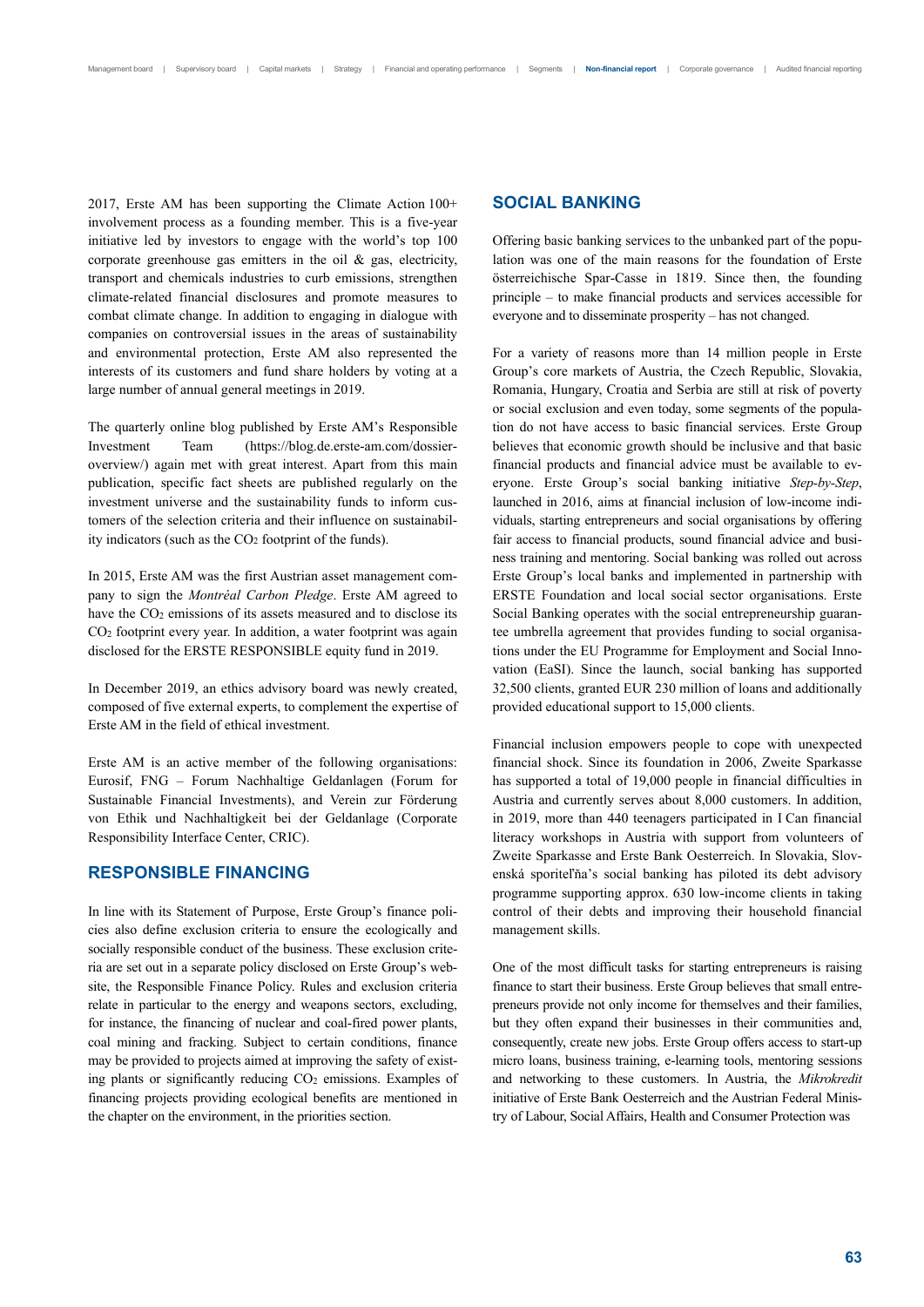extended by adding mentoring support (since 2020 in cooperation with the Federal Ministry of Social Affairs, Health, Care and Consumer Protection). Erste Bank Croatia, with funding from ERSTE Foundation and the European Fund for South East Europe, kicked off an innovative programme to identify and help businesses owners to strengthen their business model and increase the impact on beneficiaries, such as long-term or young unemployed or disabled people. Overall, Erste Group financed 2,724 starting entrepreneurs with a total volume of EUR 78.4 million in 2019.

Very often, even a small working capital loan can be sufficient to scale micro business and successfully fight poverty. BCR Social Finance (formerly good.bee Credit) was founded in October 2009 to offer micro loans to farmers and small entrepreneurs in Romania. In 2019, it granted 1,294 loans with a total volume of EUR 12.7 million and reached a total loan balance of approx. EUR 23 million.

Non-profit organisations and social enterprises often deal with some of the most challenging issues in society such as youth unemployment, social integration and poverty reduction. For these clients, Erste Group offers a bundle of working capital loans, bridge loans and investment loans. Together with ERSTE Foundation and financial support from the European Commission, Erste Bank Hungary completed its three-year programme SEEDS to help social organisations in strengthening their financial independence and enabling them to scale up their social business. In 2019, Česká spořitelna launched unique education courses for executives in social services accredited by the Ministry of Labour and Social Affairs. Erste Bank Serbia launched an advisory programme for NGOs and social enterprises. In 2019, Erste Group financed 134 social organisations, NGOs and social entrepreneurs with a total volume of EUR 27.8 million.

For more information and details about Erste Group's social banking or to read some client stories, please visit: https://www.erstegroup.com/en/about-us/social-banking.

## **Social impact assessment**

Erste Group partnered with the Competence Center for Nonprofit Organisations and Social Entrepreneurship of the Vienna University of Economics and Business to develop an impact assessment methodology for its social banking activities targeting primarily starting entrepreneurs and social organisations. The main objective of the impact assessment was to identify and quantify positive changes that occurred following the support of social banking services and products.

The latest impact assessment of Erste Group's social banking activities across its CEE markets showed that over 3,000 starting entrepreneurs, 600 social organisations and 7,000 small farmers benefitted from its offering and contributed to the creation of almost 16,000 new jobs and the preservation of 30,000 jobs in CEE. Every second start-up entrepreneur mentioned that they could not have started or expanded their business without social banking loans and support, and 66% of NGOs succeeded in

launching additional or new projects or service offers after having been supported by Erste Group's social banking.

# **Suppliers and supply chain**

Erste Group views suppliers as partners in shaping its business to be more sustainable. Procurement decisions include assessments of the suppliers' social and environmental impact.

Covering the entire supply chain, Erste Group Procurement is the sourcing and procurement company of Erste Group. Its basic objective is to ensure clear and fair sourcing and procurement activities and contracts. This includes, most importantly, meeting all the needs of Erste Group's entities for goods and services on time and in accordance with all quality requirements with the best possible terms (e.g. price, terms of payment, guarantees and liability) by purchasing locally or across borders. Erste Group's suppliers must meet defined standards of business ethics, environmental protection and human rights.

In fulfilling their contractual obligations, suppliers of materials, equipment and services selected as group partners are required to:

- \_ comply with national and local laws, decrees and regulations
- fulfil all their legal obligations regarding the health and safety of their employees and their contractors
- strictly comply with environmental legislation
- as well as respect and implement the basic principles of corporate social responsibility

These principles are also reflected in the supplier code of conduct, which is publicly available on the website of Erste Group Procurement. Erste Group Procurement holds the *CIPS Corporate Ethics Mark*, a certification awarded by the *Chartered Institute of Procurement and Supply (CIPS).* This certificate distinguishes institutions that have committed to high standards in procurement and provide relevant courses in-house. Currently, 95% of all employees of Erste Group Procurement have obtained individual certification on ethical behaviour in procurement.

## **SUPPLY CHAIN**

Erste Group's supply chain mainly involves indirect expenses that support the group's core business. In 2019, the total amount paid to companies outside Erste Group was slightly above EUR 1.1 billion, mostly linked to IT (42% of the total spend), followed by expenses for services, operations and marketing (37%) and facility management (21%). Out of a total of 22,904 suppliers at group level, 767 suppliers accounted for 80% of total procurement expenses.

94.7% of suppliers (reflecting 95% of expenses) are located in the European Union, highlighting Erste Group's focus on its markets in Central and Eastern Europe including Austria. 0.4% of suppliers are located in North America, 4.7% in other European countries and the rest (0.2%) are based on other continents.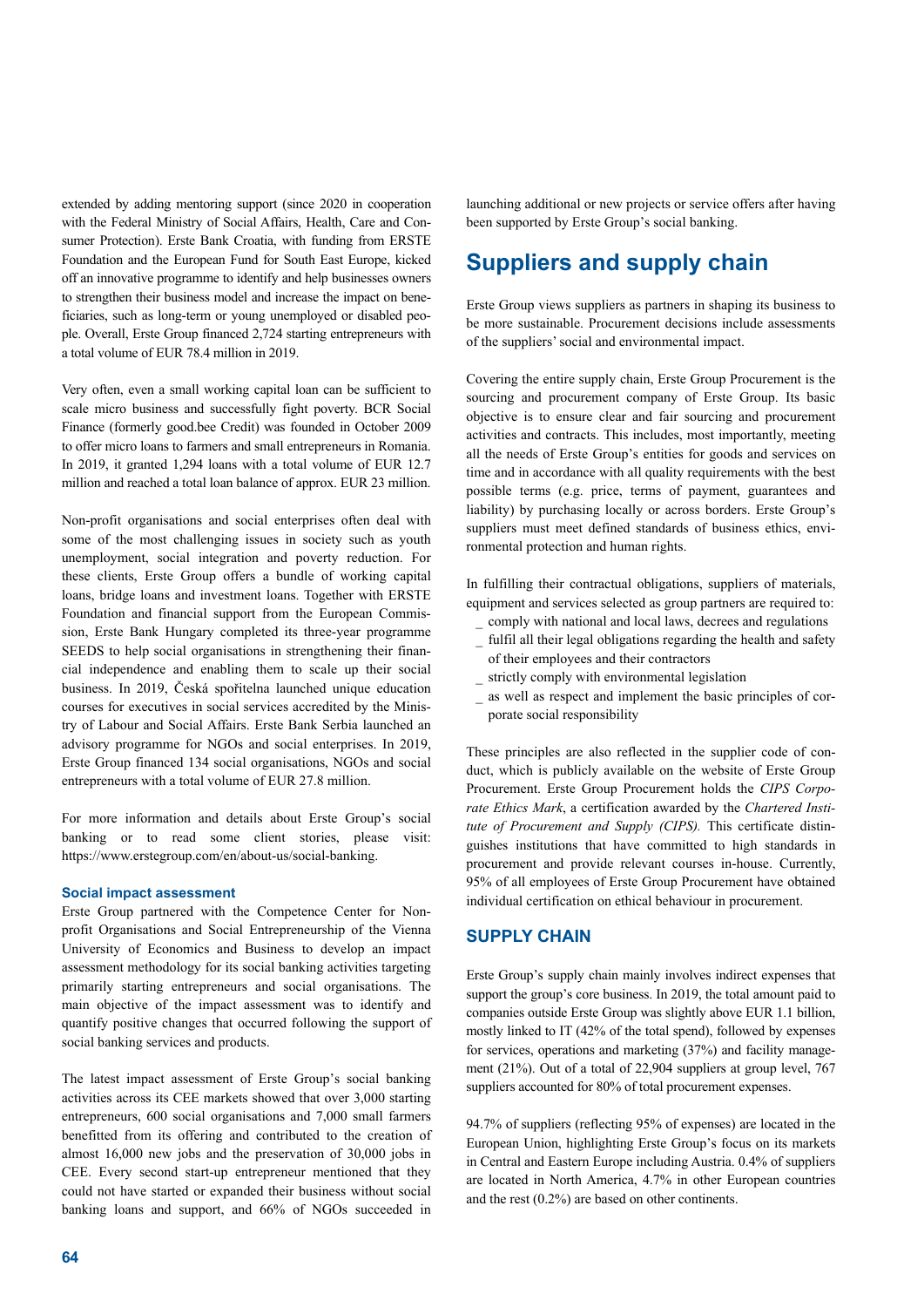Only 14% of Erste Group's purchases were made across borders. The focus on local procurement strengthens the local economies of the countries where Erste Group operates and underlines its commitment to support these regions.

## **SUPPLIER SELECTION PROCESS**

Compliance with sustainability criteria in selecting suppliers is guaranteed at both the strategic and the operational levels. Strategies have been developed for selected groups of goods to help in supplier selection. In addition to group standards for social responsibility, these strategies also include defined technical specifications. Since 2016, sustainability criteria drafted with the Group Sustainability Office of Erste Group have been a mandatory element of the selection process.

To ensure that Erste Group's suppliers meet the group's corporate responsibility standards, audit questionnaires have to be completed for any purchase worth more than EUR 100,000, and regular supplier business reviews have to be performed.

The supplier audit questionnaire is IT-based and an integral part of Erste Group Procurement's supply chain. This ensures full transparency and allows a timely assessment of suppliers and risks before entering into contracts with suppliers. The results of the audits form the basis for supplier classification.

To ensure correct procedures, all relevant steps have been integrated into the electronic tendering system. The IT application blocks the entry of further data, and thus collaboration with a supplier, if there is not enough information available or a supplier classified as critical has not been explicitly approved. Any noncompliance with the supplier code of conduct is brought forward to compliance delegates, who decide on further action, if required. In addition to the initial evaluation, follow-up reviews are performed regularly on the most important suppliers or those having the most significant risk profile.

#### **Environmental aspects**

As part of Erste Group's efforts in environmental protection, ecological aspects are also included in Erste Group Procurement's supplier selection process. The supplier audit questionnaire specifically addresses the following topics:

- \_ existence of an environmental management system
- \_ existence of a written environmental policy
- method for measuring CO<sub>2</sub>-emissions
- existence of environmental targets
- \_ information on fines or charges for environmental infringements
- description of the supplier's supply chain

In the procurement of goods, tender documents include additional questions relating to potentially hazardous chemicals, recycling capabilities of products, return policies for products at the end of their useful lives and compliance with *ENERGY STAR* or similar standards.

A supplier sustainability scorecard was introduced in 2017. Suppliers are required to disclose their ecological footprint (energy consumption, waste and emissions) for the previous two years, either at an aggregate level or related to their activities for Erste Group. In 2019, 63 suppliers with resource-intensive operations such as data centres or transport services were selected to provide scorecard data. As these criteria are relevant to the supplier selection process, developments are continuously monitored and assessed.

In 2019, 847 contracts with suppliers were concluded or renewed. Of these, 11 suppliers were screened according to environmental standards. No supplier was subject to any environmental impact assessment beyond the standard audit questionnaire, nor was any supplier identified as having had a significant actual or potentially negative environmental impact. No actual or potentially negative environmental impact was identified in the supply chain. Finally, no supplier contract had to be terminated as a result of a significant actual or potentially negative environmental impact.

#### **Social aspects**

As the supplier selection process also encompasses social aspects, the supplier audit questionnaire also comprises relevant criteria such as:

- \_ effective abolition of child labour
- \_ elimination of all forms of forced or compulsory labour
- \_ elimination of discrimination with respect to employment
- freedom of association and the right to collective bargaining
- reasonable working hours and fair remuneration
- health protection
- \_ occupational health and safety
- job restructuring
- \_ remuneration
- fair working conditions
- \_ other social criteria in the supply chain

In 2019, Erste Group co-operated with 22,904 suppliers. 338 suppliers were screened according to both labour practice standards and human rights criteria. No supplier was subject to any specific labour practices or human rights impact assessment beyond the standard audit questionnaire, nor was any supplier identified as having had a significant actual or potentially negative impact on labour practices or human rights. There was no actual or potentially negative impact on labour practices or human rights identified in the supply chain and no supplier contract had to be terminated as a result of a significant actual or potentially negative impact on labour practices or human rights.

Furthermore, no supplier was found to be in violation or at risk of violating the right to exercise freedom of association and collective bargaining, nor was any supplier found to have a significant risk of child labour, young workers exposed to hazardous work, or material risk of incidents of forced or compulsory labour.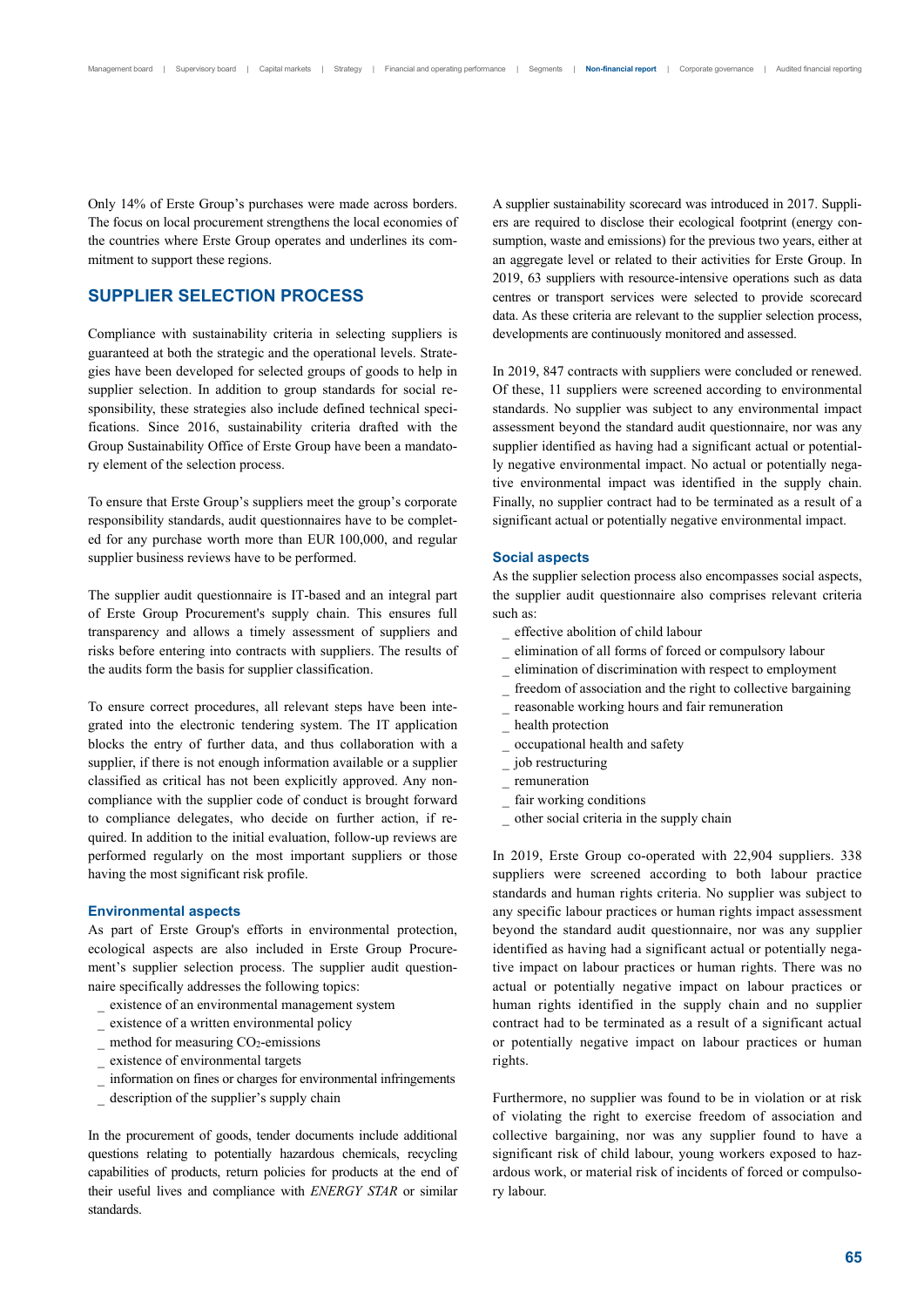# **Employees**

Erste Group is convinced that the current and future staff-related goals can be achieved by focusing on the following three pillars of its human resources strategy:

- \_ Corporate culture
- $\overline{\phantom{a}}$  Competence
- \_ Competitiveness

Human capital is the key element for successful organisational, corporate cultural and competence building. Modern organisations enable people to work in a more flexible, adaptive and customerfocused way. Attracting, retaining and engaging top talent is crucial to business success, and Erste Group strives to be the employer-of-choice in the region, both in the financial and in the IT sector, by offering various learning opportunities, diverse and international teams and challenging tasks in a flexible organisation.

Developing future leaders and experts in a systematic way is what motivates high-potential employees. Talent management is driven by honest feedback, a fair and transparent assessment of individual potential and quality development activities in partnership with internationally renowned institutions. In three to four years, around 40% of today's competences are expected to become obsolete and will be replaced with completely new skillsets. Building future-fit competence is thus an essential element of Erste Group's day-to-day human resources work. Learning initiatives go well beyond banking knowledge and also cover the broad economic and social issues facing the region.

Erste Group's cultural transformation aims at linking performance management and rewards to qualitative aspects. This involves moving away from incentive schemes with predominantly sales-driven key performance indicators towards a remuneration philosophy that is more team-oriented and takes the prosperity and satisfaction of the customers into account.

Erste Group is contributing to the implementation of the UN Sustainable Development Goals and Agenda 2030. Its diversity strategy and activities support good health and well-being (Goal 3), gender equality (Goal 5), decent work & economic growth (Goal 8) and reduced inequalities (Goal 10).

## **DIVERSITY AND EQUAL OPPORTUNITY**

Erste Group defines diversity and inclusion as an integral part of its corporate strategy. Owing to its diversity principles, Erste Group benefits from highly motivated employees, innovative teams and higher customer satisfaction.

The employees of Erste Group represent more than 50 nationalities. Erste Group's diversity and inclusion policy provides the framework for local diversity managers to define priorities and implement initiatives across the group. The bank's code of conduct also

emphasises that the work environment must be free from discrimination and harassment. In Austria, a company agreement on preventing discrimination and promoting respectful behaviour in the workplace protects against discrimination, bullying and sexual harassment. An independent anti-discrimination officer advises and mediates in matters concerning harassment and discrimination, and works with management on awareness and prevention.

Erste Group is convinced that diversity promotes operating excellence, as diverse teams achieve better results. The diversity priorities for 2019 were the following:

- \_ to increase the number of women in management positions across the group
- \_ to make careers in the field of IT more attractive for women through *Erste WIT* (Women in IT)
- to develop and promote further LGBTIQ inclusion initiatives
- to implement local initiatives to promote diversity in CEE

In appreciation of its involvement in promoting women, Erste Group was the first Austrian company to be included in the Bloomberg Gender Equality Index (GEI) in 2019. The Index recognises 325 companies across 10 sectors worldwide for their transparency in gender-specific reporting and the promotion of gender equality.

In 2019, 49.0% of all management positions in the Holding and the local banking subsidiaries were held by women (2018: 46.2%). The proportion of women in top management declined to 27.4% (2018: 30.0%), the highest shares were in Banca Comercială Română, Erste Bank Serbia and Erste Bank Oesterreich The target to reach a share of at least 35% women in top management across Erste Group until 2019 was thus not reached. The results of the analysis of this negative development will be incorporated in the measures to reach the targeted level. A new medium-term goal will be defined in 2020.

At year-end 2019, the share of women on the Holding's supervisory board stood at 38.9% (2018: 35.3%). The target to reach 35% female representation at supervisory board level was also reached in Erste Bank Oesterreich, Erste Bank Hungary, Banca Comercială Română and Slovenská sporiteľňa. Taking into account all banking subsidiaries across Erste Group, 34.3% of all supervisory board seats were held by women.

In addition, Erste Group aims for a balanced gender and age structure in its talent pools. The International Talent Pool is made up of 39.8% women, 34.8% of the Key Positions Pool is female, and the share of women in the Executive Pool is 33.3%. Erste Group also implemented a variety of initiatives to support the development of female leadership.

In Austria, the Erste Women's Hub employee resource group continued key initiatives such as the *WoMentoring* programme and networking events for female employees and created new information exchange forums for parents on parental leave. As part of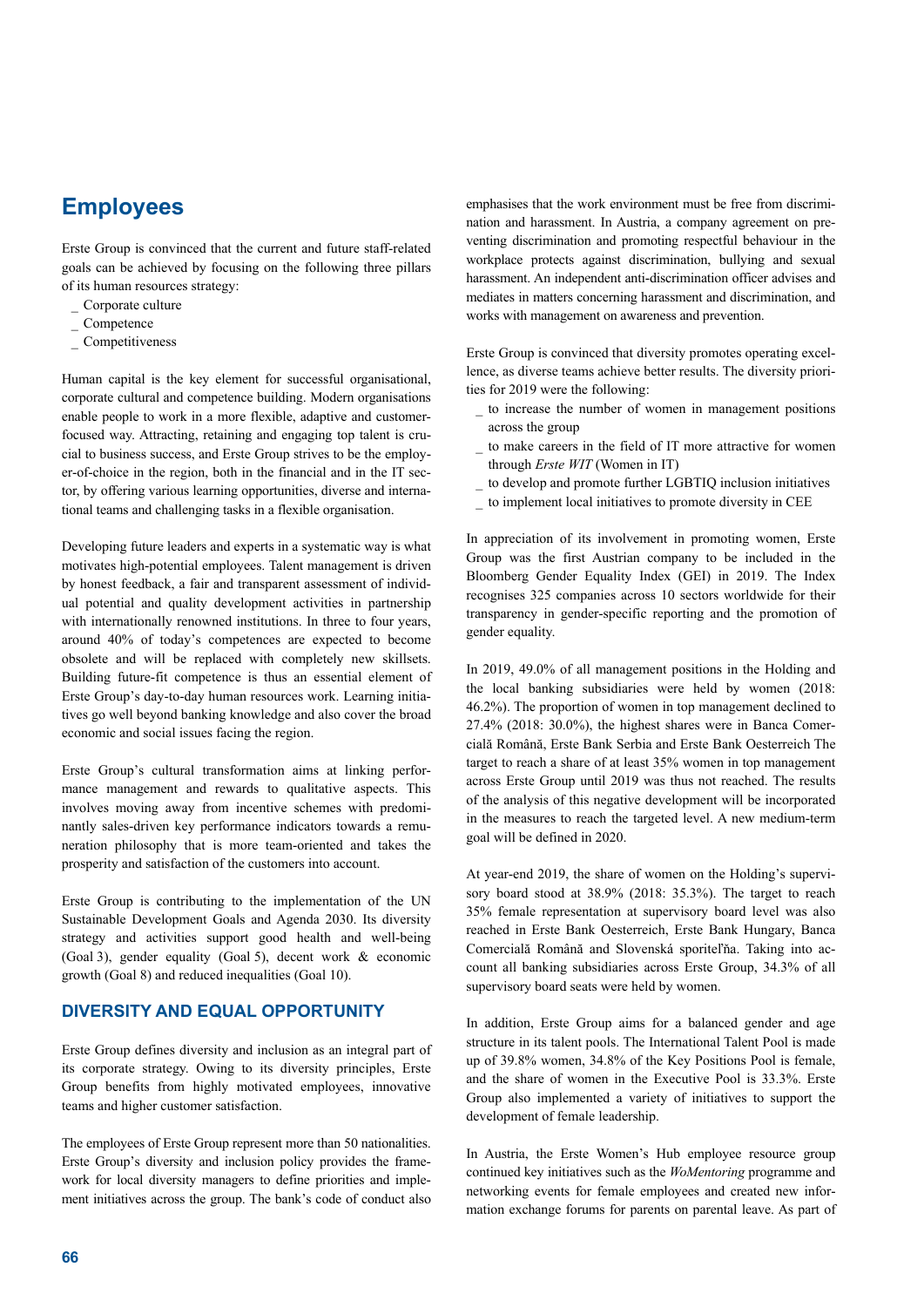the *Daughters' Day* initiative, *Women in IT (Erste WIT)* invited girls of school age to visit Erste Campus and informed them about career opportunities in project management and IT. Several networking and information events on how to increase the overall proportion of women in IT were also organised. Last but not least, the *Marie* initiative was launched with the objective of developing an advisory and financial education strategy that takes into account the specific career, life-cycle and income developments of women to better meet the needs of the bank's female customers.

In 2019, Česká spořitelna implemented mentoring programmes for women and rolled out an initiative to facilitate the job re-entry of women after parental leave. Banca Comercială Română supported an initiative to better integrate disadvantaged persons into the labour market, paying particular attention to the diversity dimensions of gender, age, nationality and ethnicity. In Croatia, specific training courses for management and employees focused on supporting diversity by tackling unconscious bias. Erste Bank Hungary implemented a flexible work programme and defined measures to improve parental leave management in the bank.

Erste Group was awarded the *Meritus* for its LGBTIQ – lesbian, gay, bisexual, transgender, intersex, queer – inclusion efforts and activities. The bank's *ErsteColours* initiative was present at the *EuroPride* 2019 in Vienna and established a contact person for employees regarding all LGBTIQ topics. Erste Bank Croatia was a partner of *Zagreb Pride*, and Slovenská sporiteľňa supported the *Dúhový Pride* 2019 in Bratislava.

For 2020, the following diversity priorities were set:

- \_ to reach the target of 35% women in top management across the group and to maintain at least 35% women on supervisory boards
- to develop more group-wide initiatives to support female leadership
- to promote specific financial literacy initiatives tailor-made for female employees and customers
- \_ to further develop local diversity initiatives in CEE
- \_ to continue monitoring the gender pay gap on a country-bycountry basis and identify measures for closing it

## **LEARNING, TALENT MANAGEMENT, LEADERSHIP AND COMPETENCE DEVELOPMENT**

Erste Group is committed to developing its employees' professional and interpersonal skills to ensure that they are well prepared to perform professionally and in a socially responsible manner. Erste Group continuously develops and aligns groupwide training programmes for senior experts and managers.

Erste School of Banking and Finance, the group's platform for professional and leadership training, offers customised executive training and personal development training courses as well as programmes for specific business areas. In 2019, the main focus was on further developing the group-wide talent management strategy, the leadership development roadmap and job-specific competence building. Erste Group intensified its cooperation with the renowned IESE Business School. Other cooperation partners are IMD Lausanne, WU Executive Academy in Vienna and Ashridge Executive Education.

In addition, Erste Group consolidated the programme offering of the Finance College in the four key areas of controlling, asset/liability management, accounting and data excellence. The offering of the Risk Management College reflects the changes in the regulatory framework and contributes to closing functional competence gaps of employees. The Corporates & Markets College's initiatives focus on specific product knowledge and corporate sales abilities. In addition to project management, the Business Transformation College further expanded its focus on business analysis, business architecture and data management.

The two pillars of Erste Group's leadership development and talent management strategies are the Erste Leadership Evolution Centre, which structures group-wide leadership development offerings and Erste Group's Talent Management Architecture, which ensures the continuous development of internationally mobile high-potential employees through three talent pools. The International Talent Pool targets high-performing professionals up to board minus 3 management levels. The next level, the Group Key Positions Pool, aims at preparing managerial talents for roles at division head level. The Executive Pool identifies and develops top executive level talent.

In addition, Erste Group offers an annual Graduate Programme for university graduates. The aim of the programme is to attract top graduates and provide fundamental banking and risk management knowledge. In the current Graduate Programme, 48.3% of the participants are women.

In 2019, each employee of Erste Group had on average 29.8 training hours for professional development (women 29.4 and men 30.4 training hours). Employees in managerial positions had on average 36.5 training hours. Each employee of the Holding had on average 21.5 training hours for professional development (21.2 hours for women and 21.9 hours for men).

In 2020, Erste Group plans to expand its digital learning offering for employees by introducing Degreed, a new learning experience platform. Employees will have access to learning tools around the clock and at any place.

## **REMUNERATION AND PEOPLE PERFORMANCE MANAGEMENT**

Erste Group's remuneration policy is geared towards an appropriate balance in rewarding performance, competencies and responsibility of its employees. As a signatory of the *Austrian Diversity Charter*, Erste Group committed itself to the principles of equal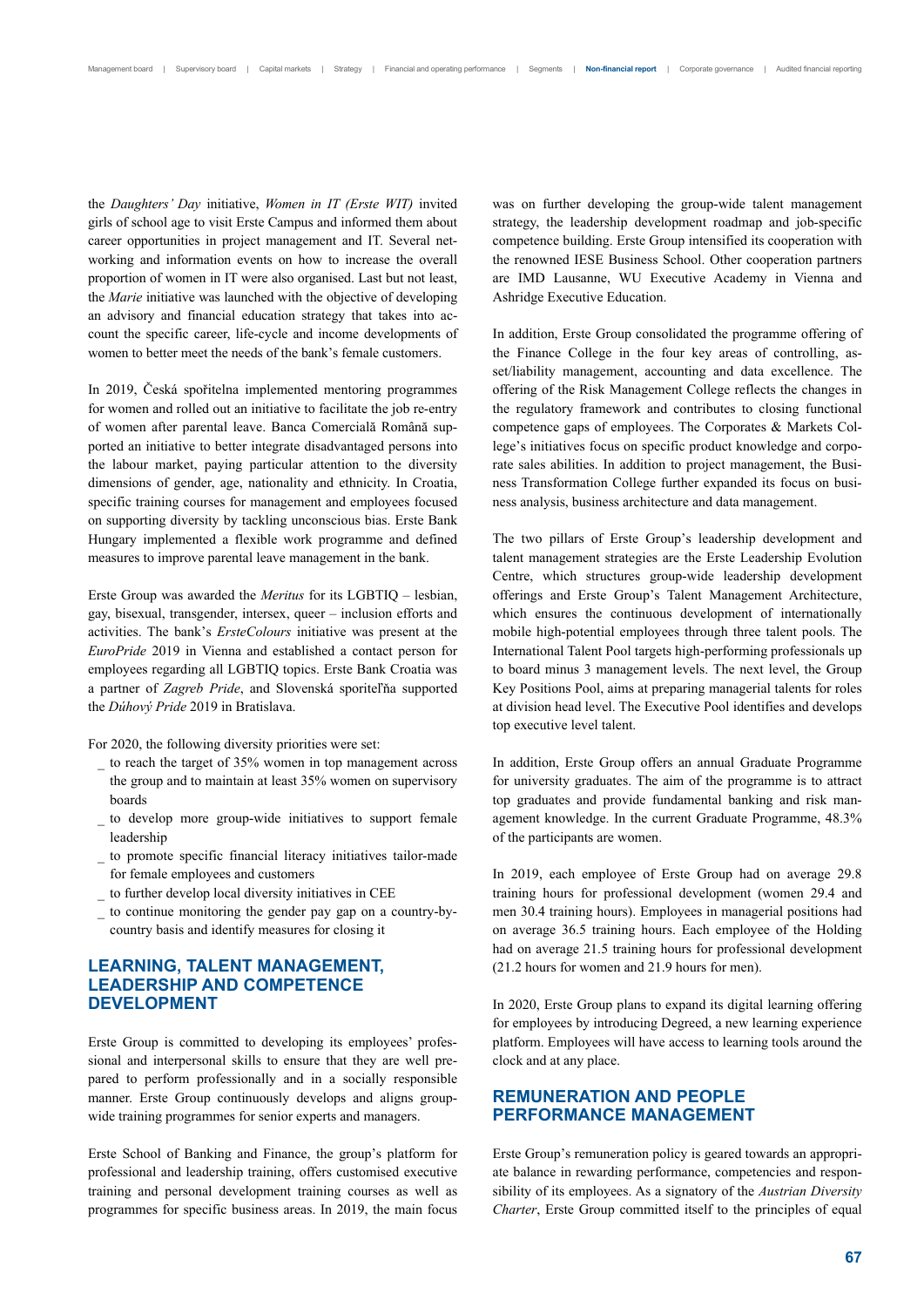opportunity and transparency, especially in remuneration. Consequently, one of the key strategic priorities is to ensure that all reward schemes are transparent, market-driven and linked to performance and personal development. Erste Group's general remuneration philosophy is to neither fall short nor lead the market but to offer competitive remuneration packages. Therefore, its remuneration policy aims to:

- \_ create an environment where employees can perform, develop and be involved
- reward at the right level to attract and retain employees with the required competence and skills
- be cost-competitive and cost-flexible for a sustainable business
- support leadership and employee behaviour that creates an engaging and unique customer experience and effective risk management practices

All remuneration schemes are designed to meet the respective European and national regulatory requirements on remuneration, as well as the local banks' national remuneration practices and business line needs. The supervisory board reviews group and local remuneration policies and practices annually to ensure that remuneration practices comply with respective international and national regulations. The evaluation comprises the entire remuneration process from determining bonus budget pools, target setting, performance evaluation, awarding bonuses in relation to performance and fixed salary, to the actual pay-out of bonuses.

Erste Group's remuneration packages comprise fixed and variable components, benefits and benefits in kind and other individually agreed terms and conditions. Fixed remuneration is the core component of any employee's remuneration and is based on job complexity, individual contribution and local market conditions. The fixed salary represents a sufficiently high proportion of the total remuneration to cover the employees' basic cost of living and allows Erste Group to operate a flexible remuneration policy. Variable components of the remuneration are designed in such a way that they do not promote excessive risk-taking. Variable remuneration components may be offered to all employees and are based on company, individual and business line performance. Specific sales incentive schemes are offered to employees working in the retail and corporate business lines and are also based on company, individual and business line performance. Sales incentive schemes are based on quantitative and qualitative criteria. On all these levels, Erste Group uses a balance between financial and business growth, risk, customer satisfaction and cost indicators. The overall performance evaluation also includes the employee's social and business competence.

Benefits (in kind) are provided as a means to stimulate well-being in the work environment and to support an appropriate work-life balance. The benefits offered include flexible working time, study leave, parental leave as well as health centre expertise. Pension and insurance schemes aim at ensuring that employees have an appropriate standard of living after retirement. Pension and insur-

ance provisions are according to local laws, regulations and market practice.

## **EMPLOYEE HEALTH & WORK-LIFE BALANCE**

Respecting and promoting work-life balance has been a longstanding priority of Erste Group, and it offers a wide variety of family-friendly measures and evaluates them on a regular basis to ensure that they meet the employees' needs. These measures differ from country to country and include flexible work arrangements, a company kindergarten, short sabbaticals and regular meetings for employees on parental leave.

One of the priority measures ensuing from the Career and Family (*Beruf & Familie*) Certification Audit in Austria is to develop effective interim management models for persons on parental leave that address career disruptions with flexibility and a clear focus on the development opportunities for women and men on parental leave. In 2019, one key initiative focused on encouraging more men to take full advantage of parental leave options. As of the end of 2019, a total of 2,366 employees were on parental leave, thereof 2,213 women (93.5%) and 153 men (6.5%). At 14.4%, the share of men on parental leave is highest in Austria; in the Holding, 17 men (30.9%) were on parental leave.

The development of health literacy, embedded in the UN Sustainable Development Goals (SDG 3), is essential for dealing with illnesses, guaranteeing equal access to health care, and supporting social policies in this area. The workplace offers an ideal setting and infrastructure to support and promote health issues to large groups of people, thus making occupational health an important contributor to public health. Erste Group is committed to a proactive approach to helping its employees to identify and manage health risks. Health promotion activities and topics in Erste Group include lifestyle habits, work-life balance, mental health, stress prevention and nutrition counselling. A multi-professional team of occupational physicians, work-place psychologists and physiotherapists assists Erste Group's employees in any matters of health and well-being.

In 2019, the health centre at Erste Group's headquarters carried out a measles antibody titre determination for those employees interested in the offer and subsequently vaccinated those with insufficient antibody formation. This process helped minimise the risk of a measles outbreak, which was one of the top health objectives at EU level in 2019. The health centre also focuses on the prevention of chronic diseases, which account for 50 – 80% of all global health costs. Erste Group has implemented a wide variety of measures to prevent or at least minimise the impact of chronic illness. These measures include preventive medical examinations, melanoma screenings, colon cancer prevention and early detection measures, the prevention of cardio-vascular diseases through nutrition consultation, fitness offers, and blood pressure and other screenings. Through close cooperation with local health services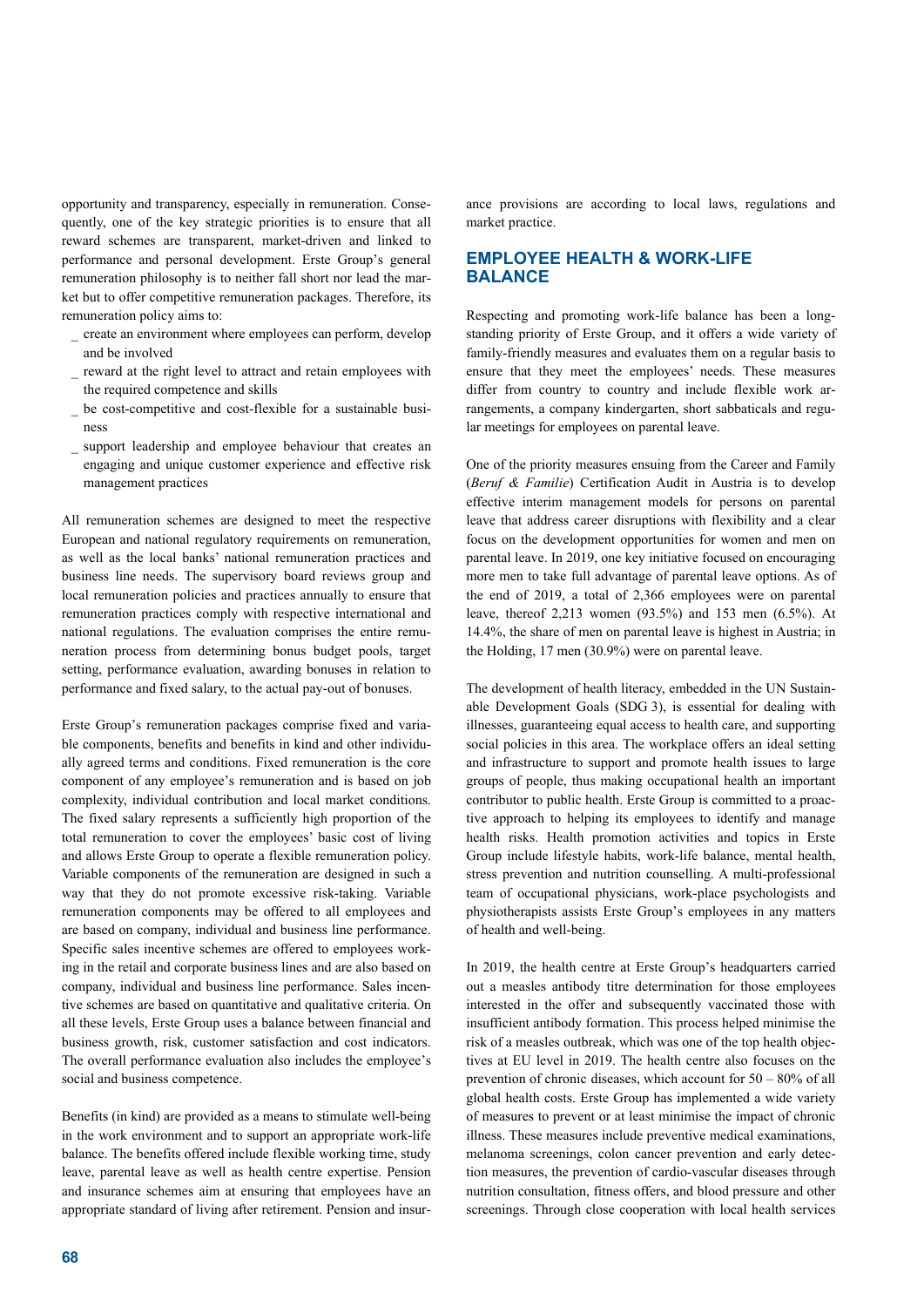providers such as rehabilitation centres, employees are guaranteed access to quick treatment. A company agreement on reintegration ensures that employees can gradually return to work after an extended sickness. Erste Group is one of only a few companies with such an agreement, which has resulted in a significant decline in long-term illness over the past years.

As mental health is increasingly important for the labour market the health centre had made it one of its priorities. Employees have access to work-place psychologists, as well as to an external service that provides support for situations concerning children, school, problems at home and outside the home, and caring for older dependent family members. Employees on Erste Campus also have access to a hotline free of charge where they can anonymously seek advice from qualified professionals.

## **Staff indicators**

Staff indicators refer to the end of the reporting period. Total data (50,245 employees; headcount) include data from direct and indirect holdings of Erste Group outside its above-mentioned core markets.

#### **Overview and age structure 2019**

|                       | <b>Total</b> |        | $30$ years    |        | 30-50 years   |        | >50 years     |        |  |
|-----------------------|--------------|--------|---------------|--------|---------------|--------|---------------|--------|--|
|                       | <b>Women</b> | Men    | <b>Number</b> | in $%$ | <b>Number</b> | in $%$ | <b>Number</b> | in $%$ |  |
| <b>Erste Group</b>    | 31.211       | 19.034 | 8,623         | 17.2%  | 30,081        | 59.9%  | 11,541        | 23.0%  |  |
| Austria incl. Holding | 10.091       | 9,086  | 3,289         | 17.2%  | 10.142        | 52.9%  | 5,746         | 30.0%  |  |
| thereof Holding       | 968          | 1,095  | 264           | 12.8%  | 1,272         | 61.7%  | 527           | 25.5%  |  |
| Czech Republic        | 6.949        | 3.140  | 2.064         | 20.5%  | 5.836         | 57.8%  | 2,189         | 21.7%  |  |
| Slovakia              | 2.979        | 1.195  | 689           | 16.5%  | 2.663         | 63.8%  | 822           | 19.7%  |  |
| Romania               | 4.777        | 2,215  | 1.142         | 16.3%  | 4,398         | 62.9%  | 1,452         | 20.8%  |  |
| Hungary               | 2,070        | 1,238  | 546           | 16.5%  | 2,373         | 71.7%  | 389           | 11.8%  |  |
| Croatia               | 2,273        | 1,058  | 493           | 14.8%  | 2,359         | 70.8%  | 479           | 14.4%  |  |
| Serbia                | 823          | 327    | 166           | 14.4%  | 781           | 67.9%  | 203           | 17.7%  |  |

## **Mode of employment**

|                       |        | <b>Full-time employees</b> |              |        | Part-time employees |              |                |       |  |  |
|-----------------------|--------|----------------------------|--------------|--------|---------------------|--------------|----------------|-------|--|--|
|                       | 2019   |                            |              |        | 2019                |              | 2018           |       |  |  |
|                       | Women  | <b>Men</b>                 | <b>Women</b> | Men    | Women               | Men          | Women          | Men   |  |  |
| <b>Erste Group</b>    | 24.773 | 17.927                     | 25,085       | 17,846 | 6,444               | 1.101        | 6,191          | 1,031 |  |  |
| Austria incl. Holding | 5,217  | 8,271                      | 5,178        | 8,190  | 4,872               | 817          | 4,797          | 778   |  |  |
| thereof Holding       | 639    | 991                        | 637          | 996    | 329                 | 104          | 326            | 83    |  |  |
| Czech Republic        | 6,024  | 3,032                      | 6.421        | 3,167  | 925                 | 108          | 742            | 79    |  |  |
| Slovakia              | 2.883  | 1.180                      | 2.942        | 1.192  | 96                  | 15           | 80             | 11    |  |  |
| Romania               | 4.508  | 2,138                      | 4.858        | 2.199  | 271                 | 75           | 309            | 76    |  |  |
| Hungary               | 1,873  | 1,159                      | 1.872        | 1.117  | 197                 | 79           | 190            | 75    |  |  |
| Croatia               | 2.218  | 1.058                      | 2.107        | 1.006  | 55                  | $\mathbf{0}$ | 45             |       |  |  |
| Serbia                | 820    | 326                        | 784          | 323    | 3                   |              | $\overline{2}$ |       |  |  |

## **Selected indicators**

|                       | Share of women in executive<br>positions |       |       | Share of women in other<br>managerial positions |      | Average number of sick leave<br>days per employee | Number of employees with<br>health disability |      |  |
|-----------------------|------------------------------------------|-------|-------|-------------------------------------------------|------|---------------------------------------------------|-----------------------------------------------|------|--|
|                       | 2019                                     | 2018  | 2019  | 2018                                            | 2019 | 2018                                              | 2019                                          | 2018 |  |
| <b>Erste Group</b>    | 23.4%                                    | 24.7% | 41.2% | 38.6%                                           | 9.0  | 8.9                                               | 677                                           | 582  |  |
| Austria incl. Holding | 16.8%                                    | 15.7% | 24.6% | 23.0%                                           | 7.6  | 7.6                                               | 330                                           | 308  |  |
| thereof Holding       | 22.5%                                    | 17.9% | 25.2% | 26.0%                                           | 6.1  | 6.0                                               | 15                                            | 13   |  |
| Czech Republic        | 14.4%                                    | 23.4% | 56.8% | 42.2%                                           | 13.2 | 12.4                                              | 128                                           | 143  |  |
| Slovakia              | 19.4%                                    | 23.4% | 58.4% | 58.1%                                           | 9.2  | 9.7                                               | 154                                           | 77   |  |
| Romania               | 38.6%                                    | 43.5% | 55.3% | 54.7%                                           | 8.0  | 8.2                                               | 34                                            | 33   |  |
| Hungary               | 24.4%                                    | 25.0% | 41.9% | 47.8%                                           | 9.1  | 9.6                                               | 9                                             | 3    |  |
| Croatia               | 35.7%                                    | 35.0% | 60.4% | 57.2%                                           | 5.0  | 5.4                                               | 14                                            | 11   |  |
| Serbia                | 34.8%                                    | 40.9% | 50.9% | 53.2%                                           | 9.6  | 3.2                                               |                                               |      |  |

Executive positions cover all the board and board-1 positions. Other managerial positions cover all the board-2, board-3 and board-4 positions.

Governance bodies: Detailed information about the members of the management board and the supervisory board of the Holding is presented in the (consolidated) Corporate Governance Report. As of year-end 2019, one woman and six men were members of the management board, three of them were between 30 and 50 years old, and four of them were older than 50 years. 39% of the members of the supervisory board were women, 61% were men.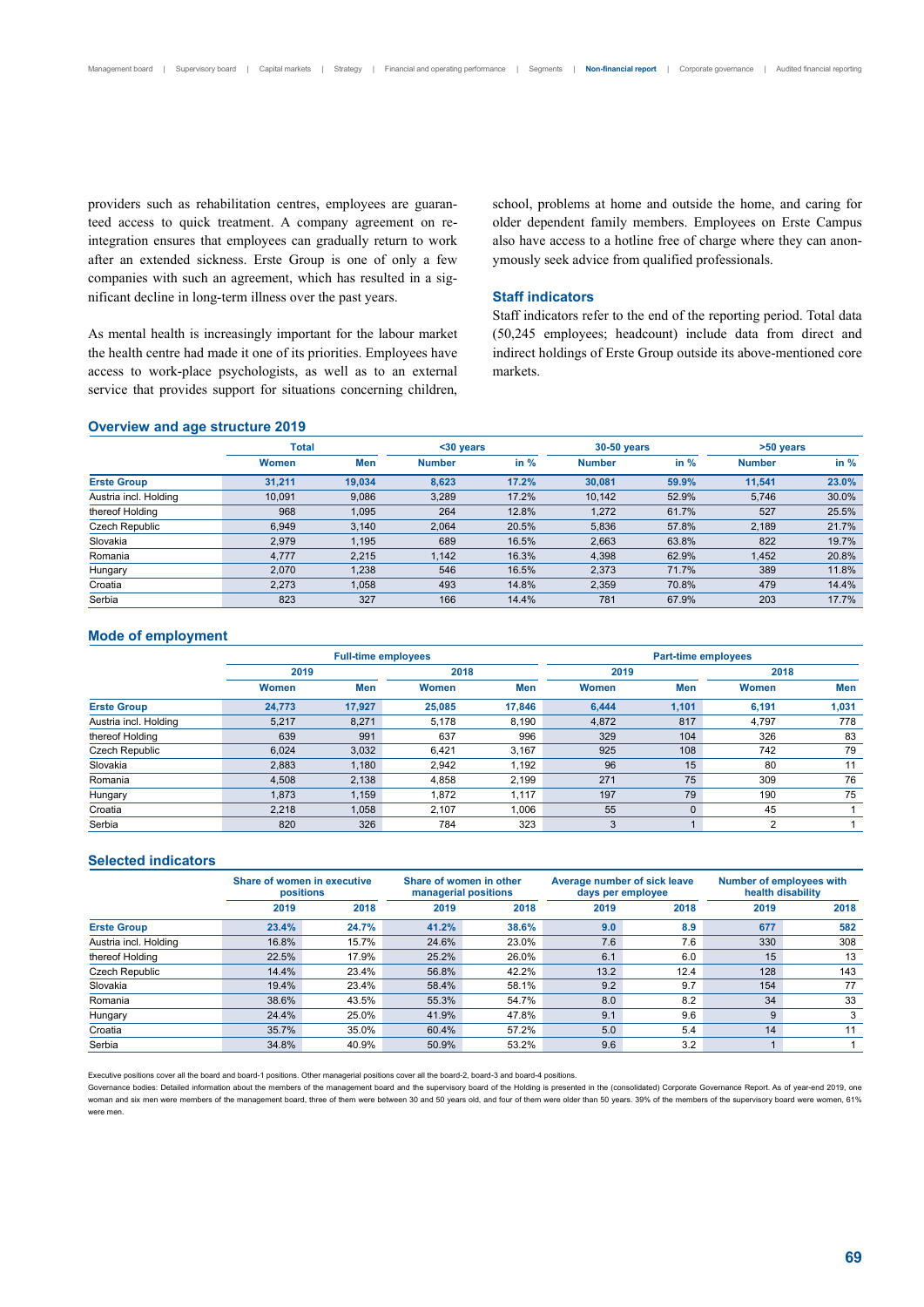#### **Parental leave (return to work after parental leave)**

|                       |               | 2019   |               | 2018   |               |        |               |        |
|-----------------------|---------------|--------|---------------|--------|---------------|--------|---------------|--------|
|                       | Women         |        | Men           |        | Women         |        | Men           |        |
|                       | <b>Number</b> | in $%$ | <b>Number</b> | in $%$ | <b>Number</b> | in $%$ | <b>Number</b> | in $%$ |
| <b>Erste Group</b>    | 1,009         | 77.7%  | 139           | 97.9%  | 929           | 75.5%  | 82            | 90.1%  |
| Austria incl. Holding | 300           | 89.6%  | 82            | 97.6%  | 235           | 79.1%  | 57            | 95.0%  |
| thereof Holding       | 37            | 94.9%  | 16            | 94.1%  | 20            | 90.9%  | 9             | 90%    |
| Czech Republic        | 131           | 44.4%  |               | 100.0% | 150           | 54.2%  |               | 100%   |
| Slovakia              | 80            | 96.4%  | 25            | 100.0% | 44            | 61.1%  | 8             | 67%    |
| Romania               | 244           | 97.2%  | 22            | 95.7%  | 249           | 83.8%  | 12            | 85.7%  |
| Hungary               | 51            | 46.4%  | $\Omega$      | n/a    | 84            | 100.0% | 2             | 100%   |
| Croatia               | 109           | 87.2%  | 6             | 100.0% | 105           | 77.2%  |               | 100%   |
| Serbia                | 36            | 94.7%  | $\Omega$      | n/a    | 22            | 88.0%  | 0             | n/a    |

Every employee in a permanent employment contract is eligible to take parental leave. The ratio (in %) shows the return rate after parental leave has ended.

#### **New hires in 2019**

|                       | Women         |       | Men           |        | $30$ years    |        | 30-50 years   |      | >50 years      |        |
|-----------------------|---------------|-------|---------------|--------|---------------|--------|---------------|------|----------------|--------|
|                       | <b>Number</b> | in %  | <b>Number</b> | in $%$ | <b>Number</b> | in $%$ | <b>Number</b> | in % | <b>Number</b>  | in $%$ |
| <b>Erste Group</b>    | 3,876         | 7.7%  | 2.285         | 4.5%   | 2.939         | 5.8%   | 2,923         | 5.8% | 299            | 0.6%   |
| Austria incl. Holding | 939           | 4.9%  | 794           | 4.1%   | 854           | 4.5%   | 789           | 4.1% | 90             | 0.5%   |
| thereof Holding       | 61            | 3.0%  | 75            | 3.6%   | 45            | 2.2%   | 89            | 4.3% | $\overline{2}$ | 0.1%   |
| Czech Republic        | 910           | 9.0%  | 430           | 4.3%   | 748           | 7.4%   | 534           | 5.3% | 58             | 0.6%   |
| Slovakia              | 385           | 9.2%  | 159           | 3.8%   | 272           | 6.5%   | 257           | 6.2% | 15             | 0.4%   |
| Romania               | 696           | 10.0% | 410           | 5.9%   | 426           | 6.1%   | 598           | 8.6% | 82             | 1.2%   |
| Hungary               | 346           | 10.5% | 209           | 6.3%   | 221           | 6.7%   | 305           | 9.2% | 29             | 0.9%   |
| Croatia               | 319           | 9.6%  | 151           | 4.5%   | 227           | 6.8%   | 226           | 6.8% | 17             | 0.5%   |
| Serbia                | 135           | 11.7% | 48            | 4.2%   | 92            | 8.0%   | 89            | 7.7% | 2              | 0.2%   |

The percentages refer to the total headcount.

#### **Fluctuation in 2019**

|                       | Women         |       | Men           |        | $30$ years    |        | 30-50 years   |       | >50 years     |        |
|-----------------------|---------------|-------|---------------|--------|---------------|--------|---------------|-------|---------------|--------|
|                       | <b>Number</b> | in %  | <b>Number</b> | in $%$ | <b>Number</b> | in $%$ | <b>Number</b> | in %  | <b>Number</b> | in $%$ |
| <b>Erste Group</b>    | 4,400         | 12.3% | 2.480         | 11.7%  | 1.989         | 17.0%  | 3,663         | 10.8% | 1.228         | 10.8%  |
| Austria incl. Holding | 828           | 7.6%  | 721           | 7.4%   | 449           | 11.1%  | 587           | 5.4%  | 513           | 9.0%   |
| thereof Holding       | 56            | 5.5%  | 83            | 7.2%   | 30            | 10.0%  | 73            | 5.3%  | 36            | 7.2%   |
| Czech Republic        | 1,202         | 14.9% | 680           | 18.8%  | 616           | 20.9%  | 983           | 14.5% | 283           | 14.5%  |
| Slovakia              | 394           | 11.7% | 145           | 10.9%  | 174           | 19.4%  | 303           | 10.3% | 62            | 7.1%   |
| Romania               | 1,189         | 20.0% | 500           | 18.6%  | 411           | 22.6%  | 1,037         | 19.3% | 241           | 16.7%  |
| Hungary               | 354           | 14.7% | 198           | 14.0%  | 154           | 22.8%  | 349           | 12.9% | 49            | 11.4%  |
| Croatia               | 192           | 7.4%  | 96            | 8.2%   | 74            | 10.3%  | 178           | 7.0%  | 36            | 7.5%   |
| Serbia                | 93            | 9.5%  | 48            | 12.8%  | 40            | 16.7%  | 74            | 8.3%  | 27            | 12.2%  |

This table presents the number of employees who left Erste Group (including retirement) during the financial year and it does not include employees on parental leave, internal transfers within Erste Group or departing trai and interns. The fluctuation is calculated pursuant to the Schlüter formula. For Erste Group (total of men and women), fluctuation stood at 12.10 (2018: 12.2%).

## **Environment**

In recent years, ecological sustainability has developed from a marginal topic into a major one that is of relevance not only to experts and environmental activists. Stakeholders – employees, customers and last, but not least, investors – are increasingly taking a closer look at the ecological footprint of every company, including banks.

The Paris Agreement of 2015, the United Nations' Sustainable Development Goals and the Special Report of the Intergovernmental Panel on Climate Change of October 2018 have one thing in common: they call for accelerated and more decisive action to reduce greenhouse gases and transition to a low-CO<sub>2</sub> climateneutral economy. The European Commission estimates that up to the year 2030 additional annual funding of approx. EUR 200 billion will be needed for a significant transition of the economy to renewable energy sources. This means that banks, insurers and other financial institutions will also play a key role in combating climate change.

Under the EU Action Plan on Sustainable Finance, the European Commission aims to create a legal framework under which aspects such as the environment, social responsibility and governance are to become key decision criteria for the financial system.

Banks are service providers whose business operations have only a modest direct impact on the environment, mostly through their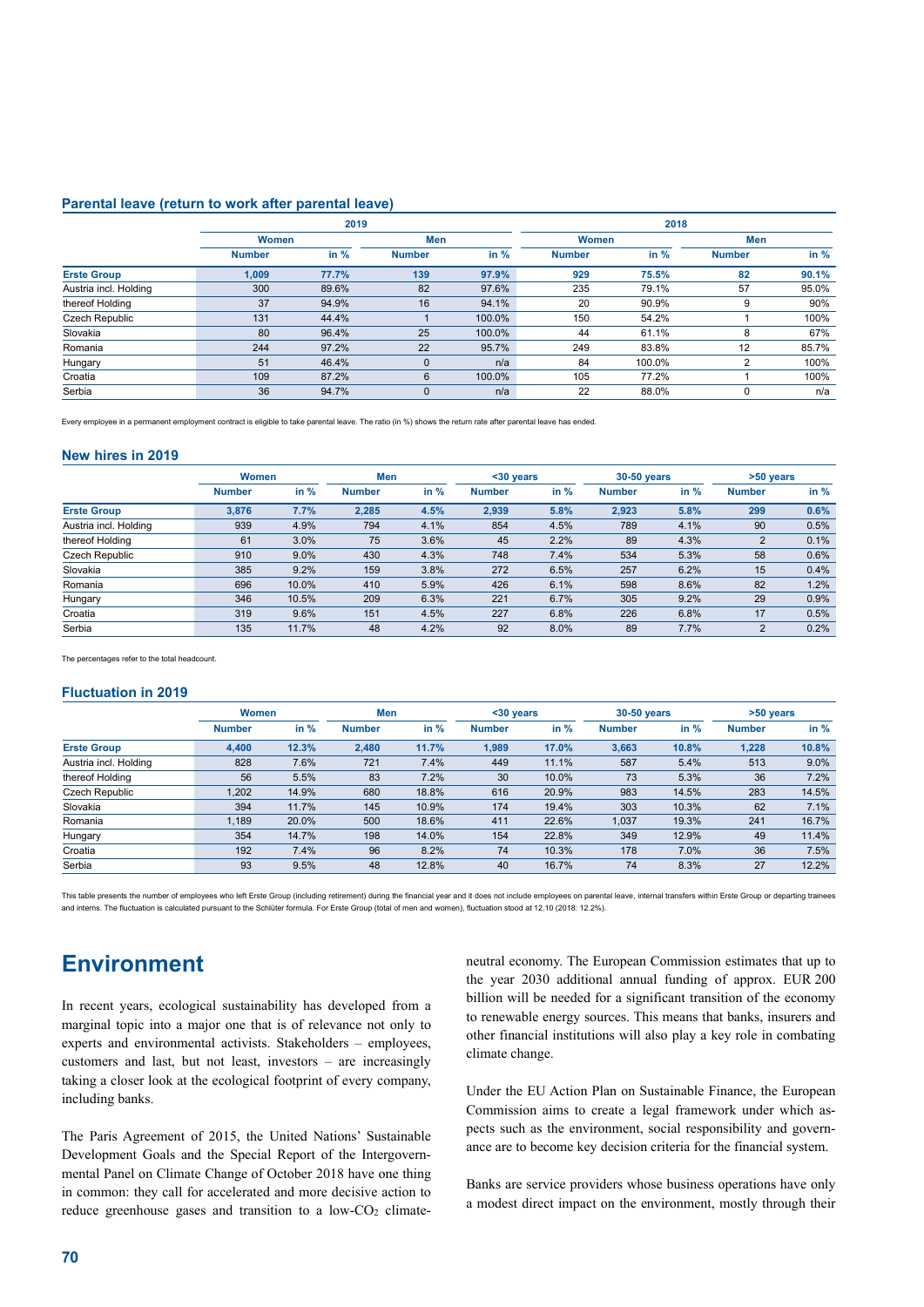consumption of energy and paper. A bank may, however, have a substantial indirect impact on the environment through its business operations. Becoming aware of this impact and taking appropriate action are among the main challenges facing financial institutions. Erste Group has therefore been pursuing ecological goals already for many years and understands sustainability as part of its corporate responsibility, building on its 200-year history.

## **ENVIRONMENTAL STRATEGY**

Erste Group's environmental strategy is built on four pillars:

- \_ implementation of environmental management systems
- \_ integration of ecological criteria into banking products and services
- implementation of a supply chain management system for all products and services needed to run the banking business
- \_ cooperation with environmental non-governmental organisations

#### **Environmental targets**

For the years 2019 to 2021, new targets for the use of energy and other resources have been agreed individually for each of the local banking subsidiaries. This time, relative targets (e.g. consumption of electrical energy per m<sup>2</sup>) were agreed instead of absolute targets set for the years 2012 to 2016 (such as a reduction of the total consumption of electrical energy).

Through relative targets, local banking subsidiaries may be compared with each other. In the past, this was only partially possible due to the increasing number of entities included in the report and the ongoing reduction in the number of branches.

The six key indicators for environmental targets are:

- average electricity consumption in  $kWh/m^2$
- $\frac{1}{2}$  average heating energy usage in kWh/m<sup>2</sup>
- \_ share of hybrid/ e-cars in carpool in %
- \_ copy paper consumption per employee in kg/FTE
- share of recycled copy paper in %
- $CO<sub>2e</sub>$  emissions (Scope 1+Scope 2) per employee in tonnes/FTE

The targets for each core market were based on their 2018 levels.

The targets are – as well as the environmental data for the reporting period – listed at the end of the chapter.

CO2e Scope 3 emissions (e.g. CO2 emissions of kilometres travelled by air, train or rental car for business purposes) are not captured as the effort involved in recording such data in detail is disproportionate to the information gained and there are no generally accepted criteria for calculating CO<sub>2e</sub> emissions.

Overall, Erste Group increased its  $CO<sub>2</sub>e$  emissions by 2,446 tonnes  $(+3.9\%)$ . The increase in Austria  $(+14\%)$  is solely due to the expanded scope of companies.

#### **Ecological footprint**

|                                    | 2018     | 2019      |
|------------------------------------|----------|-----------|
| Electricity consumption            | 181 GWh  | 175 GWh   |
| Heating/cooling energy consumption | 140 GWh  | 138 GWh   |
| Fuel consumption                   | 45 GWh   | 46 GWh    |
| Total energy consumption           | 366 GWh  | 359 GWh   |
| $CO2e$ -emissions (Scope 1 and 2)  | 62.410 t | 64,856 t  |
| Copy paper consumption             | 1,705t   | $1,615$ t |

The 2019 NFI report captured environmental data of Austrian savings banks with more than 150 employees (2018: >300). The inclusion of 8 additional Austrian savings banks resulted in the following total increases in the environmental data: energy consumption +12,163 MWh, electricity consumption +5,628 MWh, heating/cooling energy consumption +6,307 MWh, copy paper consumption  $+56$  t (thereof 35.5 t of recycled paper),  $CO<sub>2e</sub>$  emissions +1,500 t).

For 2020 it is planned to capture the environmental data of all entities that are included in the scope of consolidation.

#### **Implementation of environmental management systems**

While the implementation of environmental management systems has been postponed at the Holding and Erste Bank Oesterreich, ISO 14001 and/or ISO 50001 certifications have been completed in Croatia, Slovakia and Hungary. Of the Austrian savings banks, Steiermärkische Sparkasse has been ISO 14001 certified and Allgemeine Sparkasse Oberösterreich ISO 50001 certified. Dornbirner Sparkasse has been conducting ÖKOPROFIT certification on an annual basis since 2012.

It is planned that the main local banking subsidiaries will implement a certified energy management system in the years ahead. Use of just one energy management system (ISO 50001) is due to the fact that financial service providers do not consume any other resources apart from energy and paper, and their use of water or waste disposal is of no relevance.

## **PRIORITIES**

## **Improving energy efficiency**

For banks, the most effective approach to cutting  $CO<sub>2</sub>$  emissions is to switch to electricity from renewable energy sources. Erste Group has completed this change fully in Austria and Croatia and completed it partially in Hungary and the Czech Republic.

The consumption of electrical energy, heating and hot water is largely reduced by the construction and use of new energyefficient main office buildings. Bank branches are mostly located at rented premises and therefore have limited ability to choose their own heating systems.

The following newly constructed Erste Group headquarters meet strict ecological criteria and thus contribute substantially to a reduced consumption of resources: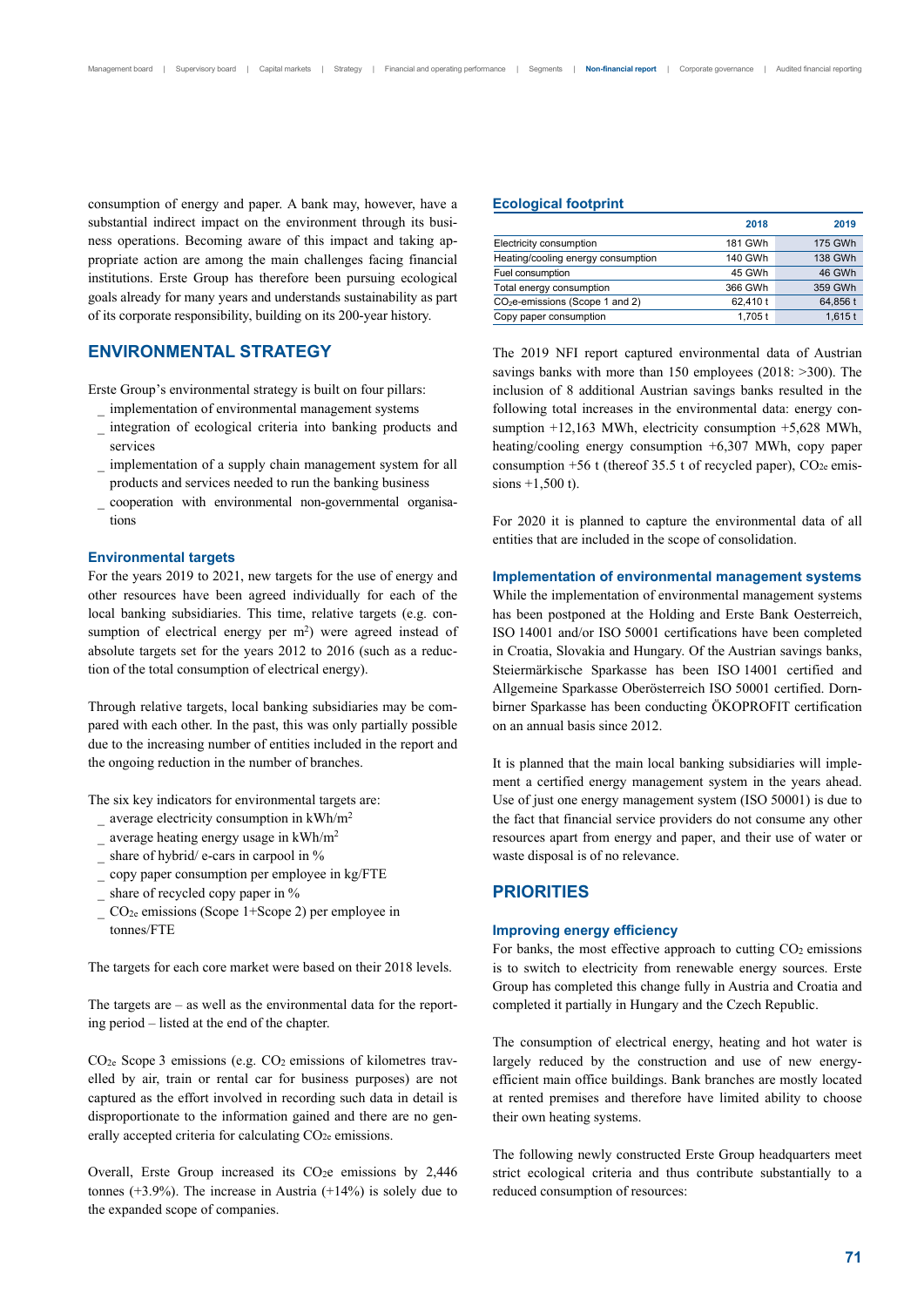- \_ Erste Campus in Vienna holds platinum certification from Deutsche Gesellschaft für Nachhaltiges Bauen (DGNB, the German Sustainable Building Council)
- The Bridge, the headquarters of Banca Comercială Română in Bucharest, holds *LEEDS Platinum* (Leadership in Energy and Environmental Design) certification
- \_ Sirius (Erste Bank Serbia) in Belgrade holds BREEAM Gold (Building Research Establishment Environmental Assessment Method) certification

Erste Campus, for example, is supplied exclusively with non-fossil energy (district heating and cooling and green electricity). In 2019, the use of district cooling was reduced significantly by 27.7% to 1.7 GWh through improved use of cold groundwater for cooling.

Erste Bank Serbia has been able to cut its  $CO<sub>2</sub>$  emissions to 1.08 t/FTE (from 2.37 t/FTE) by switching to a new supplier that produces electricity exclusively from renewable sources. Slovenská sporiteľňa has commissioned an external consultant with monitoring the bank's energy consumption to identify potential energy savings. In addition, branches are being continually refurbished and equipped with energy-efficient devices. These measures resulted in a decline of the total energy consumption by 7.6%.

Banca Comercială Română operates a programme (APIA loans) dedicated to financing projects relating to environmental protection and energy efficiency. Funding is provided, for example, for ecological and climate-friendly practices in agriculture and rural development measures with a focus on sustainability.

For its employees, Erste Bank Hungary has developed an elearning programme (ISO ILearning training) offering practical tips on how to handle daily tasks in an energy-efficient manner.

Allgemeine Sparkasse Oberösterreich, with support from OÖ Energiesparverband, launched a pilot project in 2019 with the aim of achieving the transition to sustainable energy and the vision of operating in a climate-neutral manner. The focus of the project is on measuring the company's climate footprint and defining a roadmap to carbon neutrality. Technical branch monitoring is an important part of this project. Automatic meter readings facilitate energy consumption and trend reports. If the assessment of the pilot project is positive, further branches will follow.

#### **Use of electric and hybrid vehicles**

An additional measure to reduce  $CO<sub>2</sub>e$  emissions is the replacement of fossil fuel-powered company cars with e-cars or hybrid cars. The environmental targets for 2021 include for the first time a target percentage for hybrid and e-cars. With a share of 6.6% in 2019, the target of 5% for Austria was already surpassed. At Erste Campus in Vienna, an e-car sharing system has been set up on the initiative of s Leasing. The 36 e-car charging stations located in the parking garage of Erste Campus have been received very well, most notably by customers. Allgemeine Sparkasse Oberösterreich has expanded its mobility options for employees by also providing e-bikes for business travel. At selected branch locations, the savings bank offers its customers charging stations for e-cars free of charge. Compared with 2018, Erste Bank Hungary reduced its car pool from 165 to 150 vehicles. In addition to this reduction, co-operation agreements have been concluded with two operators of e-car sharing schemes under which vehicles are made available to employees. In case taxis are still required, these can be used under a cooperation scheme with taxi operators whose fleets consist exclusively of hybrid and evehicles. The parking garage of Erste Bank Hungary's headquarters offers parking for 150 bicycles and six charging stations for e-bikes and e-scooters.

## **Reduction of paper consumption**

To minimise its environmental impact, Erste Group preferably buys recycled copy paper and continuously runs paper-saving initiatives in its banking operations. The trend towards digitalisation helps to reduce paper consumption. On the online platform George, customers may choose to waive printouts of account statements as Erste Group's mobile banking offers an easy-to-use archive of all account transactions.

Current efforts aim at processing all standard banking transactions electronically wherever possible, which will accelerate back office procedures and make customer service more efficient. This improves not only the customer experience but also reduces paper consumption. The savings banks also took action to reduce office paper consumption. These measures included in particular the *paperless office* project.

sDG Dienstleistungsgesellschaft mbH – with 225 tonnes the main consumer of printed paper in Austria – reduced its consumption by 12.4 tonnes in 2019.

Erste Bank Serbia prints its internal newsletter *Puls* and the corporate social responsibility report *The Bank Is the People* on sustainable FSC-certified paper. Slovenská sporiteľňa has also reduced its paper consumption by no longer offering brochures in its branches and dispensing cash from ATMs without receipts.

## **Other environmental initiatives**

At Erste Campus, the use of water from rainwater cisterns for watering green spaces and flushing toilets has proved a success.

EB Restaurantbetriebe GmbH, responsible for the food catering for about 5,000 employees, has taken further steps towards sustainability. For example, approximately 50,000 kg of organic potatoes are annually processed. In 2019, its operations at Erste Campus were organic-certified and they were awarded the Austrian Ecolabel for *Green Meetings & Events*.

In July 2019, the cooperation between the start-up Hut & Stiel and sOM started at Erste Campus. In the first five months of the collaboration, 8.7 t of coffee grounds from break rooms were collect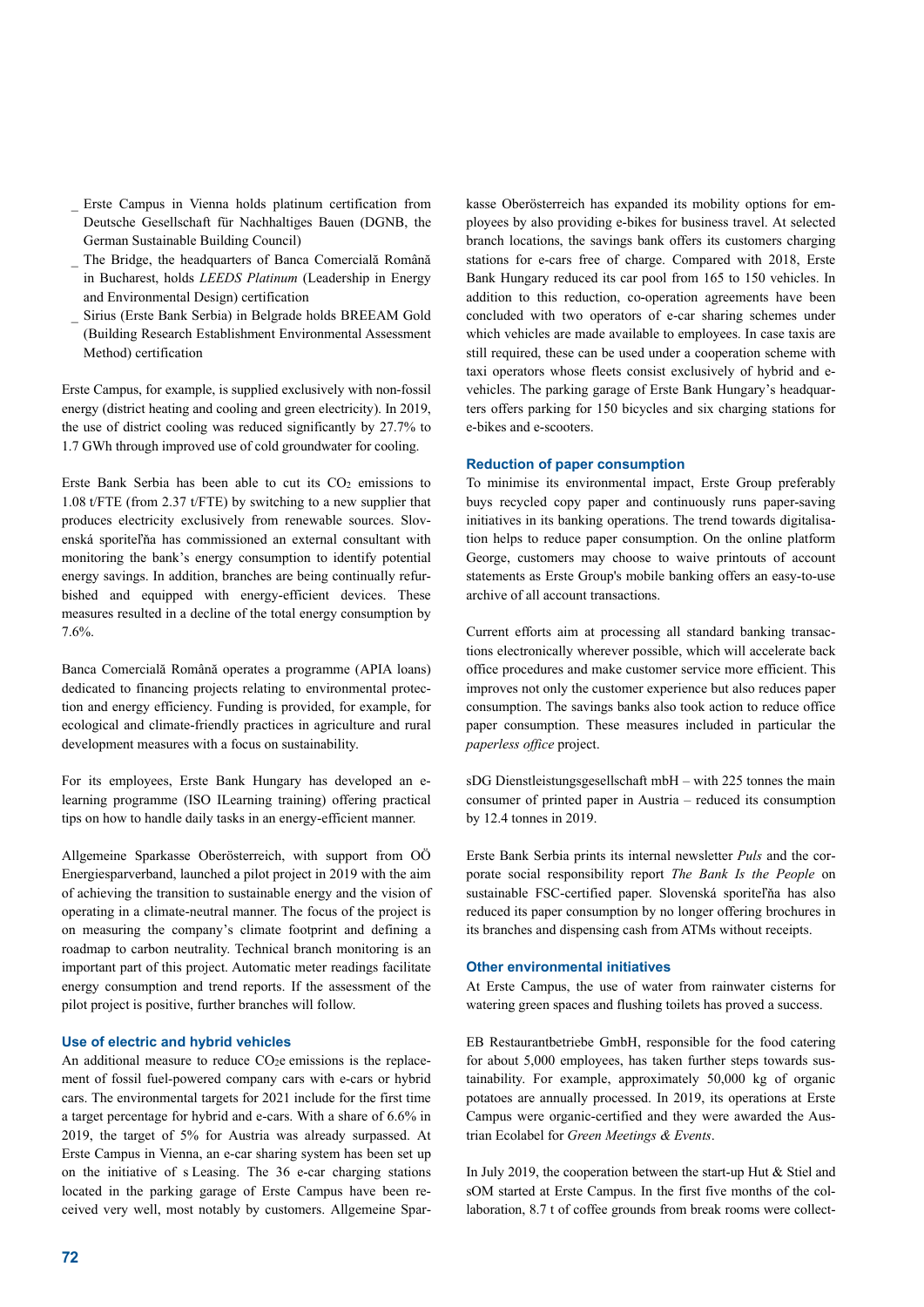ed for usage in their regional mushroom production. This translates to an annual reduction of residual waste of more than 20 t.

In sponsoring, strategies were developed for avoiding plastics in promotional materials and environmentally friendly alternatives were adopted in 2019.

Another element of Erste Group's environmental strategy is cooperation with environmental NGOs. They offer access to their local and international know-how and provide valuable assistance to Erste Group in its efforts to become an even more environmentally sustainable company. A good example in this regard is the close co-operation between Erste Asset Management and WWF on ecologically highly sustainable investment funds. By gaining 30% in value, the ERSTE WWF Stock Environment Fund underlined that sustainability and financial performance can be combined.

Erste Bank Serbia encourages its employees to take an active part in environmental initiatives and strengthens environmental awareness, for example, by supporting volunteers cleaning the fortress of Petrovaradin. It also participated in the WWF-initiated Earth Hour, the largest climate protection initiative worldwide.

Erste Bank Hungary's measures to reduce energy consumption are continued as part of branch refurbishments, but also at the Budapest headquarters and include the switch to LED systems as well as the installation of smart energy control systems.

Slovenská sporiteľňa and Allgemeine Sparkasse Oberösterreich keep bee hives on the rooftops of their headquarters, following the example of Erste Campus in Vienna. In addition to producing excellent honey, these bee hives also serve as a visible symbol of the need for nature conservation. Slovenská sporiteľňa also contributes to reducing private motor vehicle traffic by supporting the *Bike to Work* national initiative and encouraging employees to commute to work by bicycle. As this initiative has been well received by employees, additional bicycle parking is planned. Erste Bank Serbia has launched a similar initiative promoting the use of bicycles by customers and employees.

Details on ecological criteria in procurement are provided in the chapter on suppliers and supply chain.

#### **Environmental data**

Erste Group uses the software tool of CRedit360 for capturing environmental data group-wide. The energy consumption of approximately 2,600 business locations is recorded and analysed individually. For conversion into greenhouse gas equivalents, cr360 uses emission factors provided by the UK Department for Environment, Food & Rural Affairs (DEFRA) and the International Energy Agency (IEA).

#### **Environmental indicators**

Total figures for Erste Group shown in the following tables also include data of direct and indirect holdings of Erste Group outside its core markets. A separate presentation of Holding data is not provided, as a meaningful segregation of environmental indicators is not possible due to the shared usage of the location (Erste Campus in Vienna) with other entities. The environmental indicators for 2019 refer to 44,315 full-time equivalents (FTEs), thus to 93.7% of Erste Group's FTEs Environmental data was captured for all group entities, except the locations of the savings banks in Austria with fewer than 150 employees.

For further details on environmental data, please visit Erste Group's website: https://www.erstegroup.com/en/about-us/ sustainability/environment.

#### **Environmental targets for 2021**

|                                                    | <b>Measure</b>         | <b>Erste</b><br>Group | A <sub>T</sub> | СZ   | <b>SK</b> | RO   | HU   | <b>HR</b> | <b>RS</b> |
|----------------------------------------------------|------------------------|-----------------------|----------------|------|-----------|------|------|-----------|-----------|
| Average electricity consumption per m <sup>2</sup> | kWh/m <sup>2</sup>     |                       | 104            | 103  | 85        | 79   | 125  | 163       | 106       |
| Average heating energy usage per m <sup>2</sup>    | kWh/m <sup>2</sup>     |                       | 60             | 95   | 81        | 85   | 60   | 60        | 77        |
| Share of hybrid/e-cars in carpool                  | $\%$                   |                       | 5%             | 3%   | 1%        | 0%   | 10%  | 1%        | 3%        |
| Copy paper consumption per employee                | kg/FTE                 |                       | 34             | 23   | 25        | 59   | 30   | 33        | 46        |
| Share of recycled copy paper                       | $\%$                   |                       | 90%            | 95%  | 100%      | 95%  | 100% | 95%       | 100%      |
| Scope 1 and 2 emissions per employee               | tCO <sub>2e</sub> /FTE |                       | 0.53           | 1.40 | 1.50      | 2.55 | 1.20 | 0.75      | 1.95      |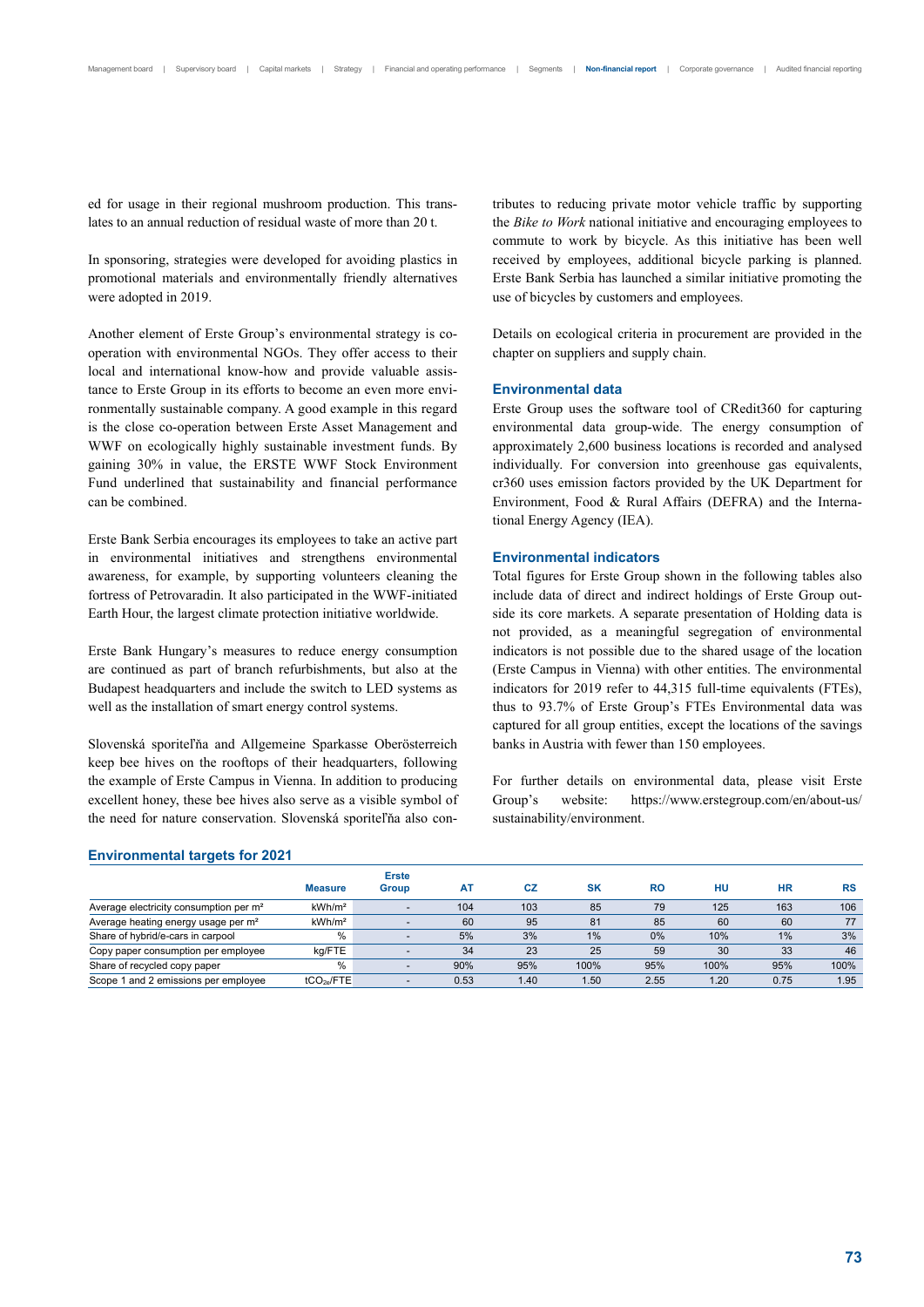## **Environmental data**

| 2019                                                                             | <b>Measure</b>     | <b>Total</b> | AT      | CZ      | <b>SK</b> | <b>RO</b> | HU                      | <b>HR</b> | <b>RS</b> |
|----------------------------------------------------------------------------------|--------------------|--------------|---------|---------|-----------|-----------|-------------------------|-----------|-----------|
| <b>Full-time equivalents (FTE)</b>                                               | <b>Number</b>      | 44,315       | 14,962  | 9,780   | 4,133     | 6,795     | 3,230                   | 3,134     | 1,136     |
| <b>Net floor area</b>                                                            | m <sup>2</sup>     | 1,591,455    | 573,036 | 301,629 | 155,036   | 376,953   | 68,192                  | 68,133    | 24,226    |
| <b>Total energy consumption</b>                                                  | <b>MWh</b>         | 358,563      | 109,096 | 73,466  | 27,979    | 96,959    | 16,985                  | 20,352    | 5,598     |
| Total electricity consumption (including ATMs<br>and own electricity production) | <b>MWh</b>         | 174,588      | 63,419  | 32,928  | 13,272    | 35,244    | 8,767                   | 13,059    | 2,638     |
| Total heating, warm water and district cooling<br>consumption                    | <b>MWh</b>         | 138.361      | 38,407  | 32,756  | 12,495    | 41,677    | 4,937                   | 4,472     | 1,838     |
| Total diesel consumption for electricity<br>generation                           | <b>MWh</b>         | 301          | 192     | 41      | 20        | 16        | 22                      | 5         | 4         |
| Total carpool consumption (converted to MWh)                                     | <b>MWh</b>         | 45,313       | 7,078   | 7,740   | 2,193     | 20,022    | 3,258                   | 2,815     | 1,118     |
| Share of hybrid/e-cars in carpool                                                | %                  | 1.4%         | 6.6%    | 0.3%    | 1.1%      | 0.1%      | 1.0%                    | 0.0%      | 0.0%      |
| Average electricity consumption per m <sup>2</sup>                               | kWh/m <sup>2</sup> | 110          | 111     | 109     | 86        | 93        | 129                     | 192       | 109       |
| Average heating energy usage per m <sup>2</sup>                                  | kWh/m <sup>2</sup> | 87           | 67      | 109     | 81        | 111       | 72                      | 66        | 76        |
| <b>Total paper usage</b>                                                         | t                  | 1,615        | 575     | 211     | 101       | 397       | 102                     | 102       | 69        |
| Paper consumption per employee                                                   | kg/FTE             | 36           | 38      | 22      | 25        | 58        | 31                      | 33        | 60        |
| Non-recycled copy paper                                                          | t                  | 432          | 360     | 12      |           | 3         | $\overline{\mathbf{1}}$ | 5         | $\Omega$  |
| Recycled copy paper                                                              |                    | 1.184        | 215     | 199     | 100       | 394       | 101                     | 97        | 69        |
| Share of recycled copy paper                                                     | %                  | 73.3%        | 37.5%   | 94.4%   | 98.9%     | 99.1%     | 99.0%                   | 95.2%     | 99.9%     |
| Scope 1 and 2 emissions                                                          | tCO <sub>2e</sub>  | 64,834       | 8,120   | 12,015  | 6.177     | 24,094    | 6,469                   | 2,271     | 1,224     |
| Scope 1 emissions                                                                | tCO <sub>2e</sub>  | 29,950       | 5,799   | 2,813   | 3,155     | 12,899    | 2,738                   | 1,561     | 582       |
| Scope 2 emissions                                                                | tCO <sub>2e</sub>  | 34,884       | 2,321   | 9,203   | 3,021     | 11,195    | 3,731                   | 710       | 643       |
| Scope 1 and 2 emissions per employee                                             | $tCO_{2e}$ /FTE    | 1.46         | 0.54    | 1.23    | 1.49      | 3.55      | 2.00                    | 0.72      | 1.08      |
|                                                                                  |                    |              |         |         |           |           |                         |           |           |

| 2018                                                                             | <b>Measure</b>         | <b>Total</b> | AT      | <b>CZ</b> | <b>SK</b> | <b>RO</b> | HU     | <b>HR</b> | <b>RS</b> |
|----------------------------------------------------------------------------------|------------------------|--------------|---------|-----------|-----------|-----------|--------|-----------|-----------|
| <b>Full-time equivalents (FTE)</b>                                               | <b>Number</b>          | 43,345       | 13,425  | 10,092    | 4,190     | 7,260     | 3,182  | 2,966     | 1,109     |
| <b>Net floor area</b>                                                            | m <sup>2</sup>         | 1,681,742    | 518,786 | 423,953   | 160,654   | 401,762   | 69,775 | 66,892    | 21,791    |
| <b>Total energy consumption</b>                                                  | <b>MWh</b>             | 366,021      | 101,188 | 95,101    | 30,163    | 93,020    | 17,343 | 19,689    | 5,564     |
| Total electricity consumption (including ATMs<br>and own electricity production) | <b>MWh</b>             | 181,294      | 59,815  | 44,911    | 14,230    | 35,936    | 9,701  | 12,408    | 2,587     |
| Total heating, warm water and district cooling<br>consumption                    | <b>MWh</b>             | 139,769      | 34,261  | 42,466    | 13,031    | 37,936    | 4,703  | 4,309     | 1,884     |
| Total diesel consumption for electricity                                         |                        |              |         |           |           |           |        |           |           |
| generation                                                                       | <b>MWh</b>             | 265          | 153     | 56        | 22        | 19        | 2      | 9         | 3         |
| Total carpool consumption (converted to MWh)                                     | <b>MWh</b>             | 44,697       | 6,960   | 7,668     | 2,879     | 19,128    | 2,937  | 2,962     | 1,090     |
| Share of hybrid-/e-cars in carpool                                               | $\frac{0}{0}$          | 0.8%         | 3.6%    | 0.1%      | 1.1%      | 0.0%      | 0.5%   | 0.5%      | 0.0%      |
| Average electricity consumption per m <sup>2</sup>                               | kWh/m <sup>2</sup>     | 107.8        | 115.3   | 105.9     | 88.6      | 89.5      | 139.0  | 185.5     | 118.7     |
| Average heating energy usage per m <sup>2</sup>                                  | kWh/m <sup>2</sup>     | 83.1         | 66.0    | 100.2     | 81.1      | 94.4      | 67.4   | 64.4      | 86.5      |
| <b>Total paper-usage</b>                                                         |                        | 1,705        | 541     | 248       | 109       | 477       | 106    | 113       | 60        |
| Paper consumption per employee                                                   | kg/FTE                 | 39           | 40      | 25        | 26        | 66        | 33     | 38        | 54        |
| Non-recycled copy paper                                                          |                        | 497          | 388     | 13        |           | 34        |        | 8         |           |
| Recycled copy paper                                                              |                        | 1,208        | 152     | 235       | 108       | 443       | 106    | 104       | 60        |
| Share of recycled copy paper                                                     | $\%$                   | 70.9%        | 28.1%   | 94.6%     | 99.0%     | 92.9%     | 100.0% | 92.5%     | 100.0%    |
| Scope 1 and 2 emissions                                                          | tCO <sub>20</sub>      | 62,410       | 7,140   | 15,133    | 6,443     | 22,502    | 4,587  | 2,013     | 2,559     |
| Scope 1 emissions                                                                | tCO <sub>2e</sub>      | 27,297       | 4,993   | 3,237     | 3,253     | 12,070    | 1,149  | 1,402     | 591       |
| Scope 2 emissions                                                                | tCO <sub>2e</sub>      | 35,114       | 2,147   | 11,896    | 3,190     | 10,432    | 3,438  | 611       | 1,968     |
| Scope 1 and 2 emissions per employee                                             | tCO <sub>2e</sub> /FTE | 1.44         | 0.53    | 1.50      | 1.54      | 3.10      | 1.44   | 0.68      | 2.31      |

FTE: full-time equivalent, defined as an employee times his/her employment factor.<br>The CO<sub>2</sub> equivalents (CO<sub>2</sub>e) are the sum of all greenhouse gas emissions, i.e. carbon dioxide, methane and nitrogen oxide.

In Romania (RO), the 2018 electricity consumption was corrected by +2,998 MWh, the energy consumption in Slovakia (SK) in 2018 by -108 MWh. As a result, CO<sub>2e</sub> emissions in 2018 increased in Romania by 3.5% and declined in Slovakia by -0.8%. The total CO<sub>2e</sub> emissions (Scope 1+2) of Erste Group increased by 1.4%, the total energy consumption increased by 0.8%.<br>In Austria (AT), 8 savings banks with FTEs of >150 but <300 were inclu

## **Management board**

| Bernhard Spalt mp, Chairman         |  |  |  |  |
|-------------------------------------|--|--|--|--|
| Stefan Dörfler mp, Member           |  |  |  |  |
| Alexandra Habeler-Drabek mp, Member |  |  |  |  |
| David O'Mahony mp, Member           |  |  |  |  |
|                                     |  |  |  |  |

Vienna, 17 March 2020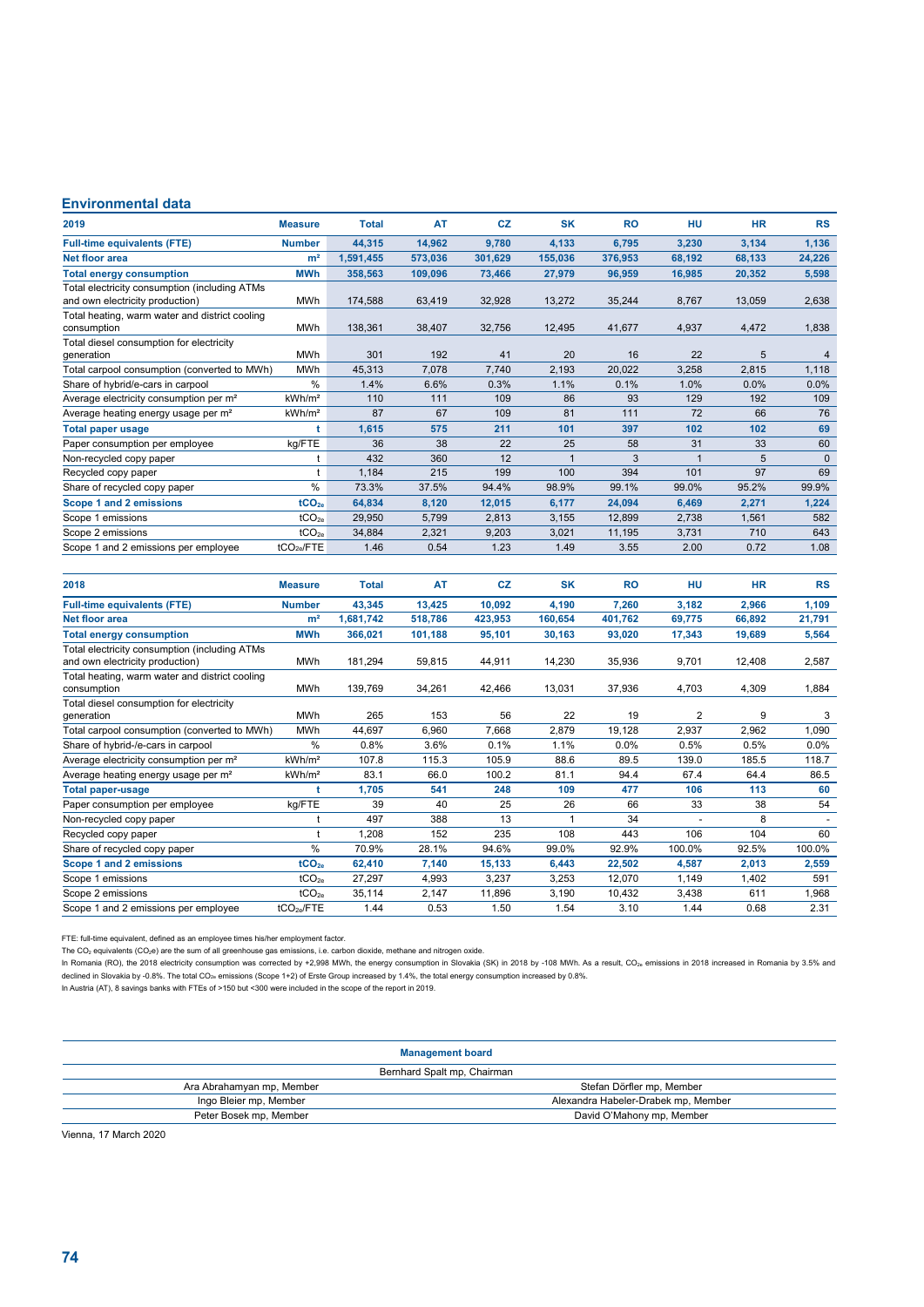# **GRI Content Index**

| <b>GRI</b><br><b>Standard</b><br><b>Number</b> | <b>GRI+ Standard Title</b>                               | <b>Disclosure</b><br><b>Number</b> | <b>Disclosure Titel</b>                                       | <b>Reference</b><br>to Annual<br><b>Report 2019</b> | <b>Chapter reference / Comments / Reasons for omission</b>                                                                                                                                                                                                                                                                                                                                                                                                                                                                                                                                                                                                                                                                                                                                                                                                                              |  |
|------------------------------------------------|----------------------------------------------------------|------------------------------------|---------------------------------------------------------------|-----------------------------------------------------|-----------------------------------------------------------------------------------------------------------------------------------------------------------------------------------------------------------------------------------------------------------------------------------------------------------------------------------------------------------------------------------------------------------------------------------------------------------------------------------------------------------------------------------------------------------------------------------------------------------------------------------------------------------------------------------------------------------------------------------------------------------------------------------------------------------------------------------------------------------------------------------------|--|
|                                                |                                                          |                                    |                                                               |                                                     | Based on GRI Standard 2016, (Option: Core), partly GRI G4 Sector Disclosures Financial Services. Reported data and comments refer to 2019.                                                                                                                                                                                                                                                                                                                                                                                                                                                                                                                                                                                                                                                                                                                                              |  |
|                                                | <b>GRI 102 General Disclosures 2016</b>                  |                                    |                                                               |                                                     |                                                                                                                                                                                                                                                                                                                                                                                                                                                                                                                                                                                                                                                                                                                                                                                                                                                                                         |  |
|                                                | 1. Organisational profile                                |                                    |                                                               |                                                     |                                                                                                                                                                                                                                                                                                                                                                                                                                                                                                                                                                                                                                                                                                                                                                                                                                                                                         |  |
| <b>GRI 102</b>                                 | <b>General Disclosures</b>                               | 102-1                              | Name of the organisation                                      | p. 302                                              | Erste Group Bank AG                                                                                                                                                                                                                                                                                                                                                                                                                                                                                                                                                                                                                                                                                                                                                                                                                                                                     |  |
| <b>GRI 102</b>                                 | <b>General Disclosures</b>                               | 102-2                              | Activities, brands, products, and<br>services                 | p. 14                                               | Strategy                                                                                                                                                                                                                                                                                                                                                                                                                                                                                                                                                                                                                                                                                                                                                                                                                                                                                |  |
| <b>GRI 102</b>                                 | <b>General Disclosures</b>                               | $102 - 3$                          | Location of headquarters                                      | p. 302                                              | Erste Campus, Am Belvedere 1, 1100 Vienna                                                                                                                                                                                                                                                                                                                                                                                                                                                                                                                                                                                                                                                                                                                                                                                                                                               |  |
| <b>GRI 102</b>                                 | <b>General Disclosures</b>                               | $102 - 4$                          | Location of operations                                        | p. 15, 19                                           | Strategy                                                                                                                                                                                                                                                                                                                                                                                                                                                                                                                                                                                                                                                                                                                                                                                                                                                                                |  |
| <b>GRI 102</b>                                 | <b>General Disclosures</b>                               | 102-5                              | Ownership and legal form                                      | p. 81                                               | Ownership: introduction/presentation of key data (shareholder structure).<br>Legal form: (consolidated) corporate governance report                                                                                                                                                                                                                                                                                                                                                                                                                                                                                                                                                                                                                                                                                                                                                     |  |
| <b>GRI 102</b>                                 | <b>General Disclosures</b>                               | 102-6                              | Markets served                                                | p. 15, Note<br>39                                   | Strategy, Group consolidated financial statements: Note 39 (segment<br>reporting)                                                                                                                                                                                                                                                                                                                                                                                                                                                                                                                                                                                                                                                                                                                                                                                                       |  |
| <b>GRI 102</b>                                 | <b>General Disclosures</b>                               | 102-7                              | Scale of the organisation                                     | Note 39                                             | Cover (inner face: branches, employees), Group consolidated financial<br>statements: Note 39 (segment reporting)<br>Number of employees (headcount): 50,245 thereof 62.1% women.                                                                                                                                                                                                                                                                                                                                                                                                                                                                                                                                                                                                                                                                                                        |  |
| <b>GRI 102</b><br><b>GRI 102</b>               | <b>General Disclosures</b><br><b>General Disclosures</b> | 102-8<br>102-9                     | Information on employees and<br>other workers<br>Supply chain | p. 69 et seq.                                       | (Holding: total 2,063 thereof 46.9% women).<br>Full-time equivalents at the end of the period: 47,283.<br>The staff indicators provide information on gender distribution per country,<br>share of part-time staff per country, gender distribution in part-time staff per<br>country, share and gender distribution of executive and other managerial<br>positions per country, average number of sick leave days per employee per<br>country, number of employees with health disabilities per country, turnover<br>rates per gender and country, return rates after parental leave per gender<br>and country, number of newly hired employees per gender and age group<br>per country.<br>The share of leased personnel was not significant.<br>The total number of employees is not subject to seasonal changes.<br>(consolidated) non-financial report: suppliers and supply chain |  |
|                                                |                                                          |                                    | Significant changes to the                                    | p. 64 et seq.                                       | No significant changes in the organisation (neither in terms of size, structure                                                                                                                                                                                                                                                                                                                                                                                                                                                                                                                                                                                                                                                                                                                                                                                                         |  |
| <b>GRI 102</b>                                 | <b>General Disclosures</b>                               | 102-10                             | organisation and its supply chain                             | n.a.                                                | nor ownership) nor in the supply chain.                                                                                                                                                                                                                                                                                                                                                                                                                                                                                                                                                                                                                                                                                                                                                                                                                                                 |  |
| <b>GRI 102</b>                                 | <b>General Disclosures</b>                               | 102-11                             | Precautionary principle or<br>approach                        | p. 15, 54 et<br>seq.                                | Strategy, (consolidated) non-financial report; The precautionary principle is<br>reflected in both Erste Group's code of conduct and the statement of purpose.                                                                                                                                                                                                                                                                                                                                                                                                                                                                                                                                                                                                                                                                                                                          |  |
| <b>GRI 102</b>                                 | <b>General Disclosures</b>                               | 102-12                             | <b>External initiatives</b>                                   | 70                                                  | (consolidated) non-financial report: our customers, environment; Erste Asset<br>p. 62 et seq., Management: UN Principles of Responsible Investment (2012), Bangladesh<br>Memorandum (2015), Montreal Carbon Pledge (201%), Erste Group: Nestor<br>Gold Charta (2015), Austrian Diversity Charter (2016)                                                                                                                                                                                                                                                                                                                                                                                                                                                                                                                                                                                 |  |
| <b>GRI 102</b>                                 | <b>General Disclosures</b>                               | 102-13                             | Membership of associations                                    | n.a.                                                | Erste Group Bank AG has the following significant memberships: WSBI<br>(World Savings Banks Institute),<br>ESBG (European Savings Banks Group),<br>Österreichischer Sparkassenverband,<br>WKO (Austrian Economic Chambers, Industry Sector: Banking and Insurance),<br>OEVFA (Österreichische Vereinigung für Finanzanalyse und Asset<br>Management),<br>BWG (Bankwissenschaftliche Gesellschaft Österreich),<br>WIFO (Wirtschaftsforschungsinstitut Österreich),<br>Österreichische Industriellenvereinigung,<br>respACT (Austrian Business Council for Sustainable Development)                                                                                                                                                                                                                                                                                                       |  |
| 2. Strategy                                    |                                                          |                                    |                                                               |                                                     |                                                                                                                                                                                                                                                                                                                                                                                                                                                                                                                                                                                                                                                                                                                                                                                                                                                                                         |  |
| <b>GRI 102</b>                                 | <b>General Disclosures</b>                               | 102-14                             | Statement from senior decision<br>maker                       | p. 4 et seq.,<br>15                                 | Letter of the CEO, strategy                                                                                                                                                                                                                                                                                                                                                                                                                                                                                                                                                                                                                                                                                                                                                                                                                                                             |  |
| <b>GRI 102</b>                                 | <b>General Disclosures</b>                               | 102-15                             | Key impacts, risks and<br>opportunities                       | p. 55 et<br>seqq.                                   | (consolidated) non-financial report: materiality analysis                                                                                                                                                                                                                                                                                                                                                                                                                                                                                                                                                                                                                                                                                                                                                                                                                               |  |
| 3. Ethics and integrity                        |                                                          |                                    |                                                               |                                                     |                                                                                                                                                                                                                                                                                                                                                                                                                                                                                                                                                                                                                                                                                                                                                                                                                                                                                         |  |
| <b>GRI 102</b>                                 | <b>General Disclosures</b>                               | 102-16                             | Values, principles, standards,<br>and norms of behaviour      | p. 15, 81                                           | Strategy (reference made to the code of conduct and the statement of<br>purpose), (consolidated) non-financial report, (consolidated) corporate<br>governance report (reference made to Austrian Code of Corporate<br>Governance and internal guidelines)                                                                                                                                                                                                                                                                                                                                                                                                                                                                                                                                                                                                                               |  |
| 4. Governance                                  |                                                          |                                    |                                                               |                                                     |                                                                                                                                                                                                                                                                                                                                                                                                                                                                                                                                                                                                                                                                                                                                                                                                                                                                                         |  |
| <b>GRI 102</b>                                 | <b>General Disclosures</b>                               | 102-18                             | Governance structure                                          | p. 54 et seq.,<br>81 et segg.                       | (consolidated) non-financial report with reference to the sustainability board,<br>(consolidated) corporate governance report                                                                                                                                                                                                                                                                                                                                                                                                                                                                                                                                                                                                                                                                                                                                                           |  |
|                                                | 5. Stakeholder engagement                                |                                    |                                                               |                                                     |                                                                                                                                                                                                                                                                                                                                                                                                                                                                                                                                                                                                                                                                                                                                                                                                                                                                                         |  |
| <b>GRI 102</b>                                 | <b>General Disclosures</b>                               | 102-40                             | List of stakeholder groups                                    | p. 55 et seq.                                       | (consolidated) non-financial report: materiality analysis                                                                                                                                                                                                                                                                                                                                                                                                                                                                                                                                                                                                                                                                                                                                                                                                                               |  |
| <b>GRI 102</b>                                 | <b>General Disclosures</b>                               | 102-41                             | Collective bargaining<br>agreements                           | n.a.                                                | Collective agreements apply to a total of 87.9% of all employees. In<br>Hungary, there is no collective agreement as a salary basis. In the other<br>core markets, 90-100% of employees are included in collective agreements<br>(Holding: 90.4%)                                                                                                                                                                                                                                                                                                                                                                                                                                                                                                                                                                                                                                       |  |
| <b>GRI 102</b>                                 | <b>General Disclosures</b>                               | 102-42                             | Identifying and selecting<br>stakeholders                     | p. 55 et seq.                                       | (consolidated) non-financial report: materiality analysis; employees, our<br>customers, management (supervisory board, management board),<br>investors and public (authorities, supervisors, policy-makers)                                                                                                                                                                                                                                                                                                                                                                                                                                                                                                                                                                                                                                                                             |  |
| <b>GRI 102</b>                                 | <b>General Disclosures</b>                               | 102-43                             | Approach to stakeholder<br>engagement                         |                                                     | p. 55 et seq. (consolidated) non-financial report: materiality analysis                                                                                                                                                                                                                                                                                                                                                                                                                                                                                                                                                                                                                                                                                                                                                                                                                 |  |
| <b>GRI 102</b>                                 | <b>General Disclosures</b>                               | 102-44                             | Key topics and concerns raised                                |                                                     | p. 55 et seq. (consolidated) non-financial report: materiality analysis                                                                                                                                                                                                                                                                                                                                                                                                                                                                                                                                                                                                                                                                                                                                                                                                                 |  |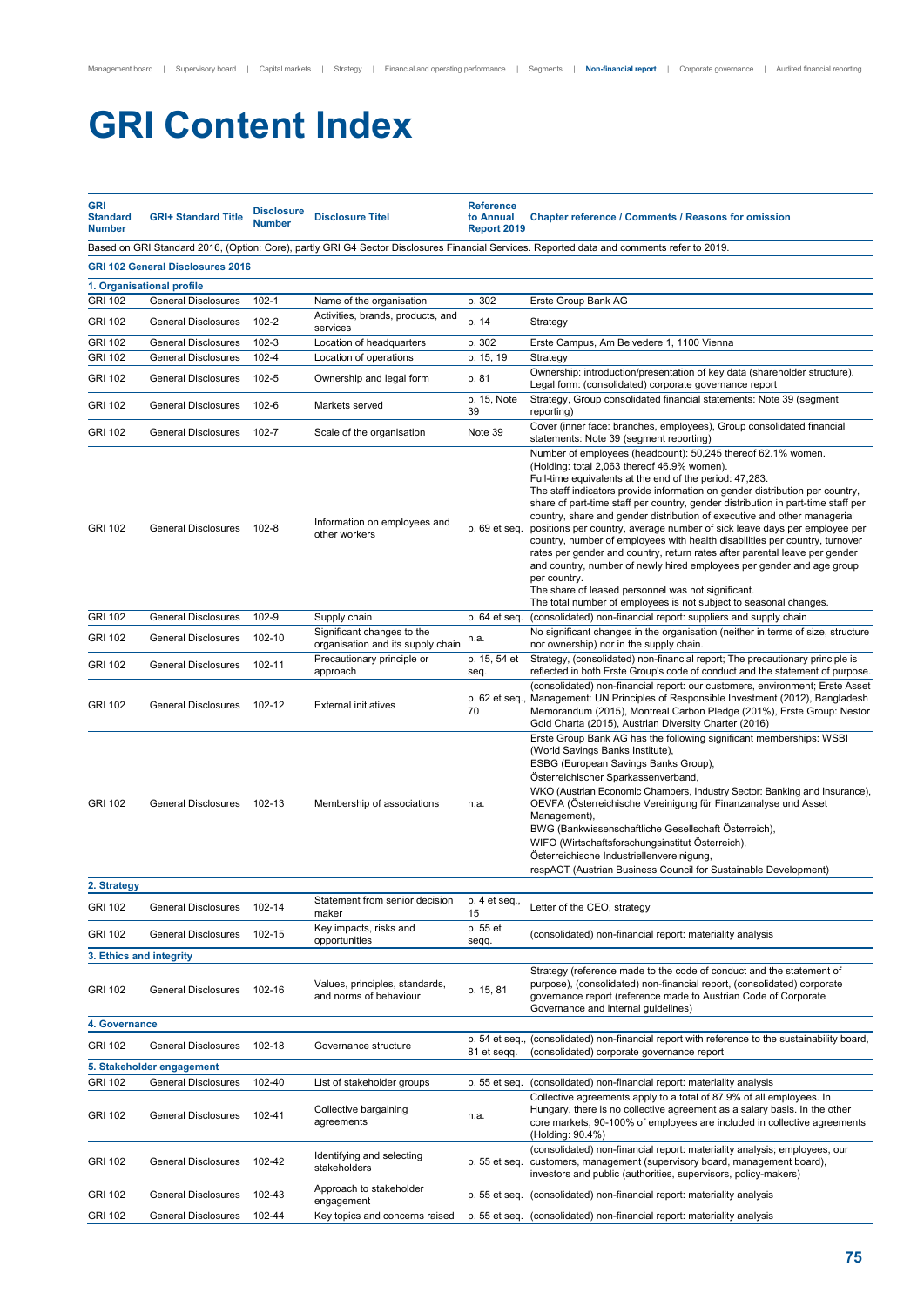| <b>GRI</b><br><b>Standard</b><br><b>Number</b>                                                 | <b>GRI+ Standard Title</b>              | <b>Disclosure</b><br><b>Number</b> | <b>Disclosure Titel</b>                                                             | <b>Reference</b><br>to Annual<br><b>Report 2019</b> | <b>Chapter reference / Comments / Reasons for omission</b>                                                                                                                                                                                                                                                                                                                                                                                                                                                                                                                                                                                                                                                                                                                                                                                                                                                                                                                                                                                                                                                                                                              |  |
|------------------------------------------------------------------------------------------------|-----------------------------------------|------------------------------------|-------------------------------------------------------------------------------------|-----------------------------------------------------|-------------------------------------------------------------------------------------------------------------------------------------------------------------------------------------------------------------------------------------------------------------------------------------------------------------------------------------------------------------------------------------------------------------------------------------------------------------------------------------------------------------------------------------------------------------------------------------------------------------------------------------------------------------------------------------------------------------------------------------------------------------------------------------------------------------------------------------------------------------------------------------------------------------------------------------------------------------------------------------------------------------------------------------------------------------------------------------------------------------------------------------------------------------------------|--|
| <b>6. Reporting practice</b>                                                                   |                                         |                                    |                                                                                     |                                                     |                                                                                                                                                                                                                                                                                                                                                                                                                                                                                                                                                                                                                                                                                                                                                                                                                                                                                                                                                                                                                                                                                                                                                                         |  |
| <b>GRI 102</b>                                                                                 | <b>General Disclosures</b>              | 102-45                             | Entities included in the<br>consolidated financial<br>statements                    | p. 54                                               | Non-financial reports have to be prepared for the same scope of<br>consolidation that is covered by the financial reporting. The calculation of<br>non-financial data, such as energy consumption per employee, is based on<br>all Erste Group entities that have at least one full-time equivalent employee.<br>Environmental data is captured from all entities except the Austrian savings<br>banks with fewer than 150 employees and that are not majority-owned by<br>Erste Group Bank AG. It should be noted that in some cases several<br>companies are located in one building (e.g. Erste Campus Vienna), which is<br>why environmental data cannot be allocated to individual companies in<br>these cases. This applies to all GRI 300 topics. As the Holding is located at<br>Erste Campus, as are other companies, the environmental data for the<br>Holding cannot be reported separately. Personnel data are captured at the<br>level of the respective single entity. It is the aim to incorporate the<br>environmental data of all consolidated companies (including all Austrian<br>savings banks of the Haftungsverbund) in the non-financial report. |  |
| <b>GRI 102</b>                                                                                 | <b>General Disclosures</b>              | 102-46                             | Defining report content and topic<br>boundaries                                     |                                                     | p. 55 et seq. (consolidated) non-financial report: materiality analysis                                                                                                                                                                                                                                                                                                                                                                                                                                                                                                                                                                                                                                                                                                                                                                                                                                                                                                                                                                                                                                                                                                 |  |
| <b>GRI 102</b>                                                                                 | <b>General Disclosures</b>              | 102-47                             | List of material topics                                                             |                                                     | p. 55 et seq. (consolidated) non-financial report: materiality analysis                                                                                                                                                                                                                                                                                                                                                                                                                                                                                                                                                                                                                                                                                                                                                                                                                                                                                                                                                                                                                                                                                                 |  |
| <b>GRI 102</b>                                                                                 | <b>General Disclosures</b>              | 102-48                             | Restatements of information                                                         | n.a.                                                | At BCR (Romania) the data for the consumption of electric energy in 2018<br>was corrected from 32,936 MWh to 35,372 MWh.<br>Additional entities from the scope of consolidation were included in the non-                                                                                                                                                                                                                                                                                                                                                                                                                                                                                                                                                                                                                                                                                                                                                                                                                                                                                                                                                               |  |
| <b>GRI 102</b>                                                                                 | <b>General Disclosures</b>              | 102-49                             | Changes in reporting                                                                | p. 54                                               | financial reporting in 2019. (Dornbirner Sparkasse Bank AG, Sparkasse<br>Kufstein Tiroler Sparkasse von 1877, Sparkasse der Stadt Feldkirch,<br>Wiener Neustädter Sparkasse, Sparkasse Schwaz AG, Sparkasse Imst<br>AG, Sparkasse Baden, Sparkasse Neunkirchen).                                                                                                                                                                                                                                                                                                                                                                                                                                                                                                                                                                                                                                                                                                                                                                                                                                                                                                        |  |
| <b>GRI 102</b>                                                                                 | <b>General Disclosures</b>              | 102-50                             | Reporting period                                                                    | n.a.                                                | From 1 January 2019 to 31 December 2019                                                                                                                                                                                                                                                                                                                                                                                                                                                                                                                                                                                                                                                                                                                                                                                                                                                                                                                                                                                                                                                                                                                                 |  |
| <b>GRI 102</b>                                                                                 | <b>General Disclosures</b>              | 102-51                             | Date of most recent report                                                          | n.a.                                                | Annual report 2018                                                                                                                                                                                                                                                                                                                                                                                                                                                                                                                                                                                                                                                                                                                                                                                                                                                                                                                                                                                                                                                                                                                                                      |  |
| <b>GRI 102</b>                                                                                 | <b>General Disclosures</b>              | 102-52                             | Reporting cycle<br>Contact point for questions                                      | n.a.                                                | Annual                                                                                                                                                                                                                                                                                                                                                                                                                                                                                                                                                                                                                                                                                                                                                                                                                                                                                                                                                                                                                                                                                                                                                                  |  |
| <b>GRI 102</b>                                                                                 | <b>General Disclosures</b>              | 102-53                             | regarding the report<br>Claims of reporting in                                      | p. 302                                              | Important addresses, Imprint (contact)<br>This report has been prepared in accordance with the requirements of the                                                                                                                                                                                                                                                                                                                                                                                                                                                                                                                                                                                                                                                                                                                                                                                                                                                                                                                                                                                                                                                      |  |
| <b>GRI 102</b>                                                                                 | <b>General Disclosures</b>              | 102-54                             | accordance with GRI Standards                                                       | p. 54                                               | Global Reporting Initiative (GRI Standard Option: Core).                                                                                                                                                                                                                                                                                                                                                                                                                                                                                                                                                                                                                                                                                                                                                                                                                                                                                                                                                                                                                                                                                                                |  |
| <b>GRI 102</b>                                                                                 | General Disclosures                     | 102-55                             | <b>GRI</b> content index                                                            | p. 75 et<br>seqq.                                   | (consolidated) non-financial report; Also available on the company's website:<br>http://www.erstegroup.com/en/investors/reports                                                                                                                                                                                                                                                                                                                                                                                                                                                                                                                                                                                                                                                                                                                                                                                                                                                                                                                                                                                                                                         |  |
| <b>GRI 102</b>                                                                                 | <b>General Disclosures</b>              | 102-56                             | External assurance                                                                  | p. 79 et seq                                        | Independent assurance statement; The (consolidated) non-financial report<br>is compliant with the Austrian Commercial Code (Unternehmensgesetz;<br>UGB) sections 243b and 267a. The GRI Standards were applied on a<br>voluntary basis, as was the external assurance of the non-financial<br>reporting by an independent auditor.                                                                                                                                                                                                                                                                                                                                                                                                                                                                                                                                                                                                                                                                                                                                                                                                                                      |  |
|                                                                                                | <b>GRI 103 Management Approach 2016</b> |                                    |                                                                                     |                                                     |                                                                                                                                                                                                                                                                                                                                                                                                                                                                                                                                                                                                                                                                                                                                                                                                                                                                                                                                                                                                                                                                                                                                                                         |  |
| <b>GRI 103</b>                                                                                 | Management<br>Approach                  | $103-1$                            | Explanation of the material topic<br>and its boundary                               | p. 14 et<br>seqq., 55 et<br>seqq.                   | Strategy, (consolidated) non-financial report: materiality analysis, material<br>topics (financial literacy, social commitment, diversity and equal opportunity,<br>employee health and work-life balance, customer satisfaction, anti-<br>corruption, responsible investment and financing, social banking, data<br>security, ecological impact of banking operations, responsible criteria in the<br>supply chain.)                                                                                                                                                                                                                                                                                                                                                                                                                                                                                                                                                                                                                                                                                                                                                   |  |
| <b>GRI 103</b>                                                                                 | Management<br>Approach                  | 103-2                              | The management approach and<br>its components                                       | p. 14 et<br>seqq., 55 et<br>seqq.                   | Strategy, (consolidated) non-financial report: materiality analysis, our<br>customers                                                                                                                                                                                                                                                                                                                                                                                                                                                                                                                                                                                                                                                                                                                                                                                                                                                                                                                                                                                                                                                                                   |  |
| <b>GRI 103</b>                                                                                 | Management<br>Approach                  | $103-3$                            | Evaluation of the management<br>approach                                            | p. 559 et<br>seq., 81                               | (consolidated) non-financial report: materiality analysis, (consolidated)<br>corporate governance report: working methods of the management board<br>and the supervisory board                                                                                                                                                                                                                                                                                                                                                                                                                                                                                                                                                                                                                                                                                                                                                                                                                                                                                                                                                                                          |  |
|                                                                                                | <b>Material &amp; additional topics</b> |                                    |                                                                                     |                                                     |                                                                                                                                                                                                                                                                                                                                                                                                                                                                                                                                                                                                                                                                                                                                                                                                                                                                                                                                                                                                                                                                                                                                                                         |  |
| <b>Additional topic: GRI 201 Economic Performance 2016</b>                                     |                                         |                                    |                                                                                     |                                                     |                                                                                                                                                                                                                                                                                                                                                                                                                                                                                                                                                                                                                                                                                                                                                                                                                                                                                                                                                                                                                                                                                                                                                                         |  |
| <b>GRI 201</b>                                                                                 | Economic<br>Performance                 | $201 - 1$                          | Direct economic value<br>generated and distributed                                  | Note 39,<br>Note 55                                 | Group consolidated financial statements: Note 39 (segment reporting), Note<br>55 (country by country reporting) Commitment to society: In 2019, Erste<br>Group provided approximately EUR 10.7 million in funding in the areas of art<br>and culture, social and educational activities.                                                                                                                                                                                                                                                                                                                                                                                                                                                                                                                                                                                                                                                                                                                                                                                                                                                                                |  |
| Material topics: Social commitment and social banking (GRI 203 Indirect Economic Impacts 2016) |                                         |                                    |                                                                                     |                                                     |                                                                                                                                                                                                                                                                                                                                                                                                                                                                                                                                                                                                                                                                                                                                                                                                                                                                                                                                                                                                                                                                                                                                                                         |  |
| GRI G4 -<br>Sector<br><b>Disclosures</b><br>Financial<br>Services                              | Indirect Economic<br>Effects            | FS14 of<br>GRI G4                  | Initiatives to improve access to<br>financial services for<br>disadvantages peoples | 63 et seq.                                          | p. 58 et seq., (consolidated) non-financial report: commitment to society, our customers<br>(social banking)                                                                                                                                                                                                                                                                                                                                                                                                                                                                                                                                                                                                                                                                                                                                                                                                                                                                                                                                                                                                                                                            |  |
| Material topic: Anti-corruption and compliance (GRI 205 Anti-corruption 2016)                  |                                         |                                    |                                                                                     |                                                     |                                                                                                                                                                                                                                                                                                                                                                                                                                                                                                                                                                                                                                                                                                                                                                                                                                                                                                                                                                                                                                                                                                                                                                         |  |
| <b>GRI 205</b>                                                                                 | Anti-Corruption                         | 205-3                              | Confirmed incidents of<br>corruption and actions taken                              | p. 95 et seq.                                       | Additional (consolidated) corporate governance principles. In 2019, Erste<br>Group did not discover or record any incident of corruption.                                                                                                                                                                                                                                                                                                                                                                                                                                                                                                                                                                                                                                                                                                                                                                                                                                                                                                                                                                                                                               |  |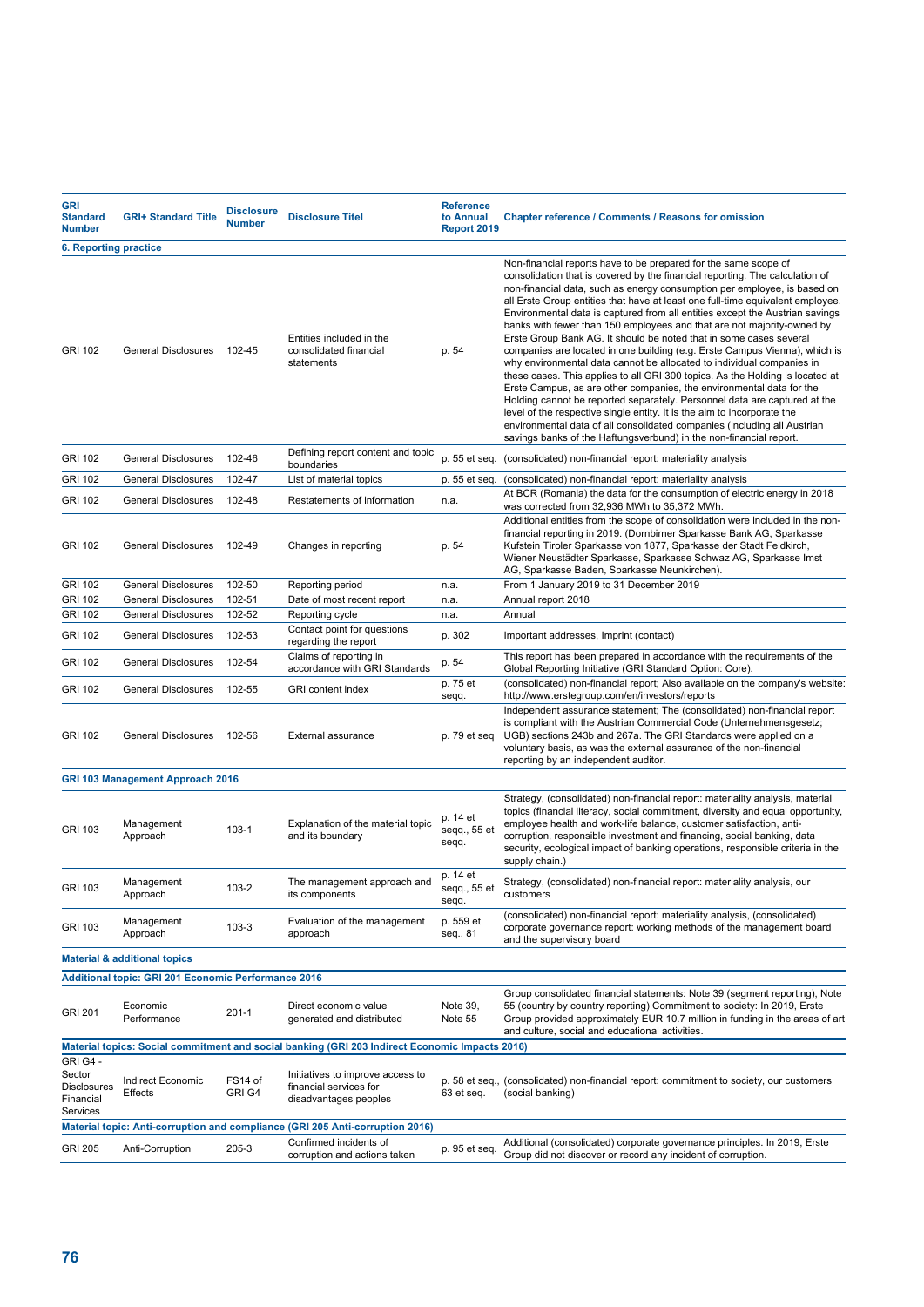| <b>GRI</b><br><b>Standard</b><br><b>Number</b>                                                                                                  | <b>GRI+ Standard Title</b>                                | <b>Disclosure</b><br><b>Number</b> | <b>Disclosure Titel</b>                                                                                                                                                                                   | <b>Reference</b><br>to Annual<br><b>Report 2019</b> | <b>Chapter reference / Comments / Reasons for omission</b>                                                                                                                                                                                                                                                                                                                                                                                                                                                                                                                                                       |  |
|-------------------------------------------------------------------------------------------------------------------------------------------------|-----------------------------------------------------------|------------------------------------|-----------------------------------------------------------------------------------------------------------------------------------------------------------------------------------------------------------|-----------------------------------------------------|------------------------------------------------------------------------------------------------------------------------------------------------------------------------------------------------------------------------------------------------------------------------------------------------------------------------------------------------------------------------------------------------------------------------------------------------------------------------------------------------------------------------------------------------------------------------------------------------------------------|--|
|                                                                                                                                                 | Additional topic: GRI 206 Anti-competitive behaviour 2016 |                                    |                                                                                                                                                                                                           |                                                     |                                                                                                                                                                                                                                                                                                                                                                                                                                                                                                                                                                                                                  |  |
| <b>GRI 206</b>                                                                                                                                  | Anti-competitive<br>behaviour                             | 206-1                              | Legal actions for anti-<br>competitive behaviour, anti-trust Note 51<br>and monopoly practices                                                                                                            |                                                     | Group consolidated financial statements: Note 51 (contingent liabilities); no<br>legal actions for anti-competitive behaviour, anti-trust, or monopoly<br>practices have been initiated against Erste Group Bank AG. During the<br>reporting period, subsidiaries of Erste Group were directly or indirectly<br>involved in five such cases, but one of these cases was resolved in January<br>2020 in favour of the concerned subsidiary bank, so there are now only four<br>pending cases. We do not expect these cases to lead to any fines or<br>sanctions that would have a material effect on Erste Group. |  |
|                                                                                                                                                 |                                                           |                                    |                                                                                                                                                                                                           |                                                     | Material topic: Responsible criteria in the supply chain and ecological impacts on banking operations (GRI 301 Materials 2016)                                                                                                                                                                                                                                                                                                                                                                                                                                                                                   |  |
| GRI 103                                                                                                                                         | Management<br>Approach                                    | $103-1$                            | Explanation of the material topic<br>and its boundary                                                                                                                                                     | p. 74                                               | (consolidated) non-financial report: environment. The focus lies on copy<br>paper consumption (1,615 t).                                                                                                                                                                                                                                                                                                                                                                                                                                                                                                         |  |
| GRI 103                                                                                                                                         | Management<br>Approach                                    | 103-2                              | The management approach and<br>its components                                                                                                                                                             | p. 74                                               | (consolidated) non-financial report: environment; only captured for copy<br>paper (1,184 t of recycled copy paper)                                                                                                                                                                                                                                                                                                                                                                                                                                                                                               |  |
|                                                                                                                                                 |                                                           |                                    |                                                                                                                                                                                                           |                                                     | Material topic: Responsible criteria in the supply chain and ecological impacts on banking operations (GRI 302 Energy 2016)                                                                                                                                                                                                                                                                                                                                                                                                                                                                                      |  |
| <b>GRI 302</b>                                                                                                                                  | Energy                                                    | $302 - 1$                          | Energy consumption within the<br>organisation                                                                                                                                                             | p. 71, 74                                           | (consolidated) non-financial report: environment; In terms of energy<br>consumption, there is no separate presentation of renewable / non-<br>renewable energy sources. It is included in the determination of the $CO2e-$<br>emissions. Total energy consumption in 2019: 358,563 MWh                                                                                                                                                                                                                                                                                                                           |  |
| <b>GRI 302</b>                                                                                                                                  | Energy                                                    | 302-4                              | Reduction of energy<br>consumption                                                                                                                                                                        | p. 71.74                                            | (consolidated) non-financial report: environment; reduction of total energy<br>consumption by 2 % to 358 GWh (despite the consumption of 12.2 GWh by<br>the entities that were included for the first time in 2019)                                                                                                                                                                                                                                                                                                                                                                                              |  |
|                                                                                                                                                 |                                                           |                                    |                                                                                                                                                                                                           |                                                     | Material topic: Responsible criteria in the supply chain and ecological impacts on banking operations (GRI 305 Emissions 2016)                                                                                                                                                                                                                                                                                                                                                                                                                                                                                   |  |
| <b>GRI 305</b>                                                                                                                                  | Emissions                                                 | $305 - 1$                          | Direct (Scope 1) GHG emissions p. 74                                                                                                                                                                      |                                                     | (consolidated) non-financial report: environment; in total 29,950 t<br>There are no biogenic $CO2$ emissions to report (GRI 305-1c) - these are<br>emissions from the direct use of biomass. The use of biomass for district<br>heating is recorded under Scope 2.                                                                                                                                                                                                                                                                                                                                               |  |
| <b>GRI 305</b>                                                                                                                                  | Emissions                                                 | $305 - 2$                          | Energy indirect (Scope 2) GHG<br>emissions                                                                                                                                                                | p. 74                                               | (consolidated) non-financial report: environment; in total 34,884 t.<br>If market-based indirect energy-related GHG emissions (GRI 305-2b) are<br>taken into account for electricity and district heating instead of specific<br>emission factors, the Scope 2 emissions would amount to 62,781 t or 180%<br>of the reported data of 34,884 t.                                                                                                                                                                                                                                                                   |  |
|                                                                                                                                                 |                                                           |                                    |                                                                                                                                                                                                           |                                                     | Material topic: Responsible criteria in the supply chain and ecological impacts on banking operations (GRI 308 Supplier Environmental Assessment 2016)                                                                                                                                                                                                                                                                                                                                                                                                                                                           |  |
| <b>GRI 308</b>                                                                                                                                  | Supplier<br>Environmental<br>Assessment                   | $308-1$                            | New suppliers that were<br>screened using environmental<br>criteria                                                                                                                                       | p. 65                                               | (consolidated) non-financial report: suppliers and supply chain                                                                                                                                                                                                                                                                                                                                                                                                                                                                                                                                                  |  |
|                                                                                                                                                 |                                                           |                                    | Material topic: Diversity and equal opportunity (GRI 401 Employment 2016)                                                                                                                                 |                                                     |                                                                                                                                                                                                                                                                                                                                                                                                                                                                                                                                                                                                                  |  |
| <b>GRI 401</b>                                                                                                                                  | Employment                                                | $401 - 1$                          | New employee hires and<br>employee turnover                                                                                                                                                               | p. 70                                               | (consolidated) non-financial report: employees; 6,161 employees were hired;<br>6,880 employees left the company (including retirement); turnover rate for<br>Erste Group: 12.1% (Holding: 6.4%) pursuant to Schlüter formula: (total of<br>employees leaving) / (number of employees at the beginning of the year +<br>total of newly hired employees)                                                                                                                                                                                                                                                           |  |
| <b>GRI 401</b>                                                                                                                                  | Employment                                                | 401-3                              | Parental leave                                                                                                                                                                                            | p. 70                                               | (consolidated) non-financial report: employees; a) 401-3a) All employees<br>(women and men) are entitled to take parental leave;<br>b) 401-3d) The<br>inclusion of employees who were still employed by the company 12 months<br>after returning from maternity leave was deleted. This was due to data that<br>could not be clearly distinguished.                                                                                                                                                                                                                                                              |  |
|                                                                                                                                                 |                                                           |                                    | Material topic: Employee health & work-life balance (GRI 403 Occupational Health and Safety 2016)                                                                                                         |                                                     |                                                                                                                                                                                                                                                                                                                                                                                                                                                                                                                                                                                                                  |  |
| <b>GRI 403</b>                                                                                                                                  | Occupational Health<br>and Safety                         | 403-2                              | Types of injury and rates of<br>injury, occupational diseases,<br>lost days, and absenteeism, and<br>number of work-related fatalities<br>(Only days of work absence and<br>non-attendance are reported.) | p. 69                                               | (consolidated) non-financial report: employees. All sickness figures are<br>recorded, regardless of the cause; on average 9 sick-days per employee<br>(Holding: 8 days)                                                                                                                                                                                                                                                                                                                                                                                                                                          |  |
|                                                                                                                                                 |                                                           |                                    | Material topic: Diversity and equal opportunity (GRI 404 Training and Education 2016)                                                                                                                     |                                                     |                                                                                                                                                                                                                                                                                                                                                                                                                                                                                                                                                                                                                  |  |
| <b>GRI 404</b>                                                                                                                                  | Training and<br>Education                                 | 404-1                              | Average hours of training per<br>year per employee                                                                                                                                                        | p. 67                                               | (consolidated) non-financial report: employees; on average 29.8 hours per<br>employee (Holding: 21.5 hours)                                                                                                                                                                                                                                                                                                                                                                                                                                                                                                      |  |
|                                                                                                                                                 |                                                           |                                    | Material topic: Diversity and equal opportunity (GRI 405 Diversity and Equal Opportunity 2016)                                                                                                            |                                                     |                                                                                                                                                                                                                                                                                                                                                                                                                                                                                                                                                                                                                  |  |
| <b>GRI 405</b>                                                                                                                                  | Diversity and Equal<br>Opportunity                        | 405-1                              | Diversity of governance bodies<br>and employees                                                                                                                                                           | p. 66 et seq                                        | (consolidated) non-financial report: employees; At Erste Group Bank AG,<br>the parent company of Erste Group, employees represent more than 50<br>different nationalities.                                                                                                                                                                                                                                                                                                                                                                                                                                       |  |
| Material topic: Diversity and equal opportunity (GRI 406 Non-Discrimination 2016)                                                               |                                                           |                                    |                                                                                                                                                                                                           |                                                     |                                                                                                                                                                                                                                                                                                                                                                                                                                                                                                                                                                                                                  |  |
| <b>GRI 406</b>                                                                                                                                  | Non-Discrimination                                        | 406-1                              | Incidents of discrimination and<br>corrective actions taken                                                                                                                                               | n.a.                                                | As a preventive measure, an anti-discrimination officer was appointed to<br>foster an environment of mutual respect for all employees. In 2019, no<br>significant incidents were brought forward to the anti-discrimination officer<br>in Austria or the other countries. For the other countries (i.e. except<br>Austria), the local HR departments are in charge in this matter.                                                                                                                                                                                                                               |  |
| Material topic: Responsible criteria in the supply chain and ecological impacts on banking operations (GRI 414 Supplier Social Assessment 2016) |                                                           |                                    |                                                                                                                                                                                                           |                                                     |                                                                                                                                                                                                                                                                                                                                                                                                                                                                                                                                                                                                                  |  |
| <b>GRI 414</b>                                                                                                                                  | Supplier Social<br>Assessment                             | 414-1                              | New suppliers that were<br>screened using social criteria                                                                                                                                                 | p. 65                                               | (consolidated) non-financial report: suppliers and supply chain                                                                                                                                                                                                                                                                                                                                                                                                                                                                                                                                                  |  |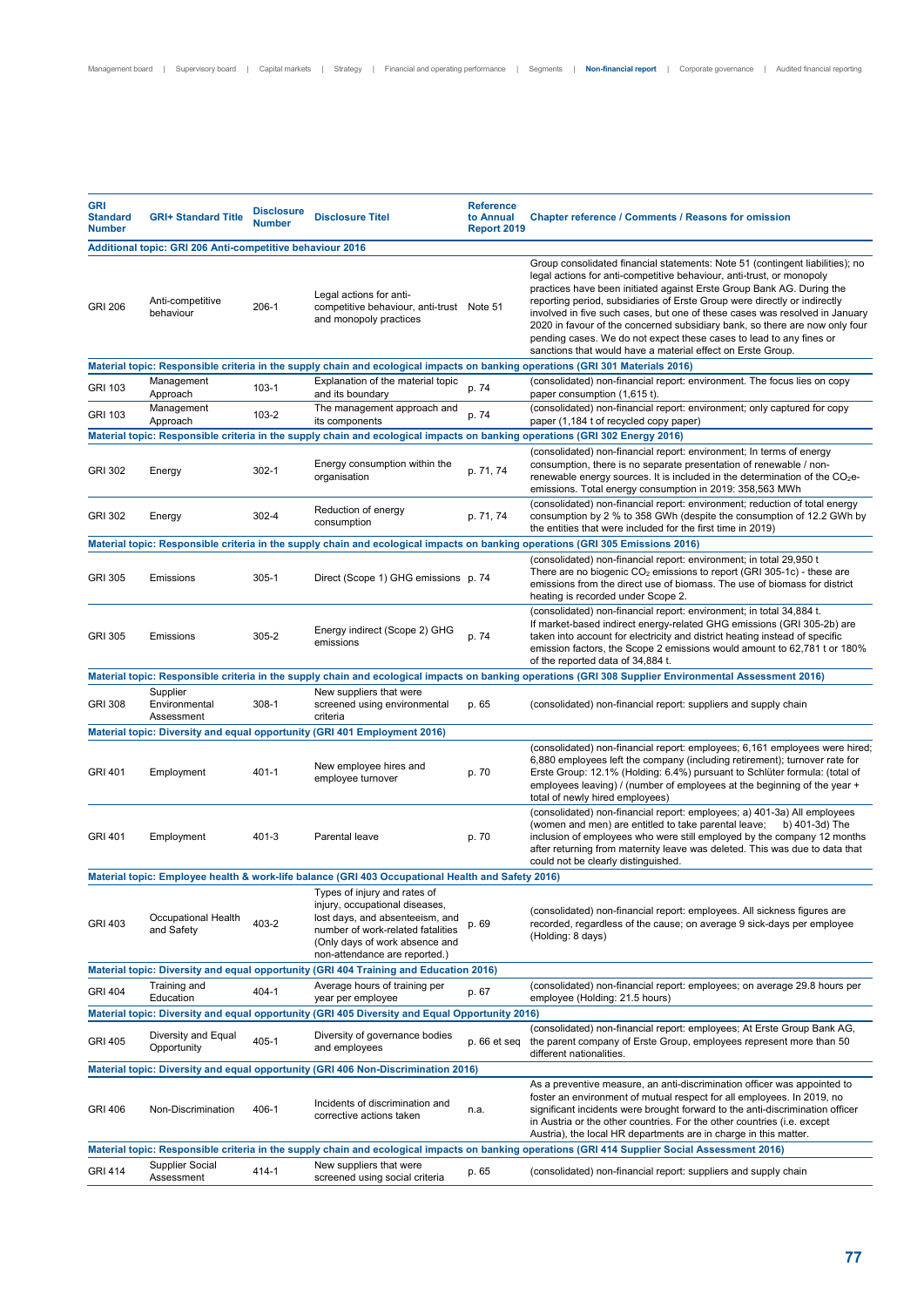| <b>GRI</b><br><b>Standard</b><br><b>Number</b>                 | <b>GRI+ Standard Title</b>                                                     | <b>Disclosure</b><br><b>Number</b>        | <b>Disclosure Titel</b>                                                                               | <b>Reference</b><br>to Annual<br>Report 2019 | <b>Chapter reference / Comments / Reasons for omission</b>                                                                                                                                                                                                                                                                                                                                                                                                                                                         |
|----------------------------------------------------------------|--------------------------------------------------------------------------------|-------------------------------------------|-------------------------------------------------------------------------------------------------------|----------------------------------------------|--------------------------------------------------------------------------------------------------------------------------------------------------------------------------------------------------------------------------------------------------------------------------------------------------------------------------------------------------------------------------------------------------------------------------------------------------------------------------------------------------------------------|
|                                                                | <b>Additional topic: GRI 418 Customer Privacy 2016</b>                         |                                           |                                                                                                       |                                              |                                                                                                                                                                                                                                                                                                                                                                                                                                                                                                                    |
| <b>GRI 418</b>                                                 | <b>Customer Privacy</b>                                                        | 418-1                                     | Substantiated complaints<br>concerning breaches of<br>customer privacy and losses of<br>customer data | n.a.                                         | In 2019, 48 such reports were submitted to the authorities (thereof 0 for the<br>Holding). In addition, 5 notifications were made to the affected persons<br>(thereof 0 for the Holding).                                                                                                                                                                                                                                                                                                                          |
|                                                                | <b>Additional topic: GRI 419 Socioeconomic Compliance 2016</b>                 |                                           |                                                                                                       |                                              |                                                                                                                                                                                                                                                                                                                                                                                                                                                                                                                    |
| <b>GRI 419</b>                                                 | Socioeconomic<br>compliance                                                    | 419-1                                     | Non-compliance with laws and<br>regulations in the social and<br>economic area                        | n.a.                                         | In 2019, there were neither significant fines nor non-monetary sanctions for<br>non-compliance with laws and/or regulations in the social and economic<br>area.                                                                                                                                                                                                                                                                                                                                                    |
|                                                                | <b>Material topic: Financial education</b>                                     |                                           |                                                                                                       |                                              |                                                                                                                                                                                                                                                                                                                                                                                                                                                                                                                    |
| GRI G4<br>Sector<br><b>Disclosures</b><br>Financial<br>Service | Information on Erste<br>Group's engagement<br>to improve financial<br>literacy | GRI G4-<br><b>DMA</b><br>(former<br>FS16) | Initiatives to enhance financial<br>literacy by type of beneficiary                                   | p. 58 et seq.                                | (consolidated) non-financial report: materiality analysis, commitment to<br>society (financial literacy)                                                                                                                                                                                                                                                                                                                                                                                                           |
|                                                                | <b>Material topic: Customer satisfaction</b>                                   |                                           |                                                                                                       |                                              |                                                                                                                                                                                                                                                                                                                                                                                                                                                                                                                    |
|                                                                | Information on<br>customer satisfaction                                        |                                           |                                                                                                       | p. 62                                        | (consolidated) non-financial report: customers                                                                                                                                                                                                                                                                                                                                                                                                                                                                     |
| <b>Material topic: Responsible investment and finance</b>      |                                                                                |                                           |                                                                                                       |                                              |                                                                                                                                                                                                                                                                                                                                                                                                                                                                                                                    |
|                                                                | Information on<br>responsible investment<br>and financing                      |                                           |                                                                                                       | p. 62et seq.                                 | Reference to the relevant chapter and explanation that there is no<br>corresponding GRI standard. Process description: First it is to be checked if<br>a specific credit request falls within the scope of the local "Responsible<br>Finance Policy". An expert opinion is prepared in the department in charge<br>of the Holding on whether this financing contradicts the Responsible<br>Finance Policy. If this is the case, the application is submitted to a higher<br>decision-making body for a resolution. |
| GRI 103                                                        | Management<br>Approach                                                         | 103-2                                     | The management approach and<br>its components                                                         | p. 55 et seq.,<br>61 et seq.                 | (consolidated) non-financial report: materiality analysis, our customers                                                                                                                                                                                                                                                                                                                                                                                                                                           |
| GRI 103                                                        | Management<br>Approach                                                         | $103 - 3$                                 | Evaluation of the management<br>approach                                                              | p. 55 et seq.                                | (consolidated) non-financial report: materiality analysis; compliance with the<br>existing exclusion criteria for investments and financing is the responsibility<br>of the respective business units. The exclusion criteria are evaluated on a<br>regular basis to see whether they fulfil the envisaged social and ecological<br>responsibility.                                                                                                                                                                |

The following indicators were examined and validated by Deloitte Audit Wirtschaftsprüfungs GmbH: GRI 205-3, GRI 206-1, GRI 302-4, GRI 305-1, GRI 401-1, GRI 405-1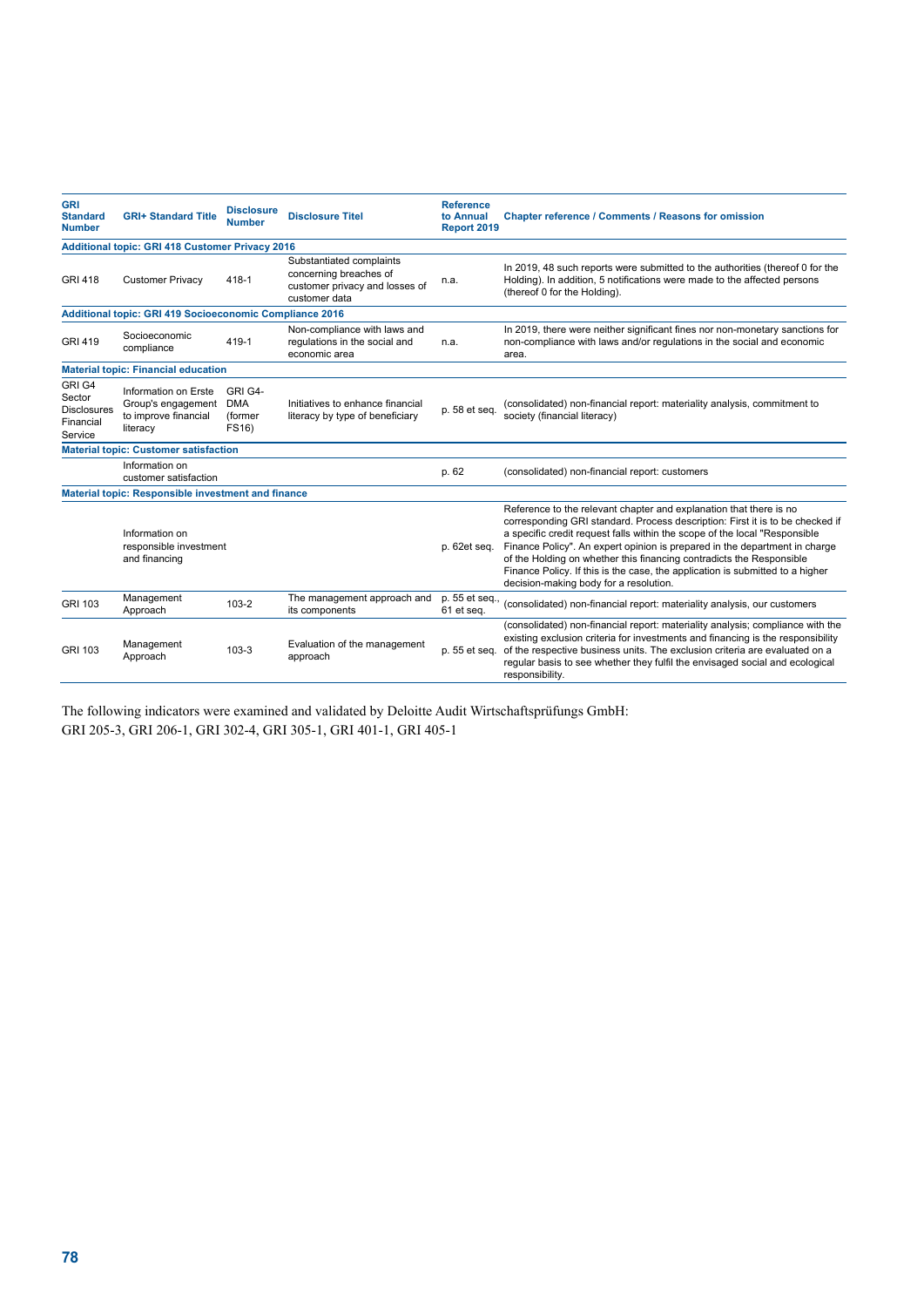# **Independent Assurance Report**

To the Management Board of Erste Group Bank AG

## **AUDIT REPORT OF THE INDEPENDENT ASSURANCE ON NON-FINANCIAL REPORTING**

**Attention:** This letter has been translated from German to English for referencing purposes only. Please refer to the officially legally binding version as written and signed in German. Only the German version is the legally binding version.

## **Introduction**

We performed procedures to obtain limited assurance on the following information stated in the (consolidated) non-financial report as of 31 December 2019: the management approach regarding responsible investment as well as the GRI Standard disclosures "205-3 (2016) Confirmed incidents of corruption and actions taken," "206-1 (2016) Legal actions for anti-competitive behaviour, anti-trust, and monopoly practices," "302-4 (2016) Reduction of energy consumption", "305-1 (2016) Direct (Scope 1) GHG emissions," "401-1 (2016) New employee hires and employee turnover" and "405-1 (2016) Diversity of governance bodies and employees". Furthermore, we performed procedures to obtain limited assurance on whether the reported information meets the reporting requirements of §§ 243b and 267a UGB (Austrian Commercial Code) (NaDiVeG).

#### **Responsibility of the management**

The preparation of the report in accordance with the reporting principles as well as the selection of the scope of the engagement is the responsibility of the management of Erste Group Bank AG. The reporting principles include the Sustainability Reporting Standards (GRI Standards: Core option) issued by the Global Sustainability Standards Board (GSSB), the G4 Sector Disclosures "Financial Services" issued by the Global Reporting Initiative and the reporting requirements mentioned in §§ 243b and 267a UGB (NaDiVeG).

This responsibility includes the selection and application of appropriate methods for preparing the report as well as the usage of assumptions and estimates of individual non-financial disclosures that are appropriate under the given circumstances. The responsibility of the management includes further designing, implementing and maintaining internal controls which they have determined necessary for the preparation of a report that is free from material – intended or unintended – misrepresentations.

## **Responsibility of the auditor**

Our responsibility is to express an opinion with limited assurance on whether, based on our audit procedures, matters have come to our attention that cause us to believe that the non-financial information in the (consolidated) non-financial report as of 31 December 2019 has not been prepared, in all material respects, in accordance with the reporting criteria.

We conducted our engagement in accordance with the International Standard on Assurance Engagements ISAE 3000 (Revised), "Assurance Engagements Other Than Audits or Reviews of Historical Financial Information" issued by the International Auditing and Assurance Standards Board (IAASB) in order to obtain limited assurance on the subject matters.

ISAE 3000 (Revised) requires us to plan and perform the engagement in a way that enables us to obtain limited assurance that nothing has come to our attention that causes us to believe that the non-financial indicators stated in the (consolidated) non-financial report as of 31 December 2019 have not, in any material aspect, been prepared in accordance with the reporting criteria.

In a limited assurance engagement, the evidence-gathering procedures are more limited than in a reasonable assurance engagement, and therefore less assurance can be obtained. The choice of audit procedures lies in the due discretion of the auditor.

As part of our audit, we have performed, among others, the following audit procedures and other activities to the extent that they are relevant to the limited assurance engagement:

- Interview of the employees named by Erste Group Bank AG regarding the sustainability strategy, sustainability principles and sustainability management
- \_ Interview of employees of Erste Group Bank AG to assess the methods of data collection, data processing and internal controls
- \_ Interview of employees of Erste Group Bank AG regarding the management approach for responsible investment
- \_ Execution of a media analysis
- \_ Site-Visits in Bucharest, Linz and St. Pölten
- \_ Comparison of the non-financial disclosures shown in the (consolidated) non-financial report with the calculation documents provided